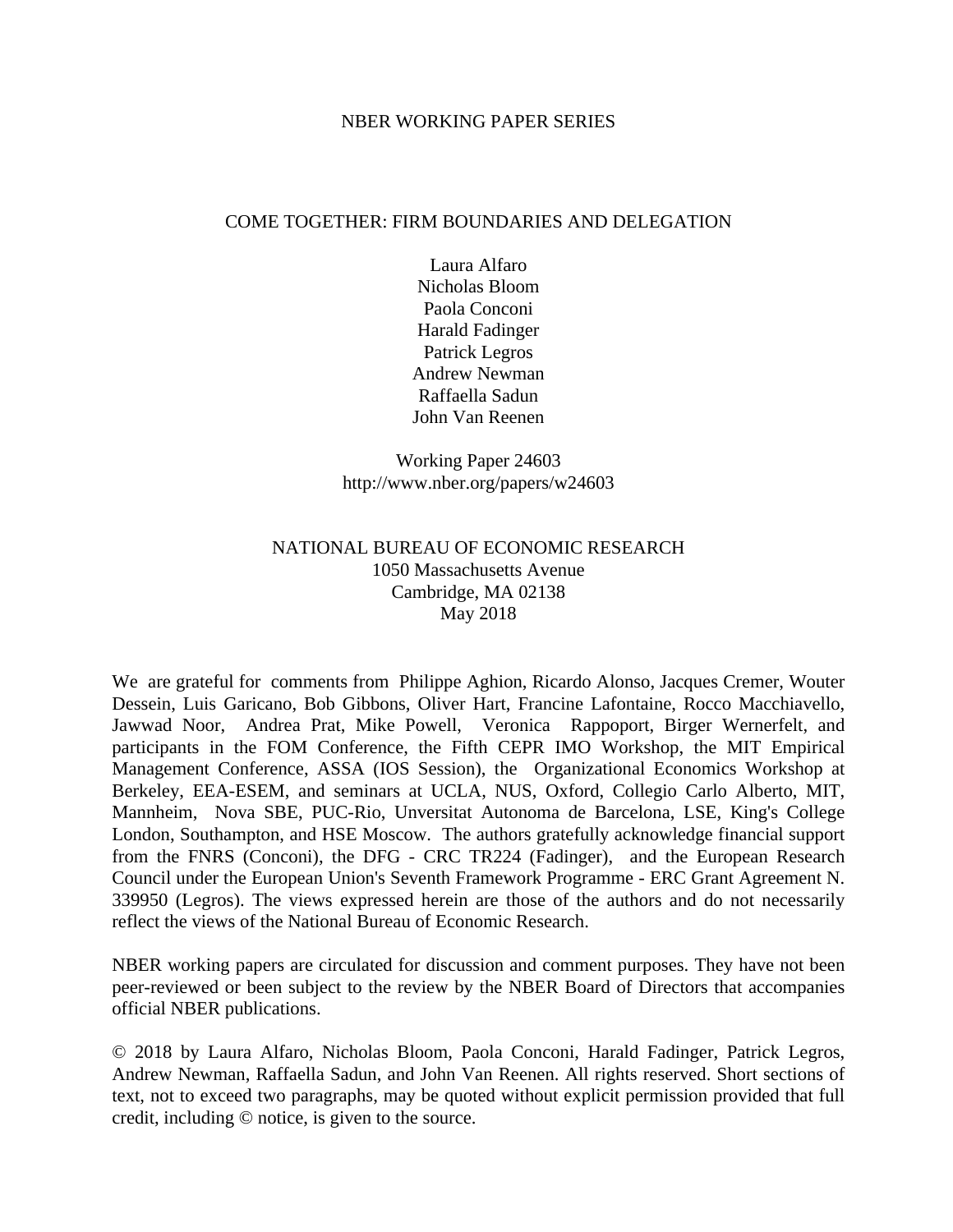Come Together: Firm Boundaries and Delegation Laura Alfaro, Nicholas Bloom, Paola Conconi, Harald Fadinger, Patrick Legros, Andrew Newman, Raffaella Sadun, and John Van Reenen NBER Working Paper No. 24603 May 2018 JEL No. D2,L2

#### **ABSTRACT**

Little is known theoretically, and even less empirically, about the relationship between firm boundaries and the allocation of decision rights within firms. We develop a model in which firms choose which suppliers to integrate and whether to delegate decisions to integrated suppliers. We test the predictions of the model using a novel dataset that combines measures of vertical integration and delegation for a large set of firms from many countries and industries. In line with the model's predictions, we obtain three main results: (i) integration and delegation co-vary positively; (ii) producers are more likely to integrate suppliers in input sectors with greater productivity variation (as the option value of integration is greater); and (iii) producers are more likely to integrate suppliers of more important inputs and to delegate decisions to them.

Laura Alfaro Harvard Business School Morgan Hall 263 Soldiers Field Boston, MA 02163 and NBER lalfaro@hbs.edu

Nicholas Bloom Stanford University Department of Economics 579 Serra Mall Stanford, CA 94305-6072 and CEP, and CEPR and also NBER nbloom@stanford.edu

Paola Conconi ECARES, Université Libre de Bruxelles Avenue F.D. Roosevelt, 42 1050 Bruxelles - Belgium and CEPR and CESifo pconconi@ulb.ac.be

Harald Fadinger University of Mannheim Department of Economics L7 3-5, D-68131 Mannheim, Germany and CEPR harald.fadinger@uni-mannheim.de

Patrick Legros ECARES, Universite Libre de Bruxelles CP114 50 avenue Franklin Roosevelt 1050 Brussels BELGIUM and Northeastern, and CEPR plegros@ulb.ac.be

Andrew Newman Boston University Department of Economics 270 Bay State Road Boston, MA 02215 and CEPR afnewman@bu.edu

Raffaella Sadun Harvard Business School Morgan Hall 233 Soldiers Field Boston, MA 02163 and CEP, and CEPR and also NBER rsadun@hbs.edu

John Van Reenen Department of Economics, E62-518 **MIT** 77 Massachusetts Avenue Cambridge, MA 02139 and CEP, and CEPR and also NBER vanreene@mit.edu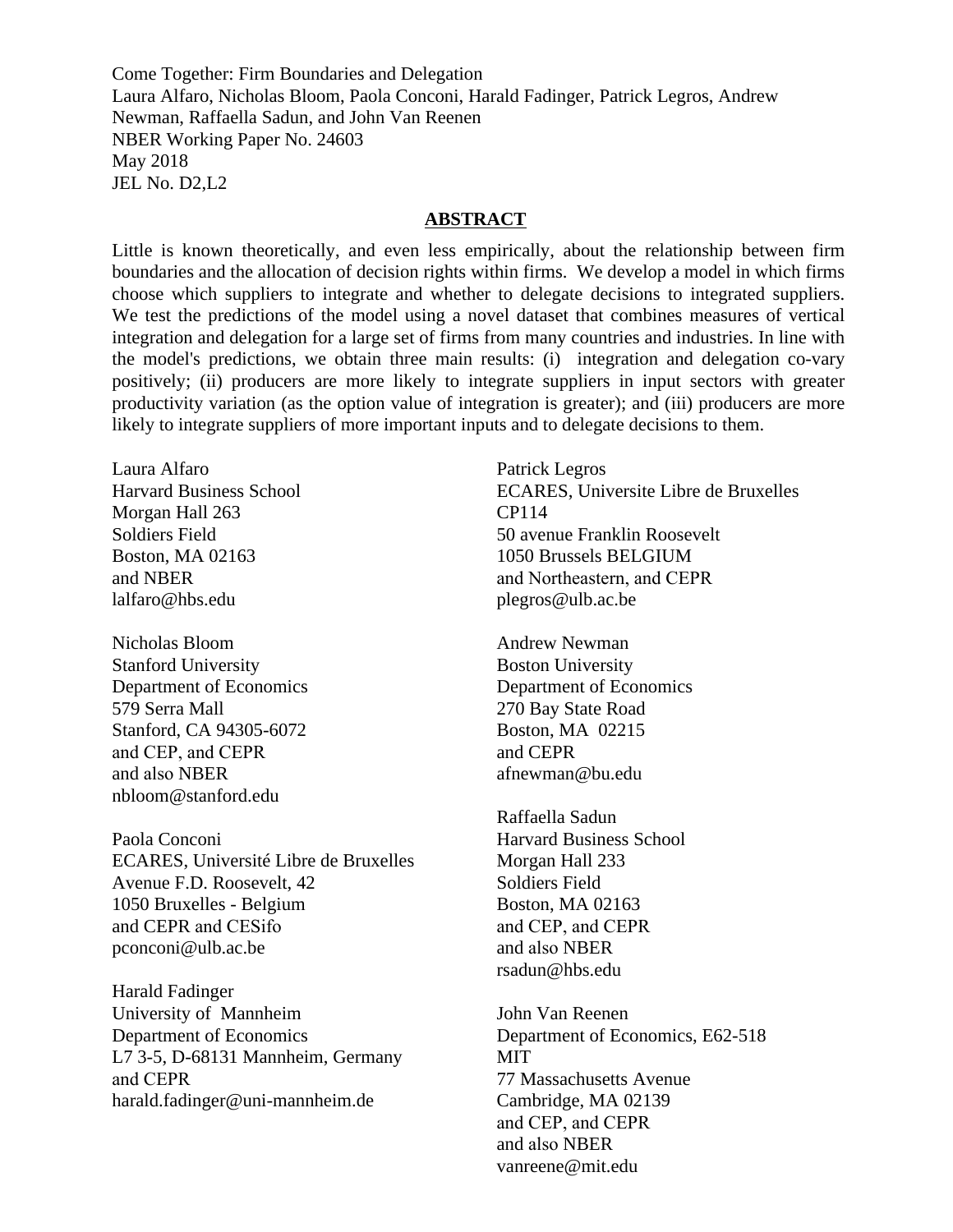# 1 Introduction

The way organizational economists understand how efficient firms work and the way their own discipline is organized presents a paradox. They generally agree that the diverse elements of organizational design — ownership and financing, reporting structures, task allocations, compensation schemes, and the like — interact deeply with each other and must work in concert for optimal performance (Milgrom and Roberts, 1990; Roberts, 2007). Yet, the economics of firm organization itself is starkly split into separate divisions (Gibbons and Roberts, 2013). There are theories of what determines the boundaries of the firm. Then there are theories of how a firm organizes itself internally, for example in the degree to which decisions are delegated from top- to mid-level managers. But how firm boundaries affect the allocation of decision-making inside the firm, or the manner in which those allocations feed back to the determination of boundaries, has scarcely been explored.

Notwithstanding these intellectual divides, decisions over integration and delegation are clearly interdependent. Outside the firm boundaries, suppliers retain control over those production decisions that cannot be guided by contract. Inside the boundaries, top management not only has authority to dictate decisions, but can also choose whether and to whom to delegate those decisions, often in response to information that arrives during the course of production. Management can also decide to intervene and take control of the production decisions of integrated suppliers, which is not an option if the suppliers are outside the firm boundaries. Failure to align these two elements of organizational design correctly can be disastrous: Boeing's infamous Dreamliner fiasco is a stark illustration of the consequences of underestimating these interdependencies.<sup>[1](#page--1-0)</sup>

Although some studies have emphasized the conceptual difference between integration and delegation (Baker, Gibbons and Murphy, 1999; Hart and Holmström, 2010), there has been little theoretical work to operationalize these differences. And, to the best of our knowledge, there is no systematic empirical work along those lines. More broadly, as evidence mounts that organization matters for the performance of whole industries and aggregate

<sup>&</sup>lt;sup>1</sup>Boeing outsourced the design and manufacture of key components of the 787 Dreamliner (e.g., fuselage, wings, avionics) to independent suppliers, reserving for itself only the roles of primary designer and final assembler. This change in ownership structure meant that Boeing handed "complete control of the design of [each] piece of the plane" to the suppliers. In sharp contrast to its prior practice of providing all designs and performing intermediate as well as final assembly, Boeing now made each major supplier "responsible for managing its own [small-component] subcontractors," which "operated largely out of Boeing's view." This gave rise to problems in design and compatibility and, according to company engineers, it was the main reason behind poor quality components, strings of delays, and cost overruns of the 787 (Gates, 2013). By the time the first plane was delivered, 40 months late, the company had incurred cost overruns estimated at over \$10 billion (Zhao and Xu, 2013). For a discussion of the Dreamliner case, see McDonald and Kotha (2015).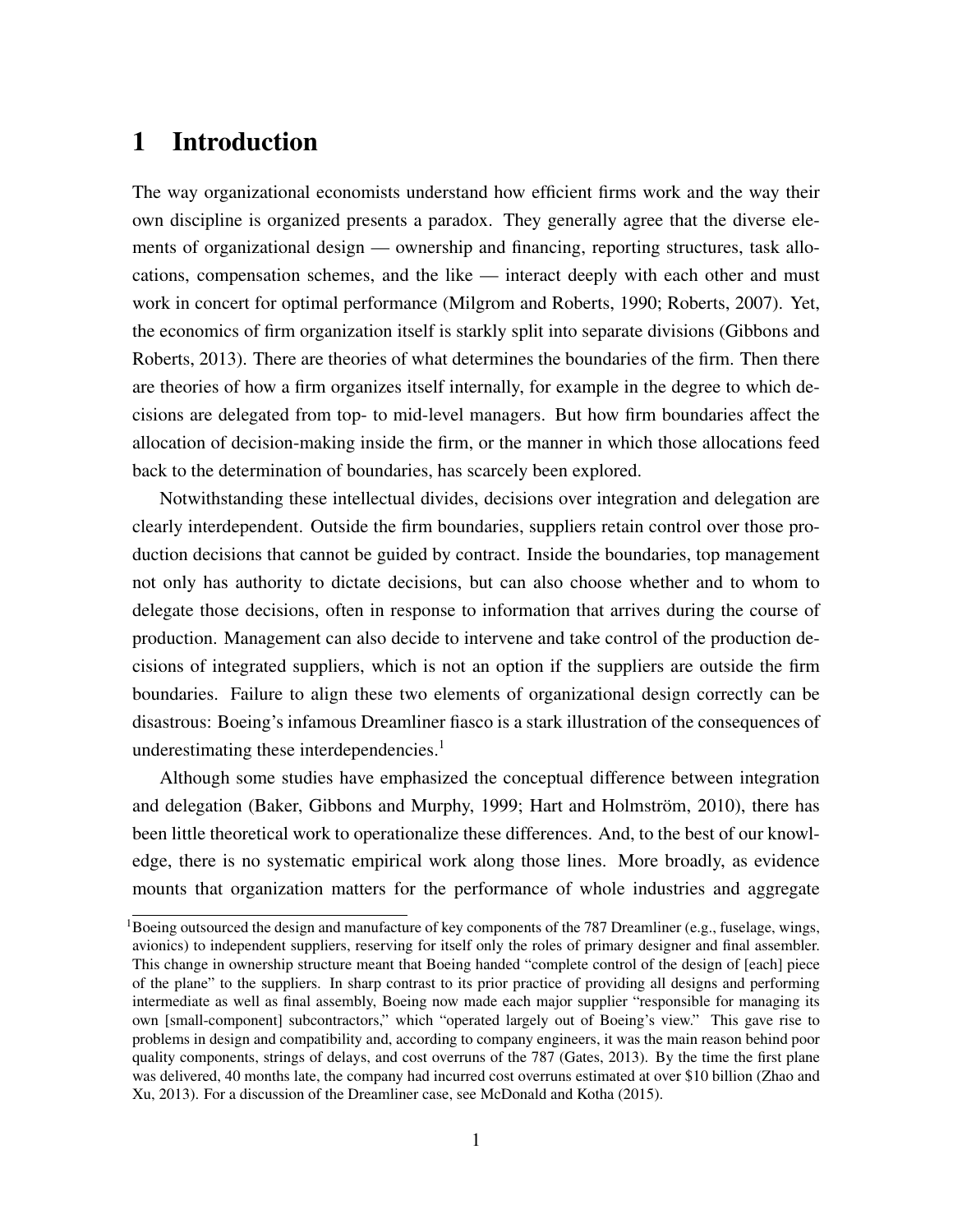economies as well as individual firms (e.g., Hortaçsu and Syverson, 2007; Alfaro, Charlton, and Kanczuk, 2009; Forbes and Lederman, 2010; Bloom, Sadun and Van Reenen, 2012, 2016), it is becoming ever more imperative to understand the functioning of organizations as a whole rather than just their parts.

In this paper, we bring integration and delegation together, both theoretically and empirically. Building on earlier work by Legros and Newman (2013), we develop a theoretical model that allows us to jointly study these "twin organizational" design decisions. We then assess the evidence in light of the model, assembling a new dataset that contains information on vertical integration<sup>[2](#page--1-0)</sup> (based on Alfaro, Conconi, Fadinger and Newman, 2016), and delegation (based on Bloom, Sadun and Van Reenen, 2012) for a sample with thousands of firms covering multiple countries and industries.

In our model, firm boundaries and the internal allocation of control are endogenous, the result of optimizing behavior by a headquarters (HQ) producing a final good. HQ has an exogenous "productivity," interpretable as a measure of entrepreneurial ability, product demand, or firm value. Production of the final good can use "generic" or "adapted" inputs. Inputs (e.g., the seats in an airplane, or a section of its fuselage) are more valuable if they are adapted to the final product (e.g., planes intended for sale to different carriers need different seats, which in turn vary by class of service; fuselage parts must be mutually adjusted with utmost precision in order to assemble a functioning aircraft). The nature and means of such investments are often difficult to specify contractually, because they are complicated to fully describe and often obscure until late in the course of production. Generic inputs rely only on the supplier's direction to produce, while adapted ones require coordinated investments by both HQ and the supplier. The supplier has low variable stakes in the enterprise profit, but bears the private costs of investments. If the transaction is at arms length, HQ has neither contracts nor authority to see the investments through, so only the generic version of the input is feasible. By contrast, if the supplier is integrated, HQ can exercise authority to elicit adaptation investments from the supplier.<sup>[3](#page--1-0)</sup>

HQ first chooses which of its suppliers to integrate. She is ex-ante uncertain about the capability of suppliers to adapt inputs to her production needs and only learns this after she

 $2$ The logic of our theoretical model also applies to lateral integration, involving goods sold in separate markets that are complementary either in production or consumption. However, data limitations make it difficult to construct firm-level measures of lateral integration: this would require information on firms' sales by product line for narrowly defined industries, which we do not observe in our dataset.

<sup>&</sup>lt;sup>3</sup>Indeed, part of Boeing's remedial reorganization for the Dreamliner was to acquire some of its suppliers (e.g. Vought, the supplier of rear fuselage assemblies) to have more direct control on the production of its inputs (Tang and Zimmerman, 2009).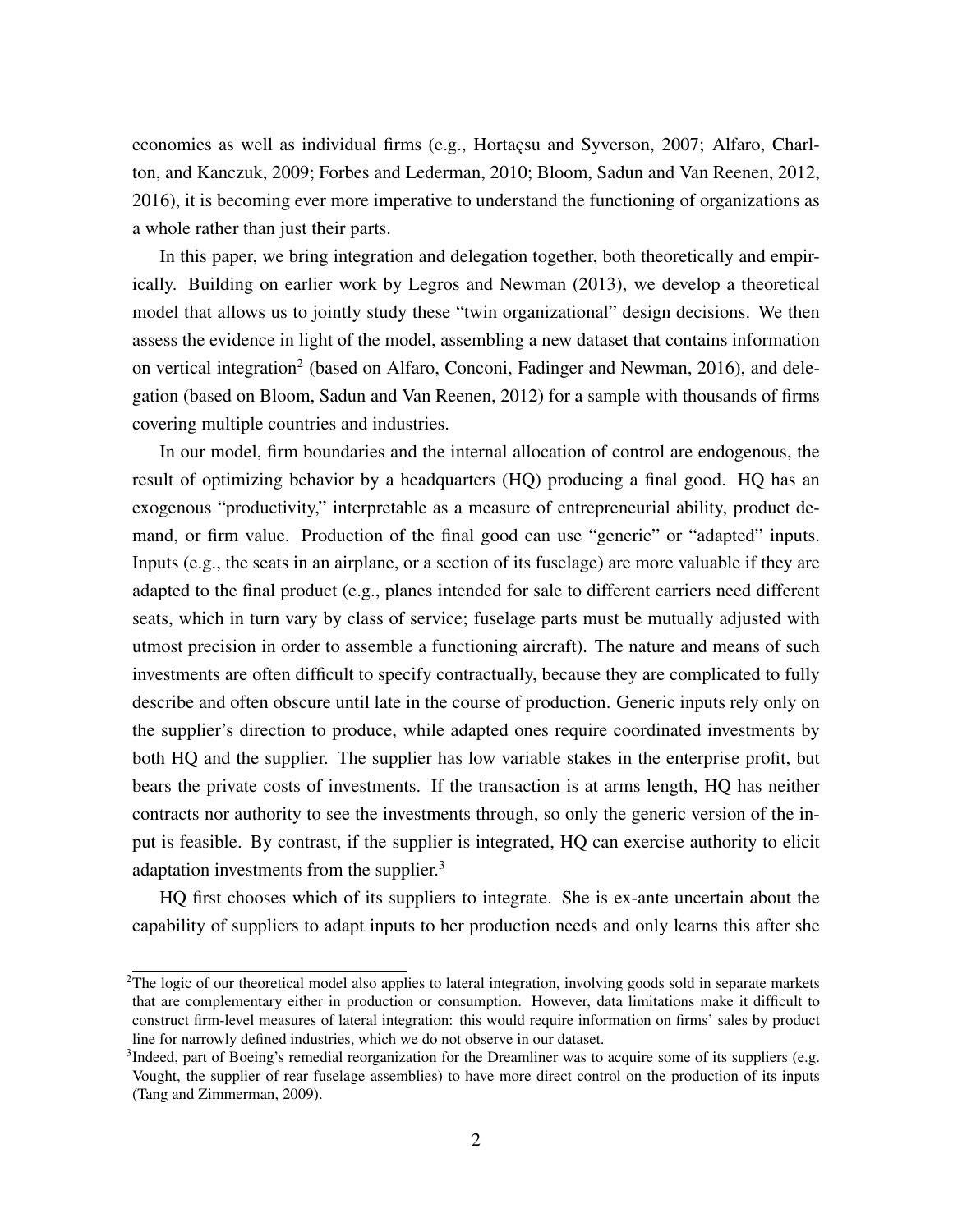has made the integration decision. At that point, she can decide which of the integrated suppliers she will centralize, retaining control over their production decisions, and to which of them she will delegate decision making. For non-integrated suppliers, by contrast, there is little question of delegation: the supplier retains control as part of his bundle of ownership rights. But his capability still plays a role, determining the value of the delivered generic input.

Because the rights of ownership acquired by the HQ under integration include the authority to delegate or centralize the adaptation process, integration has an option value. The model predicts that HQ will choose to delegate decisions to integrated suppliers when they are highly capable, and centralize otherwise. As a result, integration provides a form of supply assurance: with non-integration, low capability suppliers deliver low-value generic inputs; by allowing for the possibility of centralization, integration guarantees HQ at least a moderate level of input value, no matter the supplier's capability. Integration does come at a cost, however, because of the adaptation investments.

Since non-contractibility prevents HQ from internalizing the supplier's costs once the relationship begins, when she retains control, she always chooses the maximum possible adaptation investments for him, regardless of her own productivity or his capability. The result is the oft-cited "rigidity" of centralized decision making. But with delegation, there is an incentive problem, since HQ and the supplier have imperfectly aligned interests, leading to imperfectly coordinated decisions. Higher productivity attenuates this incentive problem, as the private costs of coordination weigh less heavily relative to the benefits in decision makers' calculations. The rigidity of centralization and the "flexibility" of the incentive response under delegation jointly imply that delegation will increase with the productivity of the HQ.

A more productive HQ also has stronger incentives to integrate suppliers. As HQ's productivity increases, integration becomes relatively more productive than non-integration (both because adapted inputs are more valuable than generic ones, and because of the incentive response of delegation) and the costs of integration decline (because centralization becomes less likely). For a more productive HQ, the efficiency gains of integration are thus more likely to offset the costs, in line with the "value theory" of integration developed in Legros and Newman (2013) and Alfaro, Conconi, Fadinger and Newman (2016).

Both the propensity to integrate suppliers within the firm boundaries and the propensity to delegate decisions to integrated suppliers should thus increase in the productivity of the HQ, which yields our first testable prediction: *integration and delegation should co-vary positively*, or equivalently integration and centralization should move in opposite directions. This result underscores a fundamental conceptual distinction between delegation and non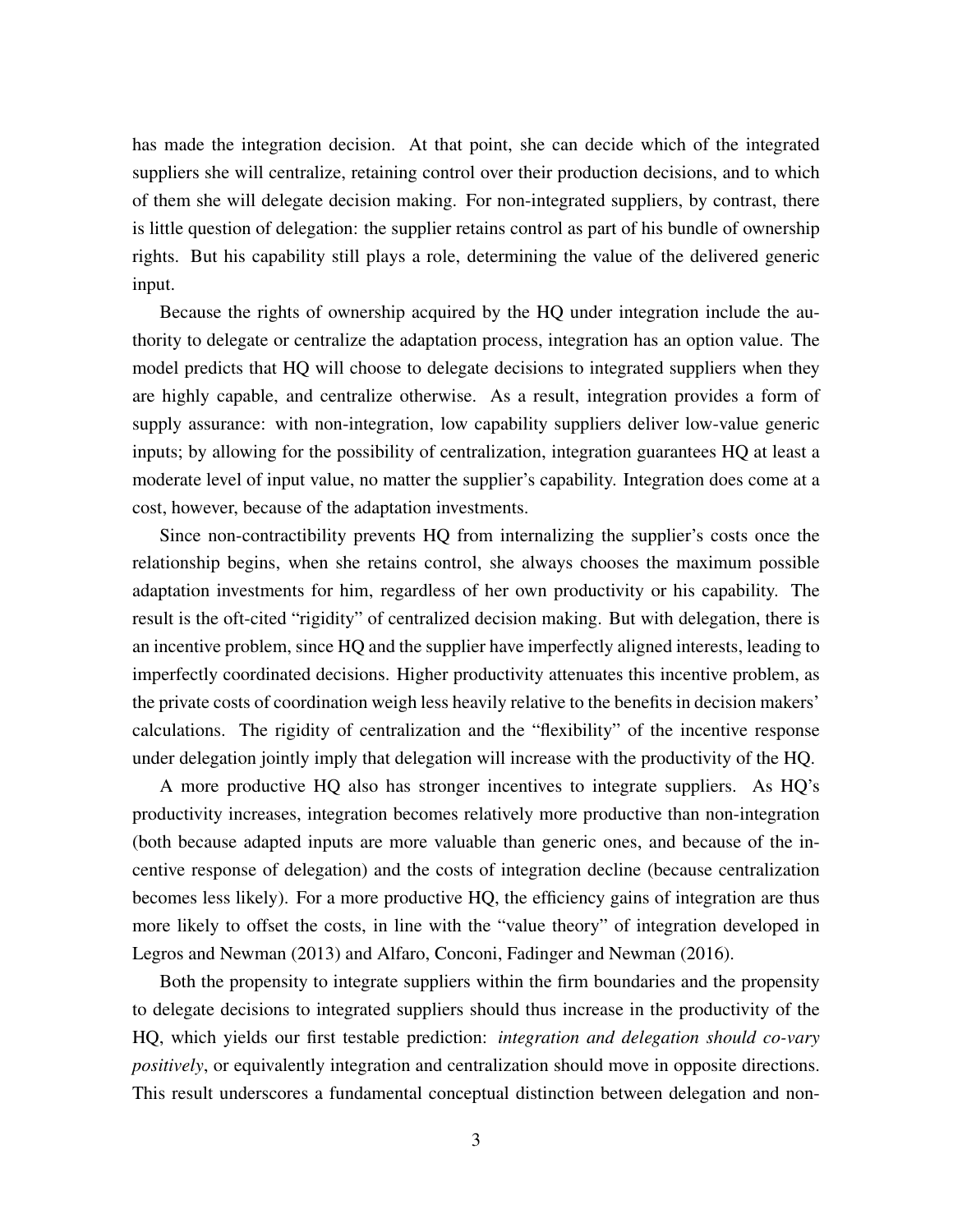integration. Delegation is a non-contractible act of relinquishing control that can in principle be revoked at will by managerial fiat. Non-integration, by contrast, is the result of a formal sale of assets (Baker, Gibbons, and Murphy, 1999). "One-dimensional" organizational models that focus on the allocation of control have a hard time distinguishing between complete non-integration and complete delegation: both would seem to put decisions as far removed from the "center" as possible. From the perspective of such models, it would seem that integration and delegation ought to covary negatively. Contrary to this presumption, our model predicts a positive covariation between integration and delegation.[4](#page--1-0)

A second prediction of our model is that final good *producers should be more likely to integrate suppliers in "riskier" input industries*, in which productivity is more dispersed. The intuition for this result is that, as we have already noted, integration creates a real option (to keep control or not), and the greater the risk about the ability of the supplier to do the adaptation, the more valuable the option becomes.

Finally, the value theory logic predicts that *integration and delegation should depend on the technological importance of the inputs*: suppliers that contribute more to enterprise value are more likely to be integrated. Among the integrated suppliers, more decisions will be delegated to those which provide more important inputs.

We show that the predictions of the theoretical model are remarkably consistent with the features of the novel dataset we have put together, which allows us to measure the extent of delegation within firms as well as the degree of vertical integration. Data on delegation come from the survey of Bloom, Sadun, Van Reenen (2012), who have interviewed plant managers on the degree of autonomy granted to them by central headquarters. To measure vertical integration, we use WorldBase, a plant-level dataset covering millions of firms in many countries, which allows to link plants belonging to the same firm via a common-ownership identifier. Using the methodology employed in Alfaro, Conconi, Fadinger and Newman (2016), we combine information on reported production activities with detailed input-output data to measure the share of inputs used in the production of a firm's final good that can be produced in house. Our matched sample consists of 2,661 firms, corresponding to 3,444 plants, operating in 574 industries and 20 countries.

We find that plant-level delegation is robustly positively correlated with our measure of firm-level vertical integration. Our estimates imply that moving vertical integration from the 10th to the 90th percentile is associated with an increase in delegation by around 0.13 standard deviations. These results hold up in our baseline regressions and in a series of

<sup>4</sup>This result also holds true more broadly, including settings that allow for richer financial contracting possibilities, renegotiation, and strategic interaction among suppliers (see Legros and Newman, 2015).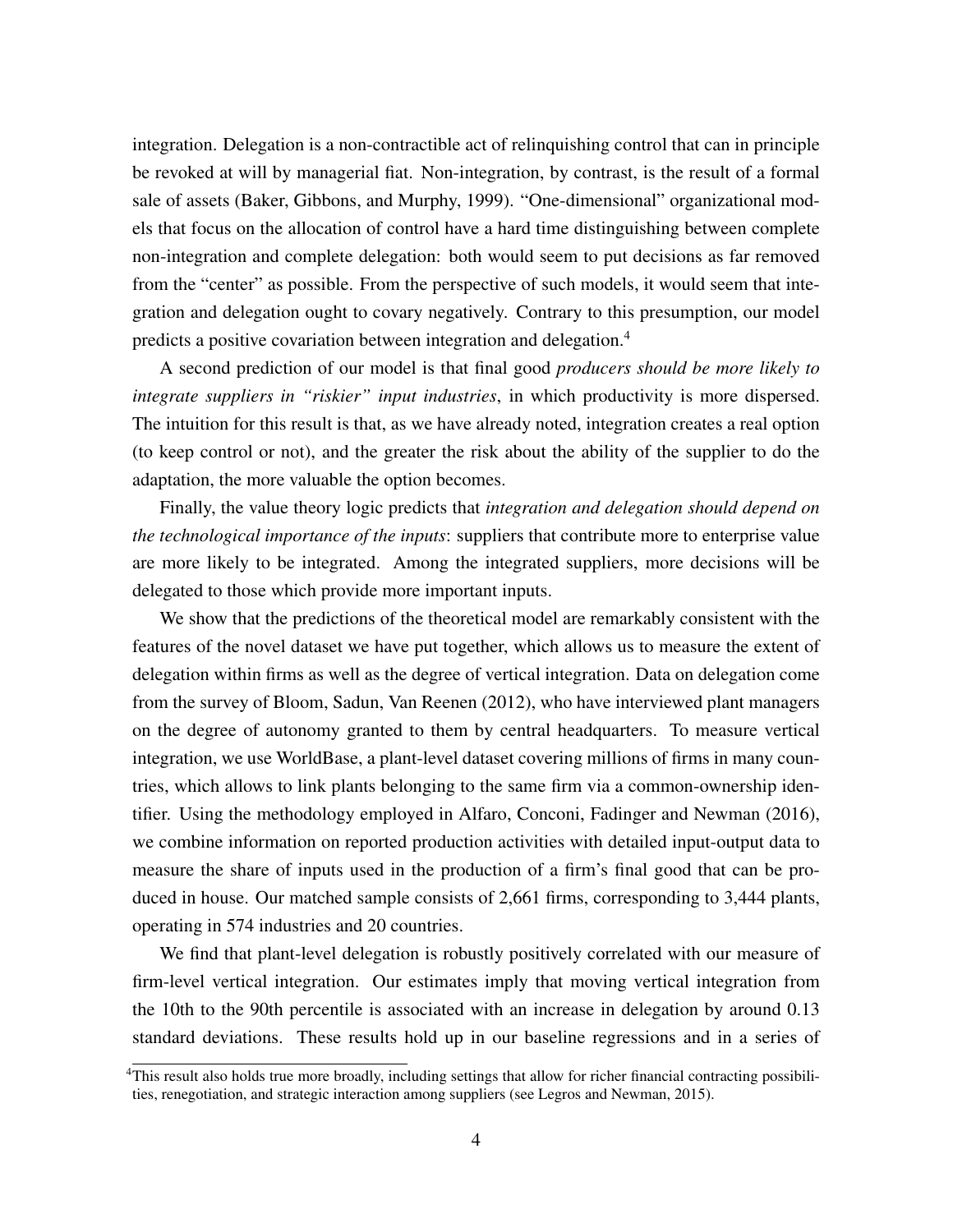robustness checks (e.g., including different sets of fixed effects and controls, using different samples of firms).

To test the option-value prediction, we compute the coefficient of variation of labor productivity of independent suppliers in each upstream-industry-country pair using information from millions of plants in WorldBase. A higher coefficient of variation captures a more risky productivity distribution of suppliers in an input industry, which according to our model should increase the option value of integrating a supplier in that industry. In line with this prediction, we find that the probability to vertically integrate a given input varies positively and robustly with the riskiness of the productivity distribution of suppliers. A one-standarddeviation increase in the coefficient of variation of suppliers' labor productivity increases the probability to vertically integrate a given input by around 39 percent. This finding is extremely robust and holds for different sets of fixed effects and samples.

Our empirical results also confirm the role of the technological importance of the inputs for integration and delegation choices. Using input-output coefficient to proxy for the importance of each input, we find that final good producers are indeed more likely to integrate suppliers of more important inputs, and to delegate more decisions to these suppliers.

We believe that our model is a plausible interpretation of the patterns we observe. We discuss alternative theories that can only account for subsets of our empirical findings. We see our model as a useful benchmark for understanding how elements of organizational design that were previously considered separately may fit together in theory and practice.

Our work is related to two main streams of literature, which focus on each of the organizational choices we bring together in this paper. First, we build on the vast literature on firm boundaries. Theoretical studies have looked at inter alia the technological/contractual determinants of vertical integration (e.g., Coase, 1937; Grossman and Hart, 1986; Hart and Moore, 1990; Holmström and Milgrom, 1991; Hart and Holmström, 2010). The view of integration in our model is similar to that of Williamson (1975), and puts it in the "ex-post non-contractible" branch of incomplete-contracts economics (e.g., the 2002 version of Hart and Holmström, 2010; Aghion, Dewatripont and Rey, 2002; Legros and Newman, 2008, 2013; Dessein, 2014). Another strand has focused on market determinants (e.g., McLaren, 2000; Grossman and Helpman, 2002; Legros and Newman, 2008; Conconi, Legros and Newman, 2012). In this vein, Legros and Newman (2013, 2017) develop a "value theory" of firm boundaries, closely related to the model presented here, that emphasizes how product value helps determine the propensity for firms to vertically or laterally integrate. Empirical studies have tried to shed light on these determinants using firm-level data within specific industries (e.g., Joskow, 1987; Woodruff, 2002; Baker and Hubbard, 2003; Hortaçsu and Syverson,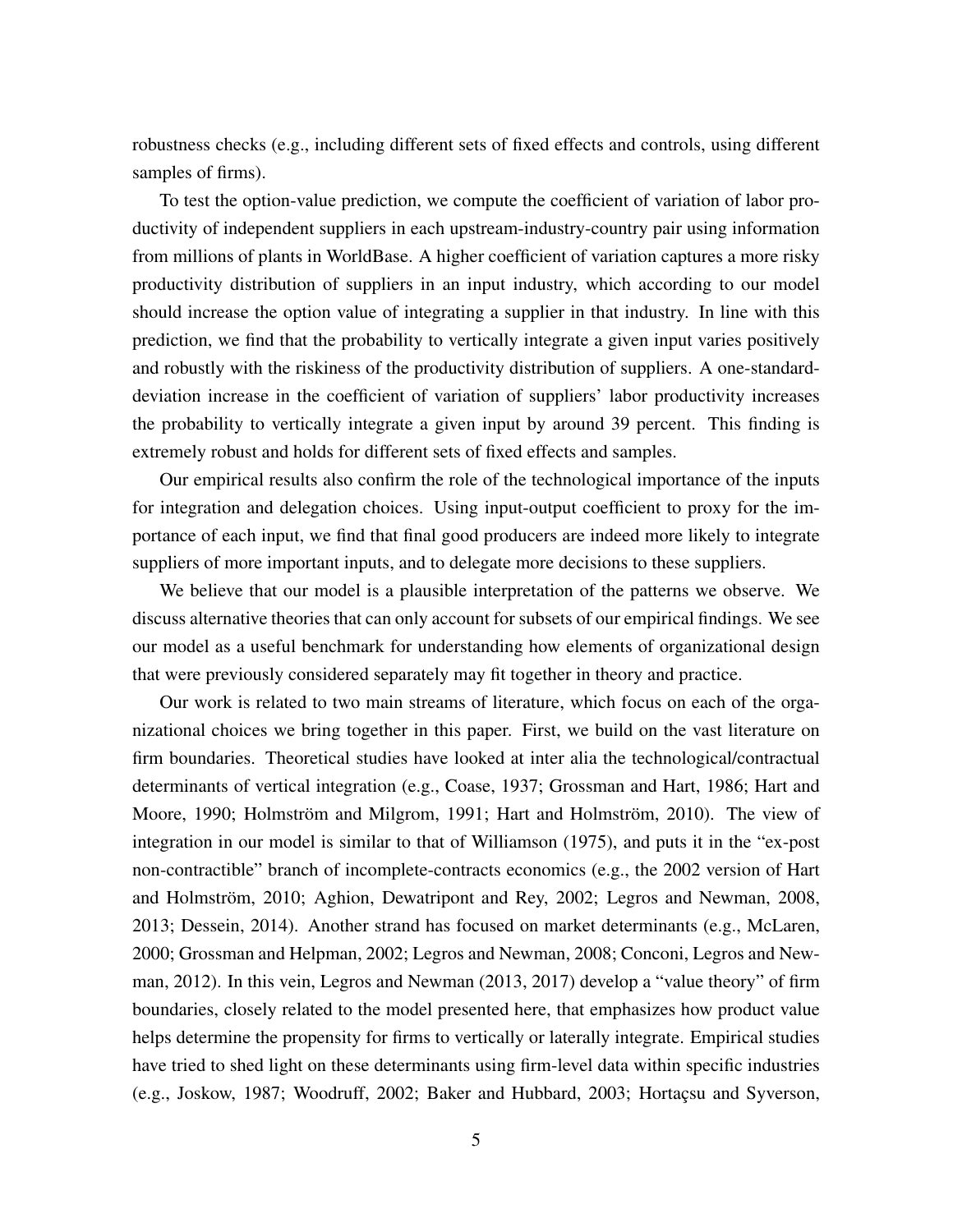2007), countries (e.g., Acemoglu, Aghion, Griffith and Zilibotti, 2010), or across countries (e.g., Acemoglu, Johnson and Mitton, 2009; Alfaro and Charlton, 2009; Alfaro, Conconi, Fadinger and Newman, 2016). Recent contributions study integration decisions along value chains (Antràs and Chor, 2013; Alfaro, Antràs, Chor, and Conconi, 2017).

Looking at the literature on delegation, we relate to some classic theoretical studies including Aghion and Tirole (1997), Garicano (2000), Dessein (2002), Hart and Moore (2005), Alonso, Dessein and Matouschek (2008), Marin and Verdier (2008), Dessein, Garicano and Gertner (2010). On the empirical side, important contributions include Acemoglu, Aghion, Lelarge, Van Reenen, and Zilibotti (2007), Guadalupe and Wulf (2010), Bloom, Garicano, Sadun and Van Reenen (2014) and Bloom, Sadun and Van Reenen (2012).

A number of papers have studied pairwise interactions of organizational design elements from the theoretical point of view. Examples include Holmström and Tirole (1991); Holmström and Milgrom (1991; 1994); Legros and Newman (2008, 2013); Dessein, Garicano, and Gertner (2010); Rantakari (2013); Friebel and Raith (2010); Van den Steen (2010); Dessein (2014), and Powell (2015). As far as we are aware, of these papers, only Baker, Gibbons, and Murphy (1999) and Hart and Holmström (2010) consider delegation and firm boundaries together, and only from a theoretical perspective.

The structure of the paper is as follows. Section 2 presents the theoretical model. Section 3 describes the datasets and variables used in our empirical analysis. Section 4 presents the empirical results. Section 5 offers some concluding comments, particularly on the implications of our findings for the theory of the firm.

# 2 The Model

## 2.1 Production

We consider a production process in which a final good  $j$  is produced with  $n$  inputs indexed by  $i$ . An enterprise is composed of an HQ, who produces the final good, and  $n$  suppliers,  $S_i$ . HQ has "productivity"  $A > 0$ , an index of the profitability of her product appeal or entrepreneurial ability. The value of the enterprise is

$$
A\sum_{i=1}^{n}\pi_{ij}v_i,
$$
\n(1)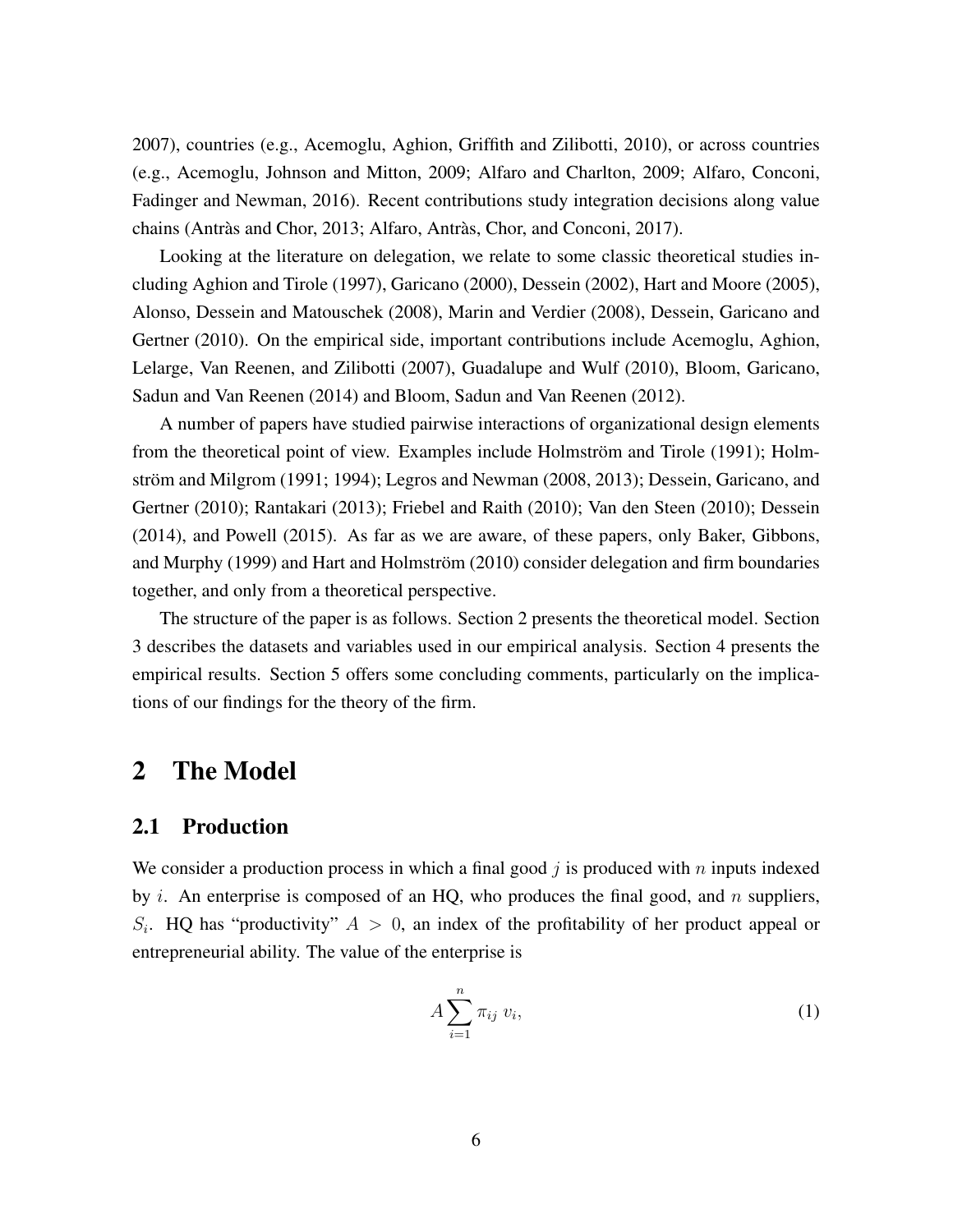where the contribution  $\pi_{ij}v_i$  of supplier i depends on the technologically determined importance of the input  $\pi_{ij}$  for producing good j, as well as the value  $v_i$  generated by the supplier. This value will depend partly on whether the input is adapted to HQ's specific needs, the result of an uncertain process that depends on the capabilities of the supplier and HQ as well as on investments and production decisions that are determined by the organizational environment, as discussed below. For now we will consider the relationship between HQ and a typical supplier and suppress the index notation.

Inputs can either be *generic* or *adapted*. If the input is generic, the value generated by the supplier is  $v = y$ , where  $y \ge 0$  is his "capability," a random variable with distribution  $F(y)$ and  $\mathbb{E}y \leq 1$  ( $\mathbb{E}$  is the expectation operator). A generic input therefore contributes value  $A\pi y$ to the enterprise.

For an input to be adapted, the supplier must first make a fixed investment at private cost  $\phi$ . For example, he may go through lengthy meetings and plant visits to learn about specific features of the final good, take training courses that instill the final good producer's brand or reputation, or simply move to the HQ's premises. After the investment, the adaptation process itself involves actions, such as design and process modifications in response to problems, that are performed by the supplier ( $s \in [0,1]$ ) and by HQ ( $h \in [0,1]$ ). These need to be coordinated for adaptation to be successful. To model the coordination problem, we follow Legros-Newman (2013), and suppose that adaptation succeeds (yields a return) with probability  $p(s, h) = 1 - (s - h)^2$ , and fails (yields zero) otherwise. HQ and the supplier have opposing preferences about how to carry out adaptation and find it costly to accommodate the other's approach (this could be due to differences in background, technologies, or "vision," possibly arising from the fact that they are in different industries). Specifically, HQ has private cost  $(1-h)^2$ , while the supplier has private cost  $cs^2$  ( $c > 0$ ). Hence, HQ prefers the decision to be close to  $h = 1$ , while the supplier likes the adaptation decision to be close to  $s = 0$ . Typically, we would expect c to be small, as HQ's practices or brand identity would matter more than that of a small component of her product.

The value of the adapted input depends on who decides which actions to perform. HQ has a capability that we normalize to 1, thereby weakly exceeding, on average, the capability of the supplier. If HQ chooses the action  $s$  as well as  $h$ , the expected contribution from the adapted input is  $A\pi p(s, h)$ . However, if the supplier chooses s, the expected value is  $A\pi y p(s, h)$ , reflecting his capability y.<sup>[5](#page--1-0)</sup> Summarizing, let  $\mathbb D$  (for delegation) be the indicator

<sup>&</sup>lt;sup>5</sup>We do not consider the case in which the supplier is permitted to choose h; this could be supposed to be technologically infeasible, but it can also be shown that HQ would never choose to delegate the  $h$  decision to  $S$ under the payoff and contractibility assumptions we make.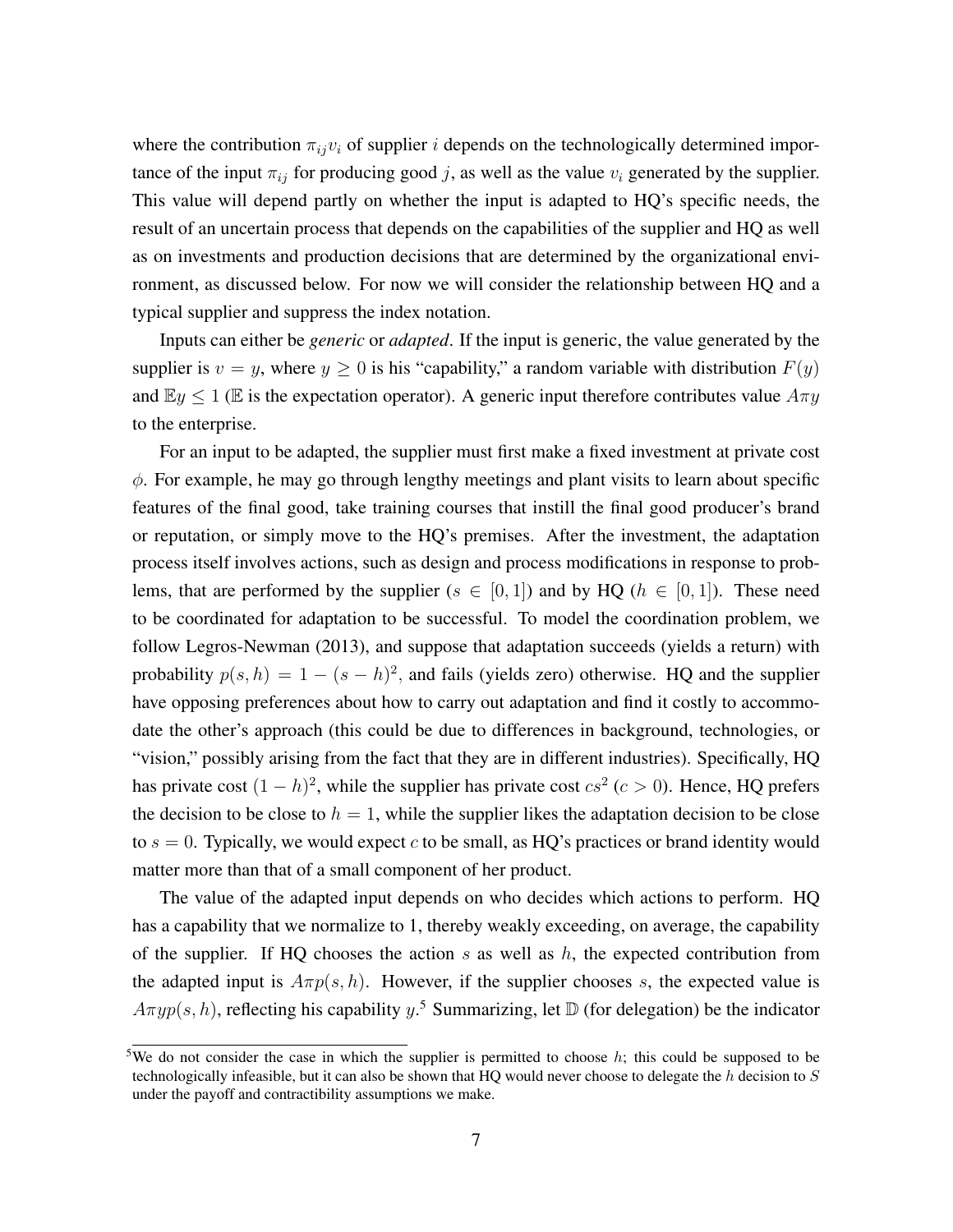function taking value 1 if the supplier chooses  $s$  for the enterprise, and value 0 if HQ does; let I be the indicator whether the initial fixed investment is made. Then the expected supplier contribution is

$$
\mathbb{E}v = \mathbb{I}p(s,h)(\mathbb{D}y + 1 - \mathbb{D}) + (1 - \mathbb{I})y.
$$

## 2.2 Contracting and Timing

We assume that contracting is limited to fixed monetary payments and transfers of ownership. In particular, payments contingent on adaptation decisions or outcomes are not possible (e.g., because they are not observable or, if they are, they are not verifiable by third parties). Moreover, only aggregate output, and not the (relatively small) contribution of individual suppliers, is contractible, so that profit shares would provide no meaningful incentives. Neither the fixed investment, nor the adaptation decisions are contractible. Nor is the identity of the decision maker (hence the delegation decision) contractible .

Ownership rights are contractible. If the supplier sells his asset to HQ, she gains the right to impose the initial adaptation investment and choice s on the supplier. However, she also has the (non-contractible) right to choose the control structure: she can choose whether to centralize (choose s for the supplier) or delegate (let the supplier choose s).

It is assumed that all parties have payoffs denominated in monetary terms, and that all have sufficient liquidity on hand to effectuate any side payments that might be needed to satisfy the distributional requirements among them. Thus, the enterprise will be choosing the organizational structure that maximizes the ex-ante total surplus.

Contracting occurs between HQ and all of the suppliers  $S_i$  simultaneously. First, HQ chooses the firm boundaries, by deciding which suppliers to integrate (the transfer can be interpreted as the asset purchase price in this case). Crucially, when making this choice, she does not yet know what their capabilities are, only the distributions  $F_i(y)$ . She can then invoke the authority garnered from ownership to force all integrated suppliers to make the initial adaptation investment, but she has no such authority over the non-integrated ones. After learning the capability of the suppliers, HQ can decide to which of the integrated ones she delegates the adaptation process.<sup>[6](#page--1-0)</sup>

The timing for a single HQ-supplier relationship is summarized as follows:

1. Contracting: integration decision and monetary transfer.

<sup>&</sup>lt;sup>6</sup>Leaning about the capability of non-integrated suppliers may be possible, but is also useless, given that HQ cannot force the initial adaptation investment on them.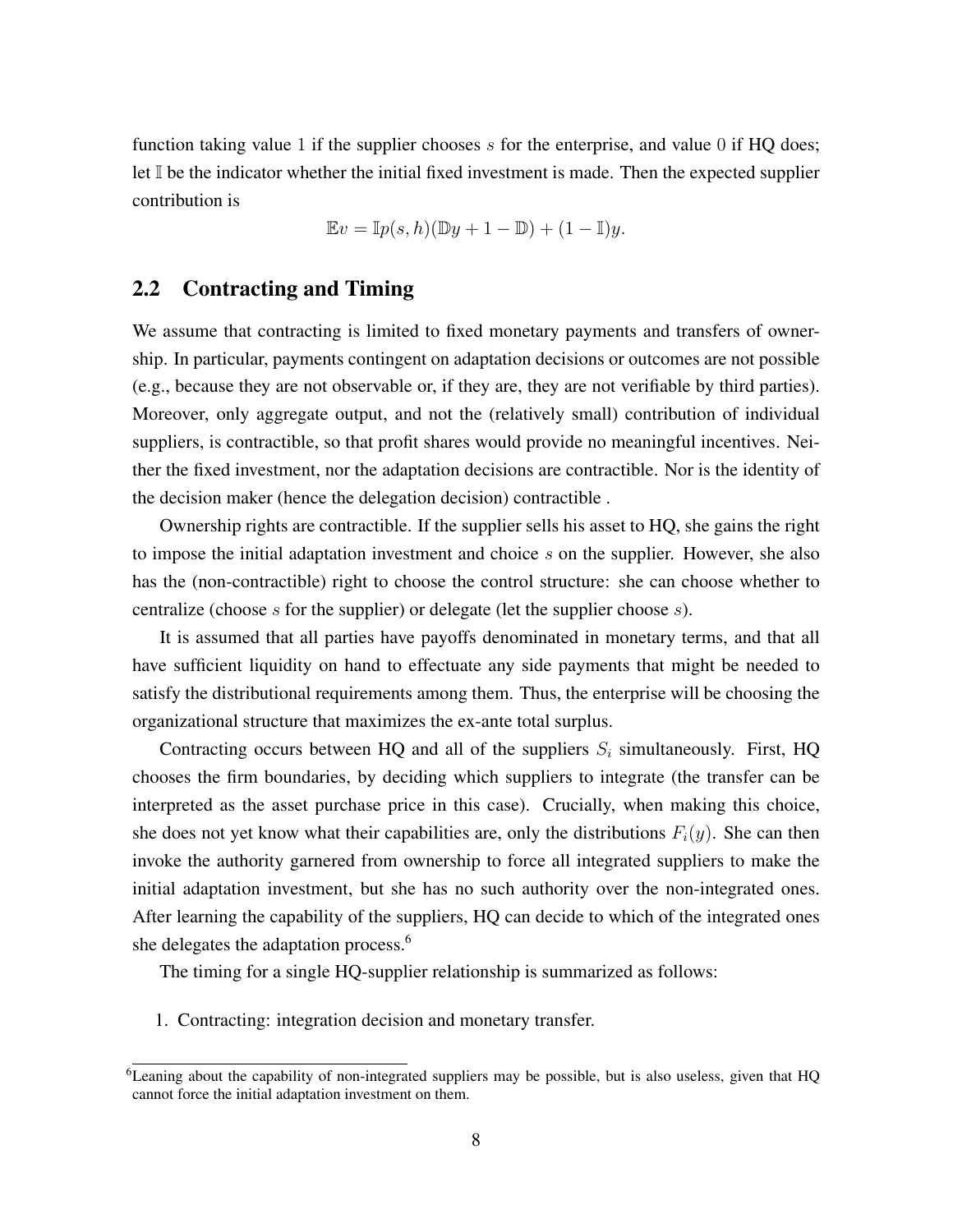- 2. Adaptation investment choice at supplier cost  $\phi$ .
- 3. Supplier capability  $y$  observed by HQ and  $S$ .
- 4. Delegation decision if the supplier is integrated.
- 5. s and h are chosen at costs  $cs^2$  and  $(1-h)^2$ .
- 6. Output realized.

## 2.3 Ownership Structures

Non-Integration. The supplier has ownership of his asset and will never make the initial adaptation investment, given that he bears the cost  $\phi$  (which is non-contractible), while his continuation value cannot depend on the success of adaptation (also non contractible).

Hence under non-integration there is no adaptation. It follows that the expected value  $Ev$ to HQ of a non-integrated supplier (which is also equal to the total surplus, since the private costs are zero) is given by

<span id="page-10-2"></span>
$$
V^N = A\pi \mathbb{E}y.
$$
 (2)

Integration. Now HQ has ownership of the supplier's asset and can impose the initial adaptation investment on him. Notice that she will always choose to do so, given that she does not bear the cost  $\phi$  and the investment has positive expected value.

Under integration, HQ can also decide whether to centralize the adaptation decisions  $(s, h)$  or delegate them to her supplier. If HQ centralizes decision making, she will choose  $s = h = 1$ : this will maximize the probability that adaptation succeeds, while minimizing her private costs. The interim value to HQ of an integrated supplier under centralization is

<span id="page-10-0"></span>
$$
v^C(A,\pi) = A\pi.
$$
 (3)

By contrast, if HQ decides to delegate the direction of the adaptation process to the supplier, by letting him choose s, she anticipates that he will set  $s = 0$  (since this minimizes his private costs and he has no financial stake in the outcome of the process). HQ will then choose h to maximize  $A\pi y(1-h^2) - (1-h)^2$ , which yields  $h = \frac{1}{1+A\pi y}$ . It follows that the interim value to HQ of an integrated supplier under delegation is

<span id="page-10-1"></span>
$$
v^{D}(A, \pi, y) = \frac{(A\pi y)^{2}}{1 + A\pi y}.
$$
\n(4)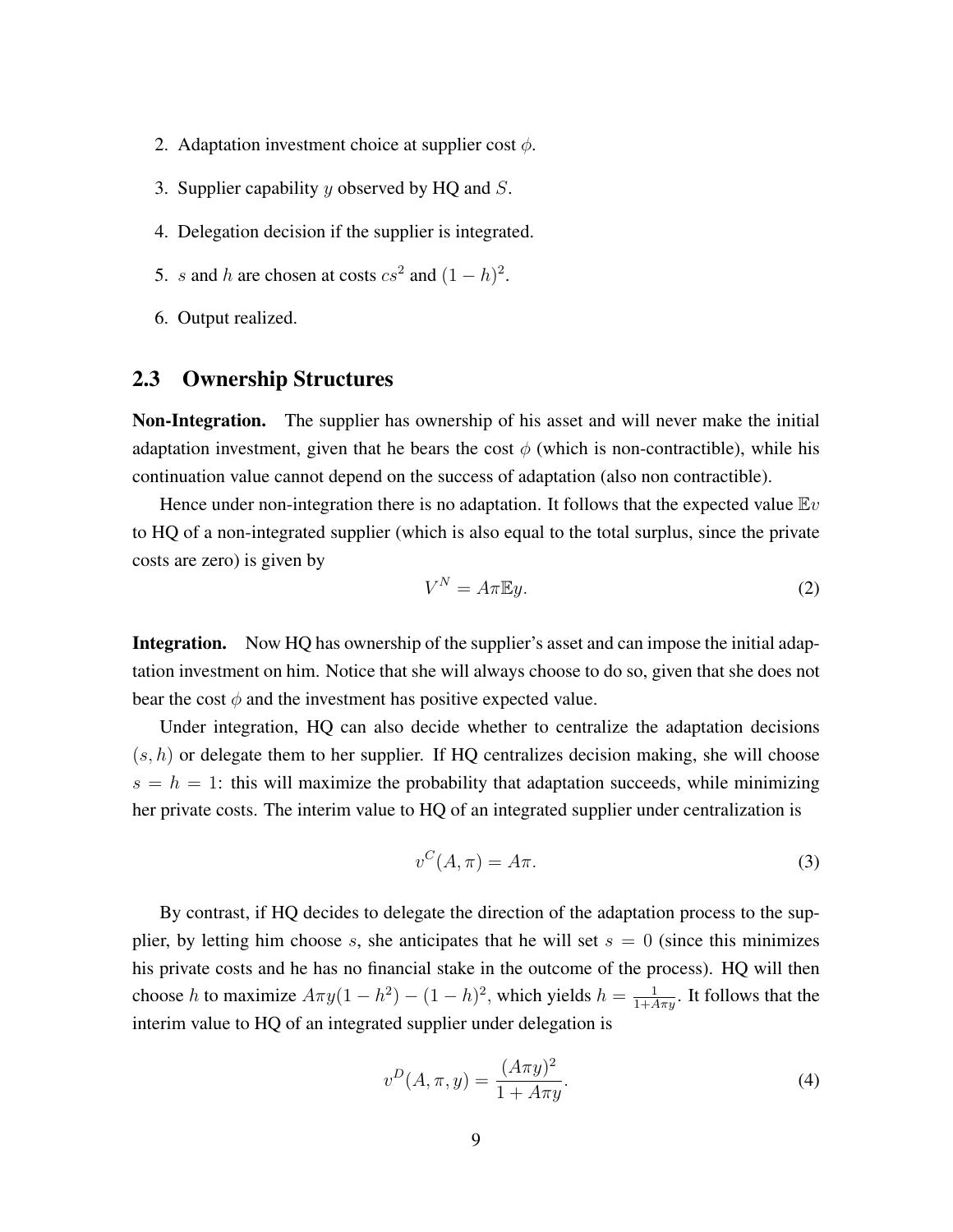Notice that the function  $v^D(A, \pi, y)$  is supermodular, increasing, and strictly convex in A,  $\pi$ and y, as well as zero if any of its arguments is zero.

To decide whether to delegate, HQ compares  $v^C(A, \pi)$  with  $v^D(A, \pi, y)$ . She will thus delegate whenever the realized capability of the supplier exceeds a cutoff value  $y^*(A\pi)$  defined by

$$
v^{C}(A,\pi) = v^{D}(A,\pi,y^{*}(A\pi)).
$$
\n(5)

From [\(3\)](#page-10-0) and [\(4\)](#page-10-1),  $y^*(A\pi)$  is the unique positive solution to  $A\pi(y^2 - y) = 1$ . It is (i) greater than 1 (HQ's capability) and (ii) decreasing in  $A$ <sup>[7](#page--1-0)</sup>. The reason for property (i) is that delegation suffers from an incentive distortion, since HQ and the supplier make their decisions independently, while centralization suffers relatively little (in this model, not at all) from incentive distortions. In order to compensate for the incentive loss, it takes a supplier capability strictly higher than HQ's to convince her to delegate. Property (ii) results from the relative rigidity of centralization: the decision there is the same regardless of A (or  $\pi$ ), whereas with delegation, decisions improve with firm value because of the incentive response (in this case  $HQ's)$ . Thus, the value of delegation is more elastic with respect to A than is the value of centralization, implying that an HQ with a higher A is more willing to delegate.

The probability of delegation conditional on integration is  $1 - F(y^*(A\pi))$ . Since the cutoff value  $y^*(A\pi)$  is decreasing, we have:

<span id="page-11-0"></span>Lemma 1. *The probability that HQ delegates decisions to an integrated supplier is increasing in* Aπ*.*

Anticipating the measure of delegation in our empirical analysis, which is continuous rather than binary, suppose there are many tasks  $t \in \{1, \ldots, T\}$  that need to be performed in order to adapt the input. The lemma can be generalized as follows. On each task the capability of the supplier is a random variable  $y + \epsilon_t$ , where y has distribution F and  $\epsilon_t$  are i.i.d., with distribution  $G(\epsilon)$  and mean zero, while HQ has capability 1 on all tasks and can separately delegate or retain control over each task. Each task contributes equally and additively to the overall supplier value, and costs of decision on each task are weighted by  $1/T$ . Then, the capability  $x_t \equiv y + \epsilon_t$  has distribution given by the convolution  $C(x_t) = \int_0^\infty G(x_t - y) f(y) dy$ , and we know from the previous analysis that the probability of delegation on task t is  $1 C(y^*(A\pi))$ , increasing in A. The *degree of delegation* is the number or the fraction of tasks that are delegated. It is a binomial random variable with parameters  $(1 - C(y^*(A\pi)), T)$ , stochastically increasing in A. Hence, as A increases, the expected degree of delegation

<sup>&</sup>lt;sup>7</sup>The second property is true for any function  $v^D(A, \pi, y)$  which is convex in A and increasing in A, y.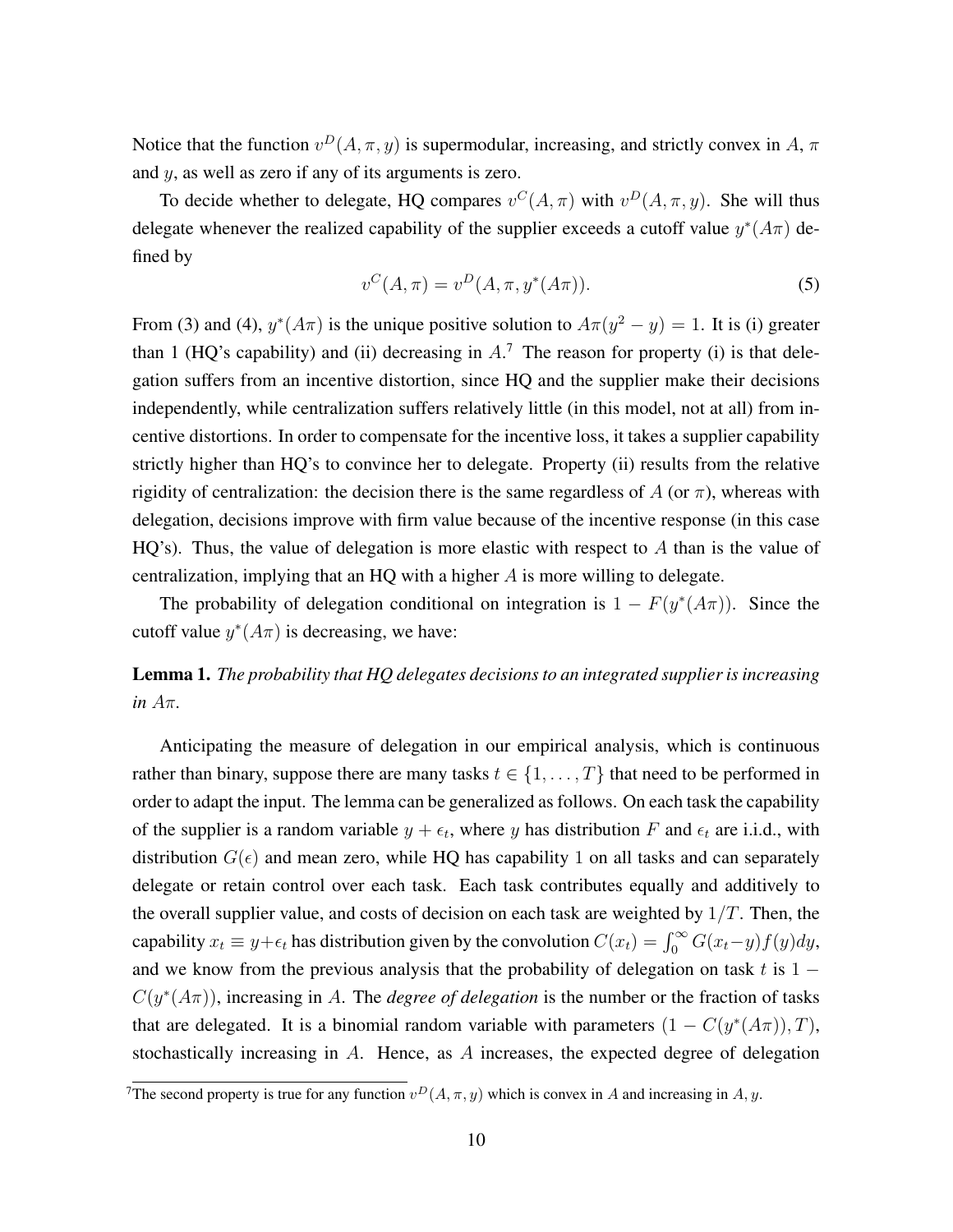increases (details in the Appendix).

## Firm Boundary Choices

At the contracting stage, HQ determines whether to integrate each supplier S. The total surplus of an integrated relationship is (returning now to the single-task-per-input version of the model)

<span id="page-12-0"></span>
$$
V^{I} \equiv \mathbb{E} \max[v^{C}(A,\pi), v^{D}(A,\pi,y)] - cF(y^{*}(A\pi)) - \phi.
$$
 (6)

The first term  $\mathbb{E} \max[v^C(A, \pi), v^D(A, \pi, y)]$  is the expected value accruing to HQ under integration. The remaining terms are the (expected) costs of integration. Both are borne directly by the supplier and include the centralization cost  $c$ , which is incurred with probability  $F(y^*(A))$ , and the investment cost  $\phi$ . In order for the supplier to agree to sell his asset, he must be compensated for these costs via a monetary transfer at the time of contracting. Thus, HQ will choose to integrate the supplier whenever  $V^I \geq V^N$ . Combining [\(2\)](#page-10-2) with [\(6\)](#page-12-0), the condition for integration can be written as

<span id="page-12-2"></span>
$$
\mathbb{E}\max[v^{C}(A,\pi),v^{D}(A,\pi,y)] - A\pi\mathbb{E}y \ge cF(y^{*}(A\pi)) + \phi.
$$
\n(7)

The left-hand side is the option value of integration, which is increasing in  $A\pi$ . While the value of both ownership structures increase with  $A\pi$ , integration increases faster than non-integration because of the incentive response under delegation.<sup>[8](#page--1-0)</sup> Meanwhile, since  $y^*(A\pi)$ is decreasing, the integration cost on the right-hand side decreases in  $A\pi$ . It follows that the propensity to integrate a supplier is increasing in the productivity A and in the technological importance  $\pi$ :

<span id="page-12-1"></span>Lemma 2. *(i) If an HQ in industry* j *with productivity* A *integrates a supplier in industry* i *then an HQ in industry j with productivity*  $A' > A$  *will also integrate a supplier in industry* i*. (ii) holding* F*,* c*, and* φ *fixed across input industries, if an HQ in industry* j *integrates a supplier from industry i, she also integrates suppliers from industries* k *for whom*  $\pi_{kj} > \pi_{ij}$ *.* 

A corollary of result (i) is that the set of integrated suppliers will increase (in the set inclusion order) as A increases. That is, if an HQ with productivity A integrates a set  $I(A) \subset$ 

<sup>&</sup>lt;sup>8</sup>To see this, keep things simple by supposing  $\pi$  is fixed at 1, and consider marginal increases in A. Non-integration value increases by  $\partial_A V^N = \mathbb{E}y \leq 1$ . The marginal increase in the integration return  $\mathbb{E} \max[v^{\tilde{C}}(A,\pi), v^D(A,\pi,y)]$  is  $F(y^*(A)) + (1 - F(y^*(A))) \mathbb{E}|_{y \geq y^*(A)} [\partial_A v^D(A,1,y)]$ . Supermodularity of  $v^D$  ensures  $\partial_A v^D(A,1,y)$  is increasing in y, so it is sufficient that  $\partial_A v^D(A,1,y^*(A)) > 1$  for the conditional expectation, thus the marginal increase in integration revenue, to exceed 1 and therefore  $\partial_A V^N$ . But this last condition follows from the definition of  $y^*(A)$ , convexity in A, and  $v^D(0, 1, y) = 0$ .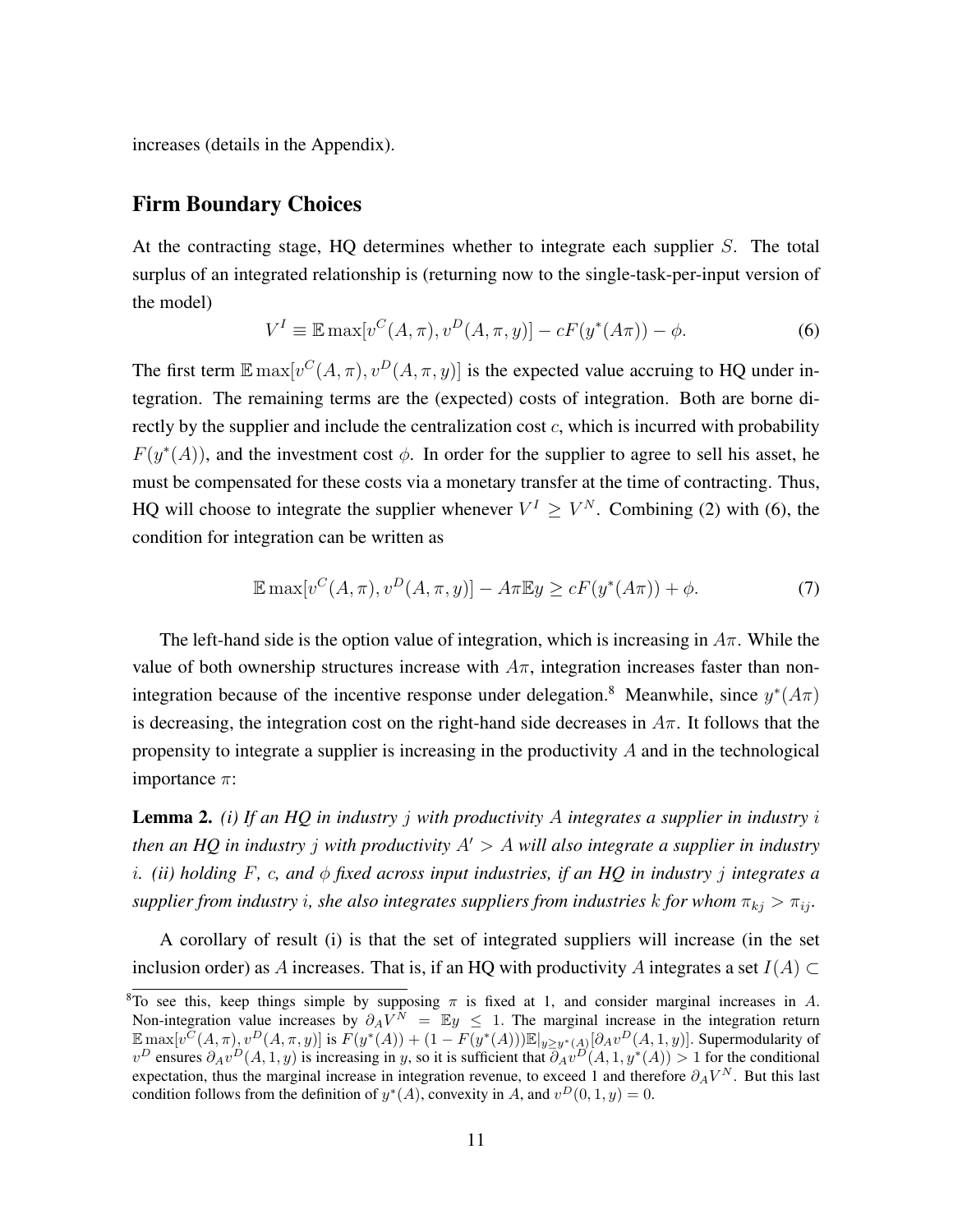$\{1, 2, \ldots, n\}$ , then, all else equal, an HQ with productivity  $A' > A$  integrates a superset  $I(A') \supseteq I(A)$ . We call the union  ${HQ} \cup I$  a *firm*.

In the empirical analysis, the degree of vertical integration for a firm present in industry  $j$ is the sum  $VI(A) \equiv \sum_{i \in I(A)} \pi_{ij}$ . Lemma [2](#page-12-1) (i) implies that the degree of vertical integration is an increasing function of A. Since the degree of delegation is also an increasing function of A, firms with a more productive HQ have stronger incentives both to integrate suppliers and to delegate the adaptation process to them. We can thus state our first main result:

<span id="page-13-0"></span>Proposition 1. *The degree of delegation and the degree of vertical integration covary positively across firms.*

Thus result generalizes straightforwardly to the case of multiple tasks (see the Appendix for details).

## <span id="page-13-1"></span>2.4 Option Value of Integration

In our model, integration creates an option value. Namely, if the supplier turns out to be of low capability (low  $y$ ), the producer is able to ensure at least a minimal level of input contribution by directing the production process herself. Such an option is not available under non-integration wherein the producer is entirely reliant on the supplier's capabilities.

Following intuition from real option theory, this observation suggests that riskiness of suppliers will influence integration decisions. Consider a family of distributions  $\{F(y; \sigma)\colon \sigma \in$  $[\sigma, \overline{\sigma}]$ ,  $0 < \sigma < \overline{\sigma} < \infty$ , where higher  $\sigma$  indicates greater Rothschild-Stiglitz riskiness, and let  $\mathbb{E}_{\sigma}$  denote the expectation operator when the distribution of y is  $F(y; \sigma)$ .

The option value  $R(A\pi;\sigma) \equiv \mathbb{E}_{\sigma} \max[v^C(A,\pi), v^D(A,\pi,y)] - A\pi \mathbb{E}_{\sigma} y$  is increasing in the risk  $\sigma$ , since the integrand of the first term is convex in y, while by definition the second term is independent of risk. It follows that whenever  $\partial_{\sigma} F(y^*(A\pi); \sigma)$  is non positive, the likelihood that the integration condition [\(7\)](#page-12-2) is satisfied increases with  $\sigma$ , since the cost of integration is falling along with its growing value. Since  $\mathbb{E}_{\sigma} y \le 1 < y^*(A\pi)$ , this will be the case for all single-crossing symmetric unimodal families of distributions (e.g., uniform, triangular, normal, symmetric beta). For other families, cost also declines over some ranges of  $\sigma$ , and even when it does not, integration increases with risk as long as the cost parameter c is small enough. $9$ 

We can then state our second main result:

<sup>&</sup>lt;sup>9</sup>Specifically, a sufficient condition when  $\partial_{\sigma} F(y^*(A\pi); \sigma)$  is positive is that  $c < \frac{\partial_{\sigma} R(A\pi; \sigma)}{\partial_{\sigma} F(y^*(A\pi); \sigma)}$ , which always holds for some interval of positive costs  $(0, \overline{c})$ , since  $\partial_{\sigma}R(A\pi; \sigma)$  and  $1/\partial_{\sigma}F(y^*(A\pi); \sigma)$  (and therefore their product) are uniformly bounded away from 0 on  $[\sigma, \overline{\sigma}]$ . For lognormal families with common means (where the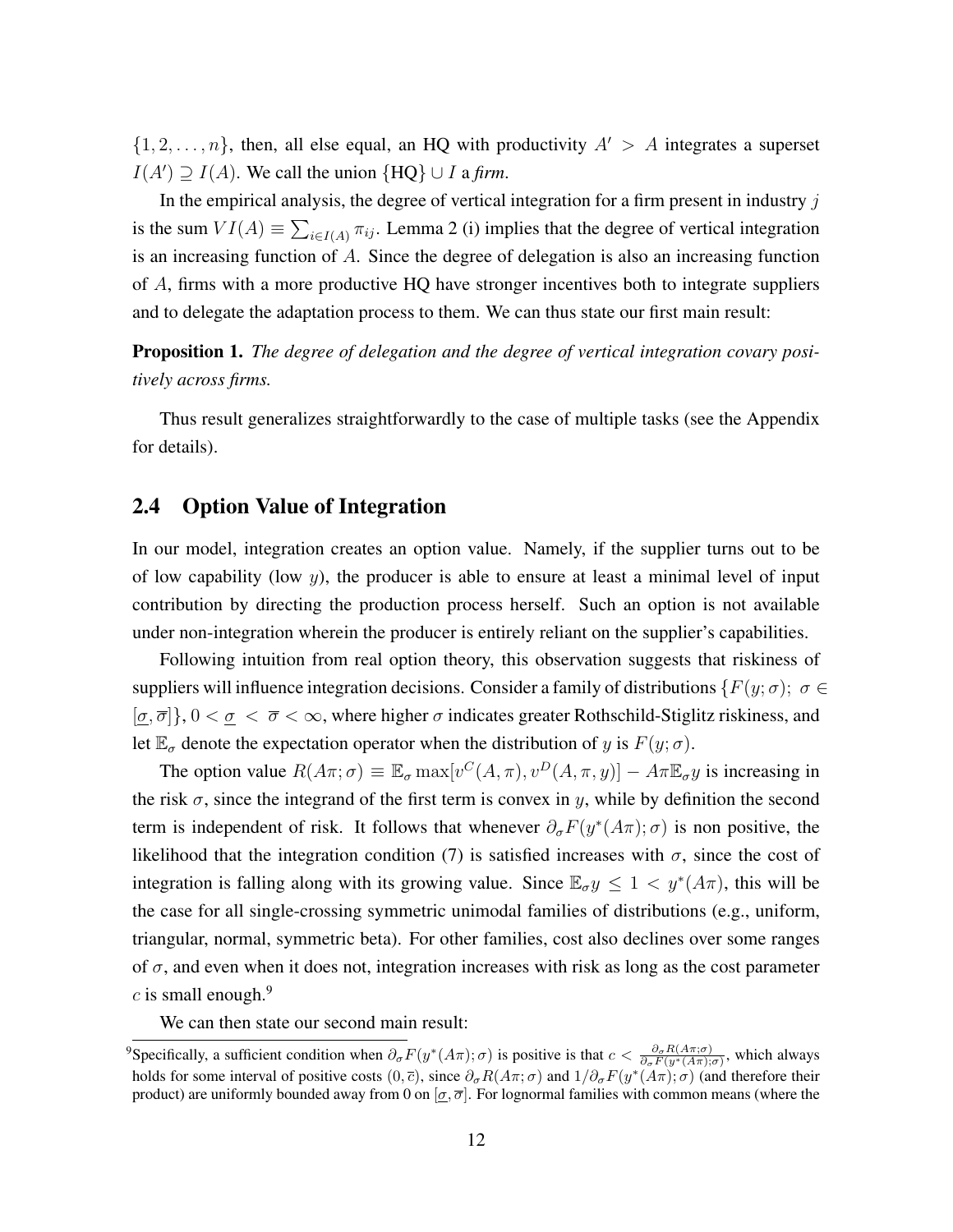<span id="page-14-0"></span>Proposition 2. *For single-crossing, symmetric, unimodal capability distributions or small supplier cost parameters, if a supplier is integrated at risk* σ*, he will also be integrated at risk*  $\sigma' > \sigma$ .

Our model thus suggests that an increase in risk in input industries should increase the incentives of final good producers to integrate suppliers in those industries. In our empirical analysis we will proxy the distribution of  $y$  by the empirical distribution of labor productivity of suppliers who are not integrated.[10](#page--1-0) We will use the coefficient of variation of this distribu-tion in each input industry to capture the degree of uncertainty in the ability of suppliers.<sup>[11](#page--1-0)</sup>

## 2.5 Testable Predictions

We conclude this section by summarizing the key predictions of our model that we bring to the data. The first testable prediction follows directly from Propositions [1](#page-13-0) and [2:](#page-14-0)

P.1: More vertically integrated firms should have a higher degree of delegation.

P.2: Final good producers should have a higher propensity to integrate inputs when the capability of suppliers in the input industry is more uncertain.

According to our model, delegation and integration decisions should also vary across suppliers, depending on the technological importance of their inputs. A corollary of Lemma [1](#page-11-0) is that HQ should have stronger incentives to delegate decisions to suppliers of more important inputs, i.e. with larger  $\pi_{ij}$ . The reason for this is that the cutoff value  $y^*(A\pi_{ij})$  is decreasing in  $\pi_{ij}$ ; then larger  $\pi_{ij}$  implies more delegation, just as larger A does. Similarly, Lemma [2](#page-12-1) (ii) implies that HQ should be more likely to integrate suppliers of more important inputs.

Our model thus delivers two additional predictions that we can bring to the data:

P.3: Final good producers should delegate more tasks to suppliers of more important inputs.

P.4: Final good producers should be more likely to integrate suppliers of more important inputs.

index  $\sigma$  is interpretable as the standard deviation of  $\ln y$ ; see Levy (1973)), for instance, there appears to be very little variation, even when it is positive, in the probability of integration over a wide range of  $\sigma$  values consistent with our data, implying that the small-cost condition is easily satisfied. Details available upon request.

<sup>&</sup>lt;sup>10</sup>In the case of integrated suppliers, observed labor productivity will not only reflect their ability, but also the productivity of  $HQ(A)$  and her organizational choice to delegate or centralize productive decisions.

 $11$ The effect of changes in the mean is ambiguous. Even if the distribution increases in the first order sense, so that the integration cost on the right hand side of [\(7\)](#page-12-2) decreases, the change in option value on the left hand side is ambiguous because both  $\mathbb{E} \max[v^C(A, \pi, y), v^D(A, \pi, y)]$  and  $A \pi \mathbb{E} y$  increase.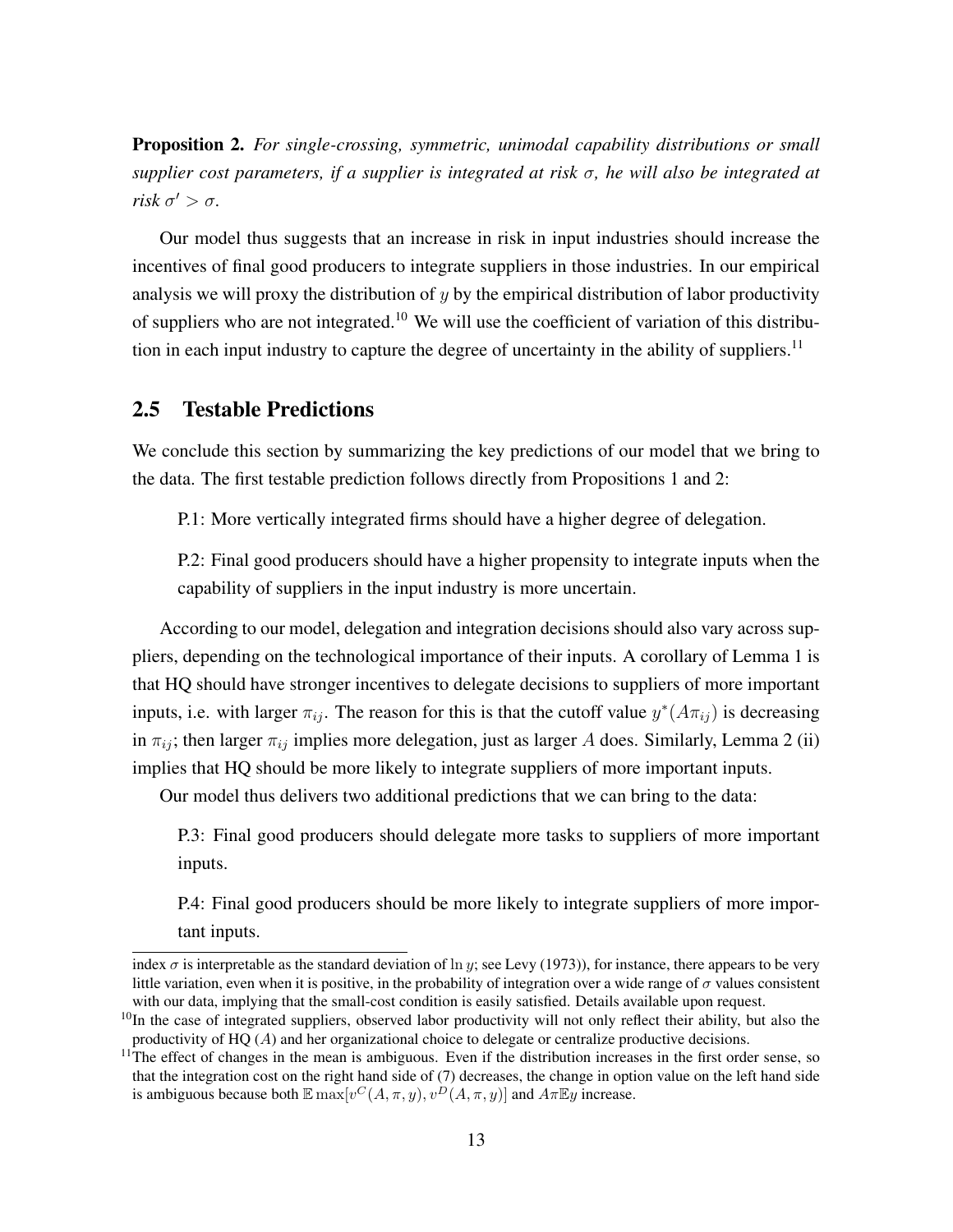## 3 Dataset and Variables

In this section, we first describe the datasets used in our empirical analysis. We then discuss the construction of our matched sample and define the key variables.

## 3.1 Datasets

#### World Management Survey

Our international delegation data was collected in the context of the World Management Survey (WMS), a large scale project aimed at collecting high quality data on organizational design across firms around the world. The survey is conducted through interviews with plant managers in medium sized manufacturing firms.

The WMS survey was conducted by telephone without telling the managers they were being scored on organizational or management practices. This enabled scoring to be based on the interviewer's evaluation of the firm's actual organizational practices, rather than their aspirations, the manager's perceptions or the interviewer's impressions. Second, the interviewers were not informed of the firm's financial information or performance in advance of the interview. This was achieved by selecting medium sized manufacturing firms and by providing only firm names and contact details to the interviewers (but no financial details). The survey tool is thus "double blind" – managers do not know they are being scored and interviewers do not know the performance of the firm. Third, each interviewer ran 85 interviews on average, allowing for removal of interviewer fixed effects from all empirical specifications. This helps to address concerns over inconsistent interpretation of responses. Fourth, information on the interview process itself (duration, day-of-the-week), on the manager (seniority, job tenure and location), and on the interviewer (for removing analyst fixed effects and subjective reliability score) was collected. These survey metrics are used as "noise controls" to help reduce residual variation.

The sampling frame was drawn from each country to be representative of medium sized manufacturing firms. The main wave of interviews was run in the summer of 2006, followed by smaller waves in 2009 and  $2010$ .<sup>[12](#page--1-0)</sup>

The WMS dataset contains around 10,000 plants in 20 countries. As discussed in detail in Section [3.3](#page-17-0) below, we use the survey to construct our delegation measure, as well as

 $12$ The survey achieved a 45% response rate, which is very high for company surveys, because (i) the interview did not discuss firm's finances, (ii) there were written endorsement of many institutions like the Bundesbank, Treasury and World Bank, and (iii) high quality MBA-type students were hired to run the surveys.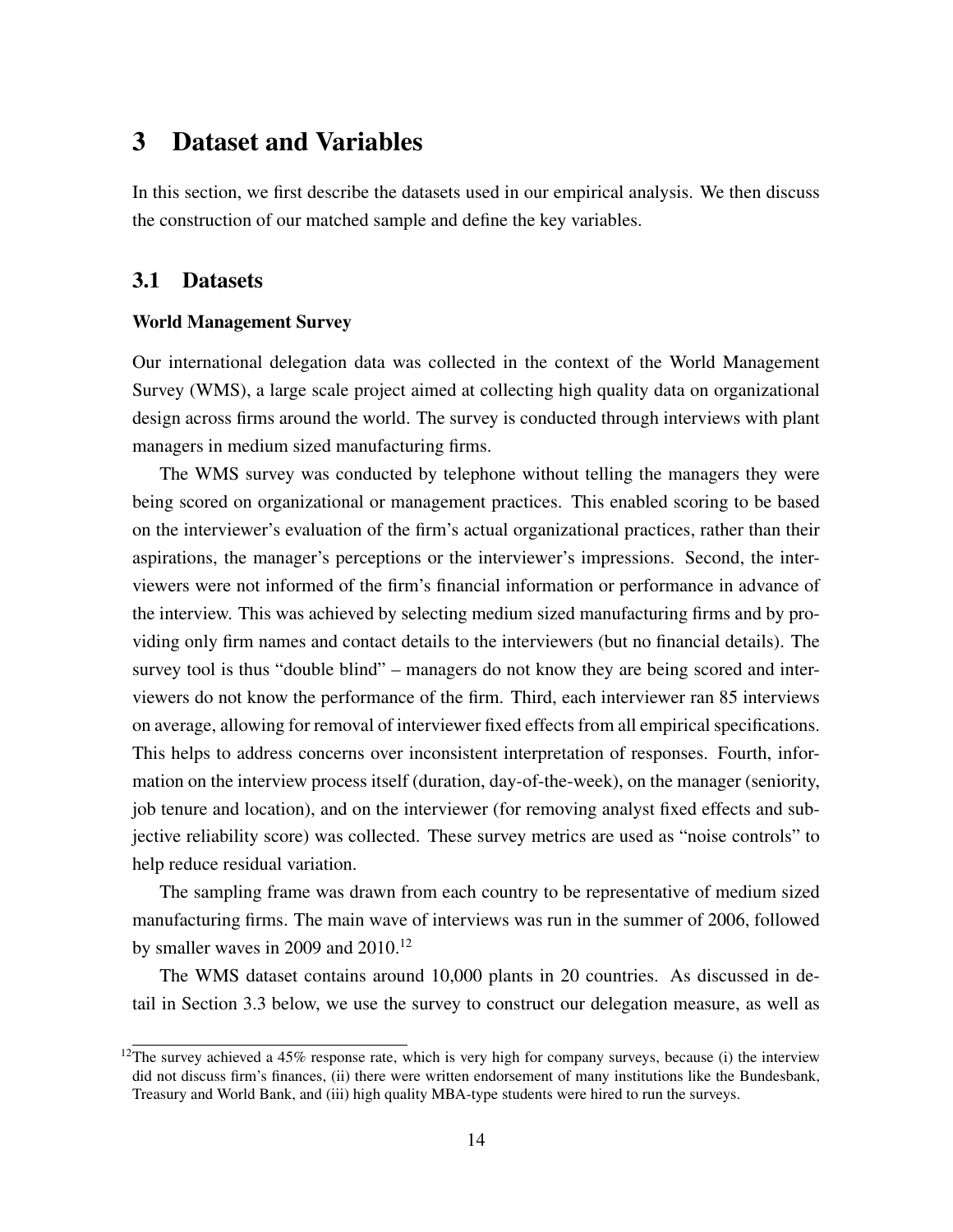additional plant-level controls included in our regressions.

#### **WorldBase**

The other dataset used in our empirical analysis is the WorldBase by Dun & Bradstreet, which provides coverage of public and private firms for more than 24 million plants in more than 200 countries and territories.<sup>[13](#page--1-0)</sup>

The WorldBase dataset has been used extensively in the literature (e.g. Alfaro and Charlton, 2009; Acemoglu, Johnson and Mitton, 2009; Alfaro, Conconi, Fadinger, and Newman 2016; Alfaro, Antràs, Chor, and Conconi,  $2017$ ).<sup>[14](#page--1-0)</sup> The unit of observation in the dataset is the establishment/plant (namely a single physical location where industrial operations or services are performed or business is conducted). Each establishment in WorldBase is identified by a unique nine-digit sequence called Data Universal Numbering System (DUNS) number. WorldBase also provides information about the year of establishment and the location of each plant, its basic performance (employment, sales, etc.), as well as its primary and secondary production activities, classified based on the U.S. Standard Industrial Classification (SIC) Manual (1987 edition).

WorldBase allows us to trace ownership linkages between establishments. In particular, for non-single establishment firms, we can use DUNS numbers to link all plants that have the same domestic of global parent. D&B defines a parent as a corporation that owns more than 50 percent of another corporation. In our baseline regressions, we link all plants that have the same domestic parent, as in Alfaro, Conconi, Fadinger, and Newman 2016.<sup>[15](#page--1-0)</sup>

In our analysis, we use the 2005 WorldBase dataset. When focusing on the 20 countries that are also included in the WMS, this dataset contains 1,028,939 domestic ultimates. As discussed below, we combine this dataset with information from Input-Output tables to construct firm-level measures of vertical integration. We use the additional information provided by WorldBase to construct auxiliary firm-level controls (e.g., employment, age).

<sup>&</sup>lt;sup>13</sup>WorldBase is the core database with which D&B populates its commercial data products that provide information about the "activities, decision makers, finances, operations and markets" of the clients' potential customers, competitors, and suppliers. The dataset is not publicly available but was released to us by Dun and Bradstreet. The sample was restricted to plants for which primary SIC code information and employment were available (due to cost considerations). For more information see: http://www.dnb.com/us/about/db\_database/dnbinfoquality.html.

<sup>&</sup>lt;sup>14</sup>See Alfaro and Charlton (2009) for a detailed discussion of WorldBase and comparisons with other data sources. <sup>15</sup>A "Domestic Ultimate" is a subsidiary within the global family tree which is the highest ranking member within a specific country and is identified by a "domuduns" code. A "Global Ultimate" is the top most responsible entity within the global family tree and is identified by "gluduns" code. The two codes only differ in the case of multinationals firms.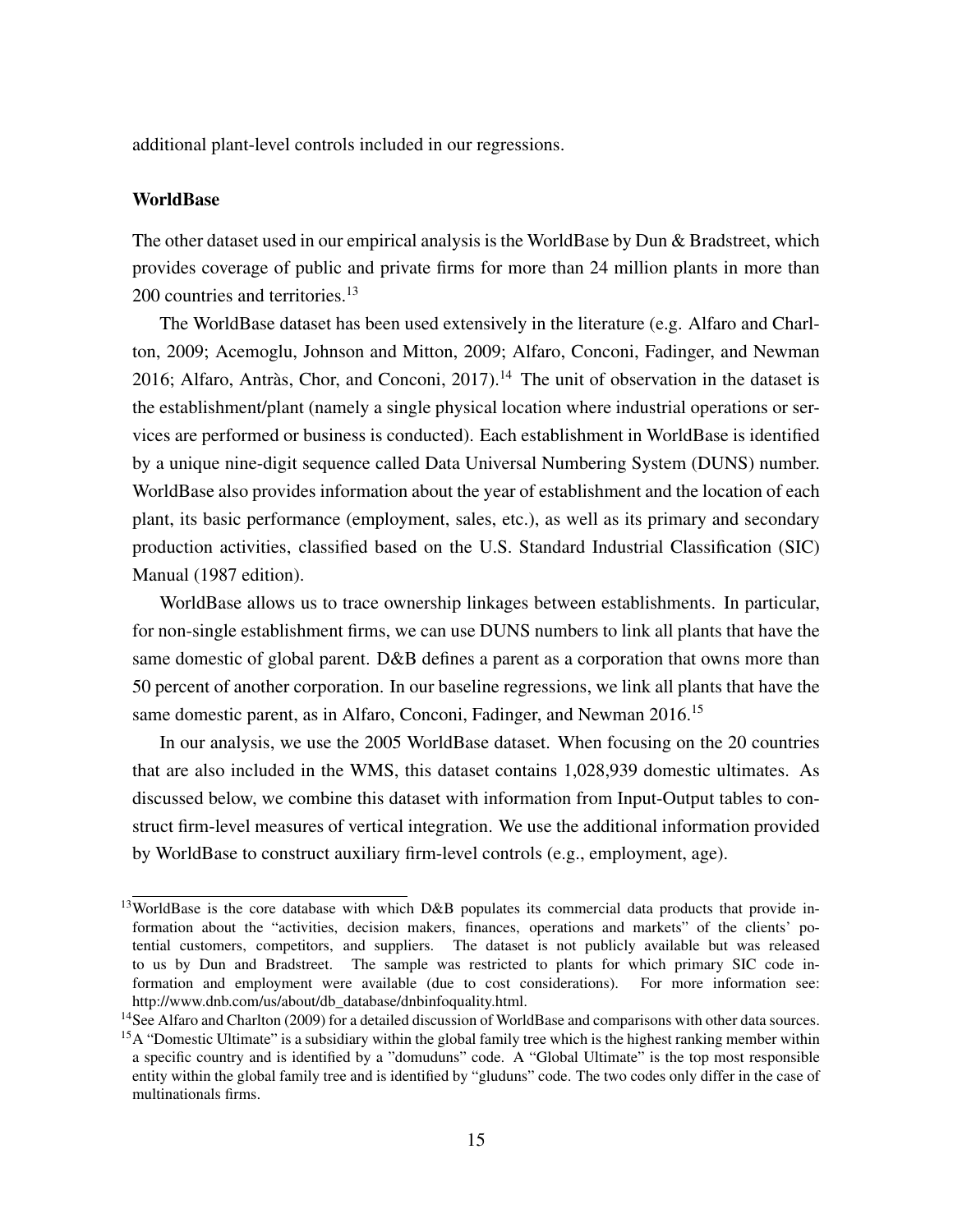## 3.2 Matched Sample

Combining WorldBase and the WMS, we construct a matched sample, which includes 2,661 firms in 20 countries, operating in 574 sectors (primary SIC codes of the firm), corresponding to 3,444 plants.[16](#page--1-0) For the US and Canada we linked plants interviewed in the WMS to plants in WorldBase using a common plant identifier (the DUNS number). For the remaining countries, we did not have a common plant identifier available, so we used a string matching algorithm to link plants in WMS to plants in WorldBase using location information and company names. We then manually checked the results of the matching process. Finally, we used ownership information from Worldbase to assign any matched plant to a firm via the domestic parent.

Appendix Table [A-1](#page-42-0) presents summary statistics for all the variables used in our main regressions, while Table [A-2](#page-43-0) reports the number of firms in each country.

## <span id="page-17-0"></span>3.3 Main Variables

#### Delegation

In the WMS, plant managers were asked four questions on delegation from the central head-quarters to the local plant manager.<sup>[17](#page--1-0)</sup> First, they were asked how much capital investment they could undertake without prior authorization from the corporate headquarters. This is a continuous variable enumerated in national currency that is converted into dollars using PPPs. Plant managers had then to state the degree of autonomy they had in three other dimensions: (a) the introduction of a new product, (b) sales and marketing decisions, and (c) hiring a new full-time permanent shop floor employee. These more qualitative variables were scaled from a score of 1 (defined as all decisions taken at the corporate headquarters), to a score of 5 (defined as complete autonomy granted to the plant manager). Since the scaling may vary across questions, we have standardized the scores from the four autonomy questions to zscores, by normalizing each question to mean zero and standard deviation one. The variable *Delegation*<sub>f,p</sub> is the average across the four z-scores for plant p belonging to firm  $f$ .

 $16$ For the vast majority of cases, we only observe a single plant in WMS corresponding to a given firm in Worldbase. In a number of instances, the same plant has been interviewed in more than one wave of the WMS. The WMS sample excludes plants where the CEO and the plant manager were the same person (only 4.9% of the interviews).

 $17$ In Appendix Figure [A-1,](#page-44-0) we detail the individual questions in the same order as they appear in the survey.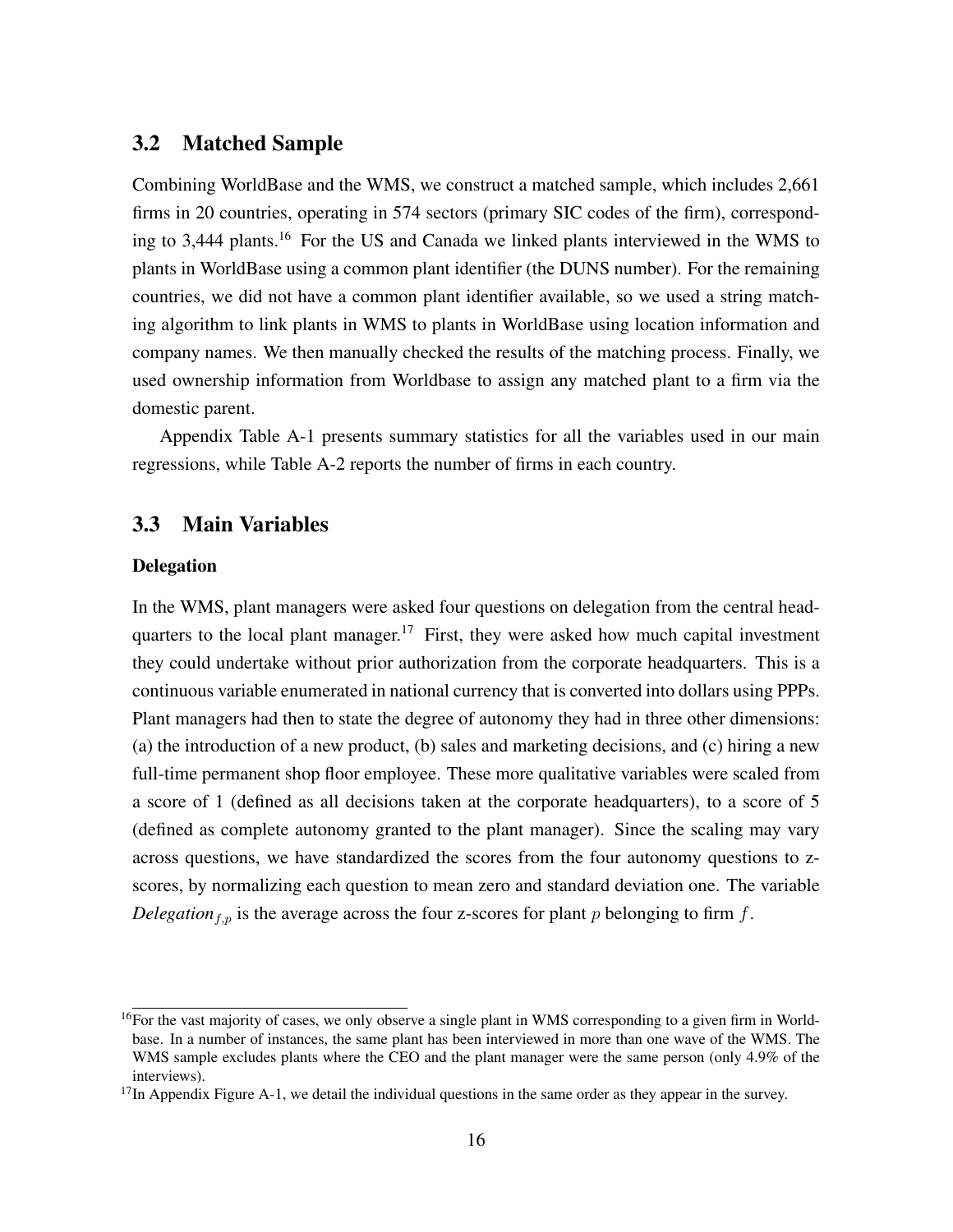#### Vertical Integration

To measure vertical integration, we follow Alfaro, Conconi, Fadinger and Newman (2016), combining information from WorldBase on firms' production activities with data from Input-Output tables.

As mentioned above, the unit of observation in WorldBase is the establishment/plant, a single physical location at which business is conducted or industrial operations are performed.

For each establishment, we use different categories of data recorded in WorldBase:

- 1. Industry information: the 4-digit SIC code of the primary industry in which each establishment operates, and the SIC codes of up to five secondary industries.
- 2. Ownership information: information about the firms' family members (number of fam-ily members, domestic parent and global parent).<sup>[18](#page--1-0)</sup>
- 3. Location information: country of each plant.
- 4. Additional information: sales, employment, age.

We combine information on plant activities and ownership structure from WorldBase with input-output data to construct a firm-level vertical integration index. The methodology used to construct this measure is based on Fan and Lang (2000) and has been used in several empirical studies on firm boundaries (e.g. Acemoglu, Johnson and Mitton, 2009; Alfaro, Conconi, Fadinger, and Newman, 2016; Alfaro, Antràs, Chor, and Conconi, 2017). Given the difficulty of finding highly disaggregated input-output matrices for all the countries in our dataset, we follow Acemoglu, Johnson and Mitton (2009) and Alfaro and Charlton (2009) in using the U.S. input-output tables to provide a standardized measure of input requirements for each output sector. U.S. input-output (IO) tables should be informative about input flows across industries to the extent that these are determined by technology.<sup>[19](#page--1-0)</sup>

The input-output data are from the Bureau of Economic Analysis (BEA), Benchmark IO Tables, which include the make table, use table, and direct and total requirements coefficients tables. $20$ 

 ${}^{18}D\&B$  also provides information about the firm's status (joint-venture, corporation, partnership) and its position in the hierarchy (branch, division, headquarters).

<sup>&</sup>lt;sup>19</sup>The assumption that the U.S. IO structure carries over to other countries introduces some measurement error in the construction of the vertical integration index defined below, which can bias our empirical analysis against finding a significant relationship between delegation and integration. Moreover, using U.S. IO tables to construct vertical integration indices for other countries mitigates the possibility that the IO structure is endogenous.

<sup>&</sup>lt;sup>20</sup>We use the Use of Commodities by Industries after Redefinitions 1992 (Producers' Prices) tables. While the BEA employs six-digit input-output industry codes, WorldBase uses the SIC industry classification. We convert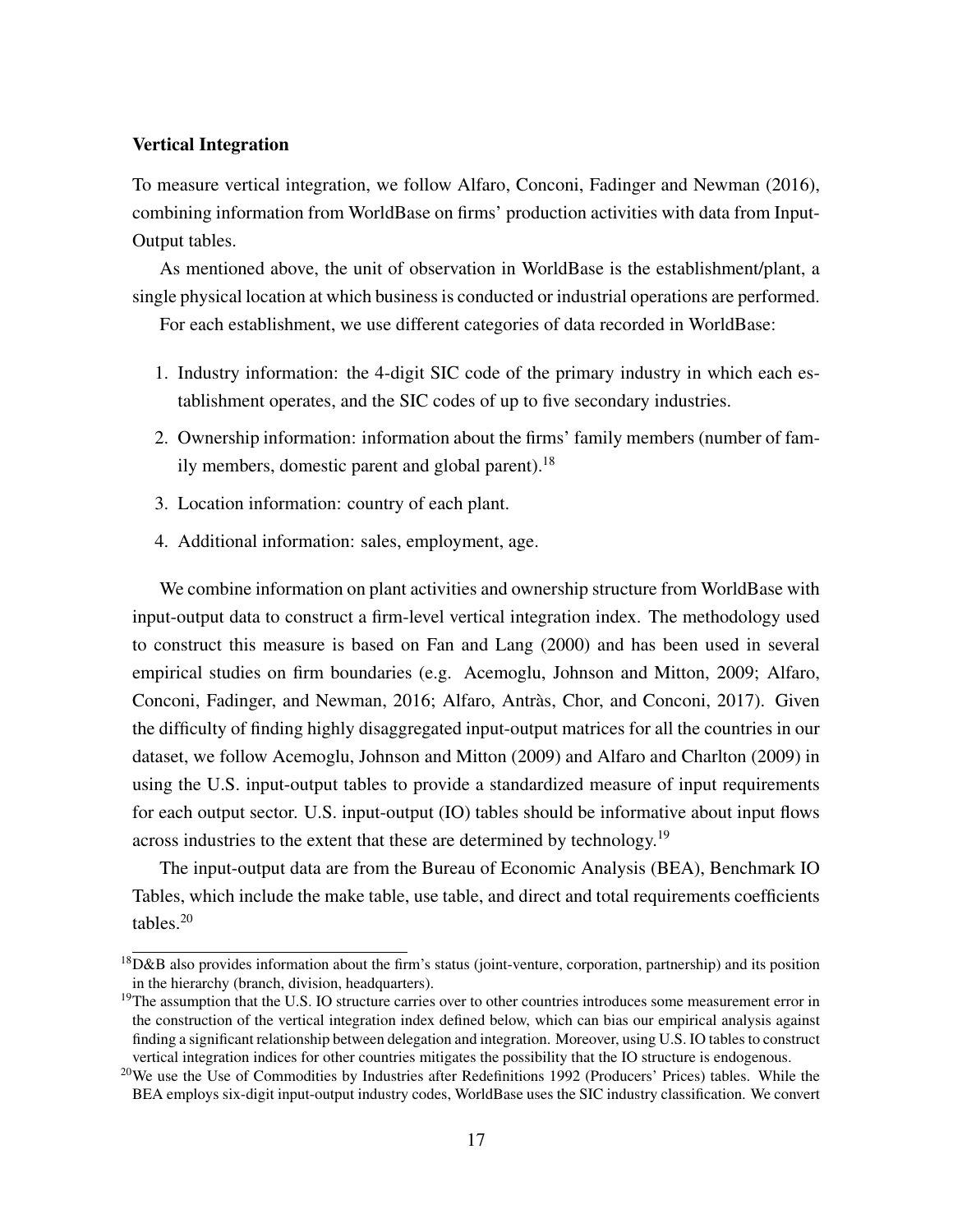For every pair of industries,  $i\dot{j}$ , the input-output accounts provide the dollar value of  $i$ required to produce a dollar's worth of  $j$ . By combining information from WorldBase on firms' activities with U.S. input-output data, we construct the input-output coefficients for each firm f with primary activity j,  $IO_{ij}^f$ . Here,  $IO_{ij}^f \equiv IO_{ij} * I_i^f$  $i<sup>j</sup>$ , where  $IO_{ij}$  is the direct requirement coefficient for the sector pair  $ij$  (i.e., the dollar value of i used as an input in the production of one dollar of j) at the 4-digit SIC level and  $I_i^f \in \{0, 1\}$  is an indicator variable that equals one if and only if firm  $f$  owns plants that are active in sector  $i$ . A firm with primary activity j that reports  $i$  as a secondary activity is assumed to supply itself with all the  $i$  it needs to produce  $j$ .

To verify the first prediction of our model, we construct a firm's integration index:

Vertical Integration<sub>f,j</sub> = 
$$
\sum_{i} IO_{ij}^f,
$$
 (8)

which is the sum of the IO coefficients for each input industry in which firm  $f$  is active. This index measure the fraction of inputs used in the production of a firm?s final good that can be produced in house.<sup>[21](#page--1-0)</sup> In the case of multi-plant firms, we link the activities of all plants that report to the same headquarters and consider the main activity of the headquarters as the primary sector.

As an illustration of the procedure used to construct the vertical integration index, consider an example, taken from Alfaro, Conconi, Fadinger, and Newman (2016), of a Japanese shipbuilder that reports two secondary activities, Fabricated Metal Structures (SIC 3441) and Sheet Metal Work (SIC 3444). The  $IO_{ij}$  coefficients for these sectors are:

|           |                    | Output $(i)$ |
|-----------|--------------------|--------------|
|           |                    | <b>Ships</b> |
| Input (i) | Ships              | 0.0012       |
|           | Fab. Metal         | 0.0281       |
|           | <b>Sheet Metal</b> | 0.0001       |

The table is just the economy-wide IO table's output column for the firm's primary industry, Ship Building and Repairing (3731/61.0100), restricted to the input rows for the industries

the IO table to the 4-digit SIC 1987 classification, using the concordance guide provided by the BEA. For codes for which the match is not one-to-one, we have randomized between possible matches. The multiple matching problem, however, is not particularly relevant when looking at plants operating in the manufacturing sector (for which the key is almost one-to-one).

<sup>&</sup>lt;sup>21</sup> Alternatively, we could normalize input-output coefficients by the total sector-specific intermediate share to make them sum to unity for each sector. Since we include output-sector fixed effects in our empirical specifications, such sector-specific normalization is absorbed by the fixed effects.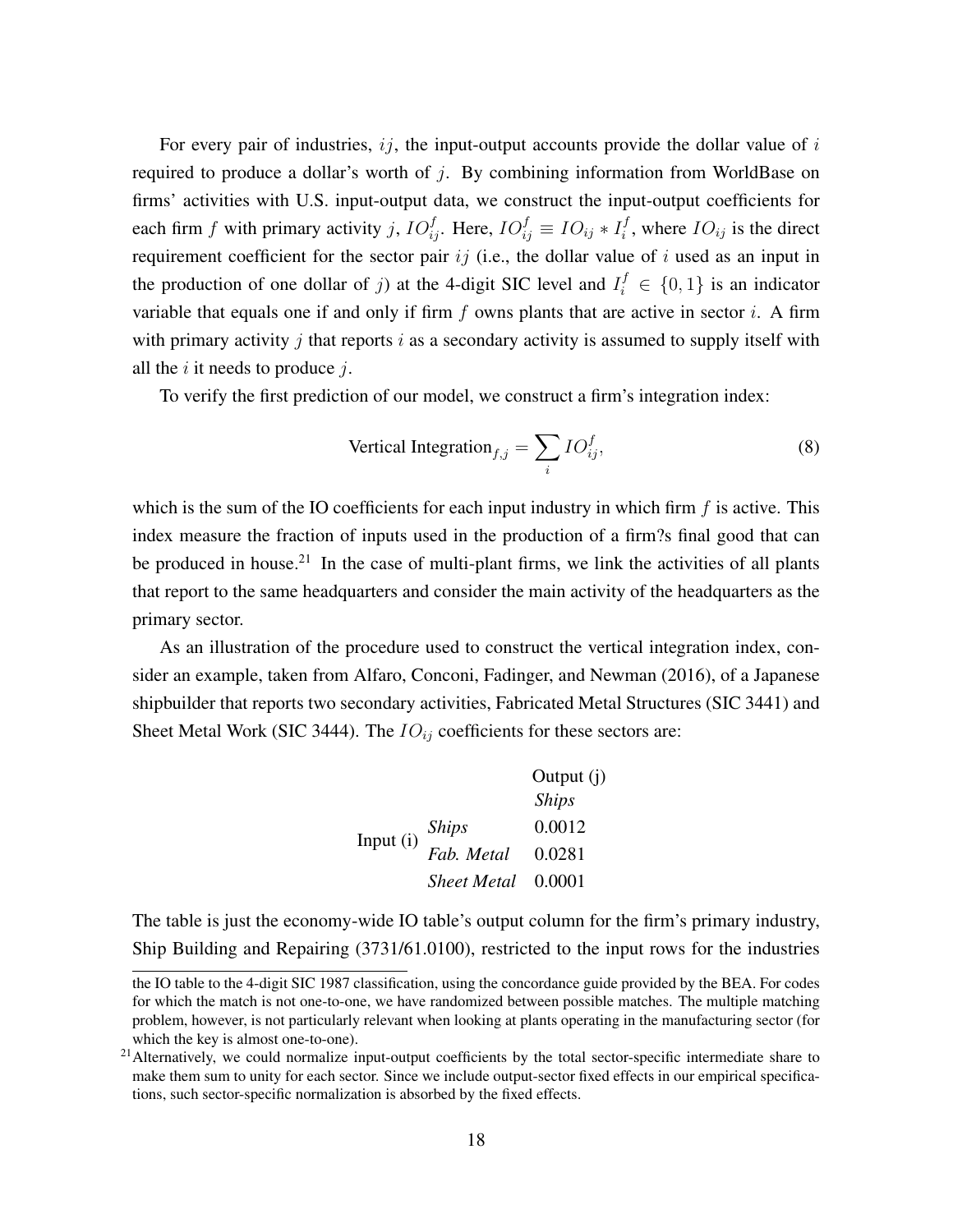in which it owns a plant (or reports a secondary activity). The  $IO_{ij}$  coefficient for fabricated metal structures to ships is 0.0281, indicating that 2.8 cents worth of metal structures are required to produce a dollar's worth of ships. The firm is treated as self-sufficient in the listed inputs but not any others, so its vertical integration index *Vertical integration*  $<sub>f</sub>$  is the sum of</sub> these coefficients, 0.0294: about 2.9 cents worth of the inputs required to make a dollar of primary output can be produced within the firm.<sup>[22](#page--1-0)</sup>

To assess the validity of the second prediction of our model, we also construct the dummy variable *Integration* $_{f,j,i,c}$ , which is equal to 1 if firm  $f$  (producing primary output  $j$  and with a domestic ultimate located in country  $c$ ) integrates a supplier in input industry i within its boundaries. To keep the analysis tractable, we limit the sample to firms that integrate at least one input different from their primary output j, and to the top 100 inputs i used by j, as ranked by the IO coefficients (see also Alfaro, Antràs, Chor, and Conconi, 2017).

To test predictions 3 and 4, we use the variable  $IO_{ij}$ , the input-output coefficient (direct requirement coefficient) at the 4-digit SIC level for the sector pair  $ij$  taken from the US input-output tables.

#### <span id="page-20-0"></span>Riskiness of Input Industries

To assess the validity of the second prediction of our model, we need to verify how uncertainty in the productivity of suppliers in an input industry affects a firm's integration choices. To identify the relevant inputs, we again use the input-output data from the BEA. For every firm f producing good j located in country c, we focus on the top 100 inputs i as ranked by the IO coefficients  $IO_{ij}$ .

It is well known that if distributions are lognormal with a common mean, greater risk in the Rothschild-Stiglitz sense is equivalent to a higher coefficient of variation (Levy, 1973). Given that the distribution of productivity of input suppliers approximately follows a lognormal distribution, we can make use of this observation in the empirical analysis by constructing the variables *CV Productivity<sub>i.c</sub>*, the coefficient of variation (standard deviation/mean) of productivity of suppliers in input industry  $i$  located in country  $c$ , and *Mean Productivity<sub>i.c</sub>*, the arithmetic average of suppliers' productivity. We construct these variables using informa-tion on the labor productivity of all independent (i.e., non-integrated) firms.<sup>[23](#page--1-0)</sup> We consider

<sup>&</sup>lt;sup>22</sup>Many industries, including Ship Building and Repairing, have positive  $IO_{jj}$  coefficients: some "ships" are used to ferry parts around a shipyard or are actually crew boats that are carried on board large ships; machine tools are used to make other machine tools; etc. As a result, firms will be measured as at least somewhat vertically integrated. To control for this, in the empirical analysis, we will include output industry fixed effects.

<sup>&</sup>lt;sup>23</sup>As mentioned before, in the case of an integrated supplier, his observed labor productivity will not only reflect his ability  $(y_i)$ , but will also how productive HQ is  $(A)$  and whether or not she delegates the adaptation decision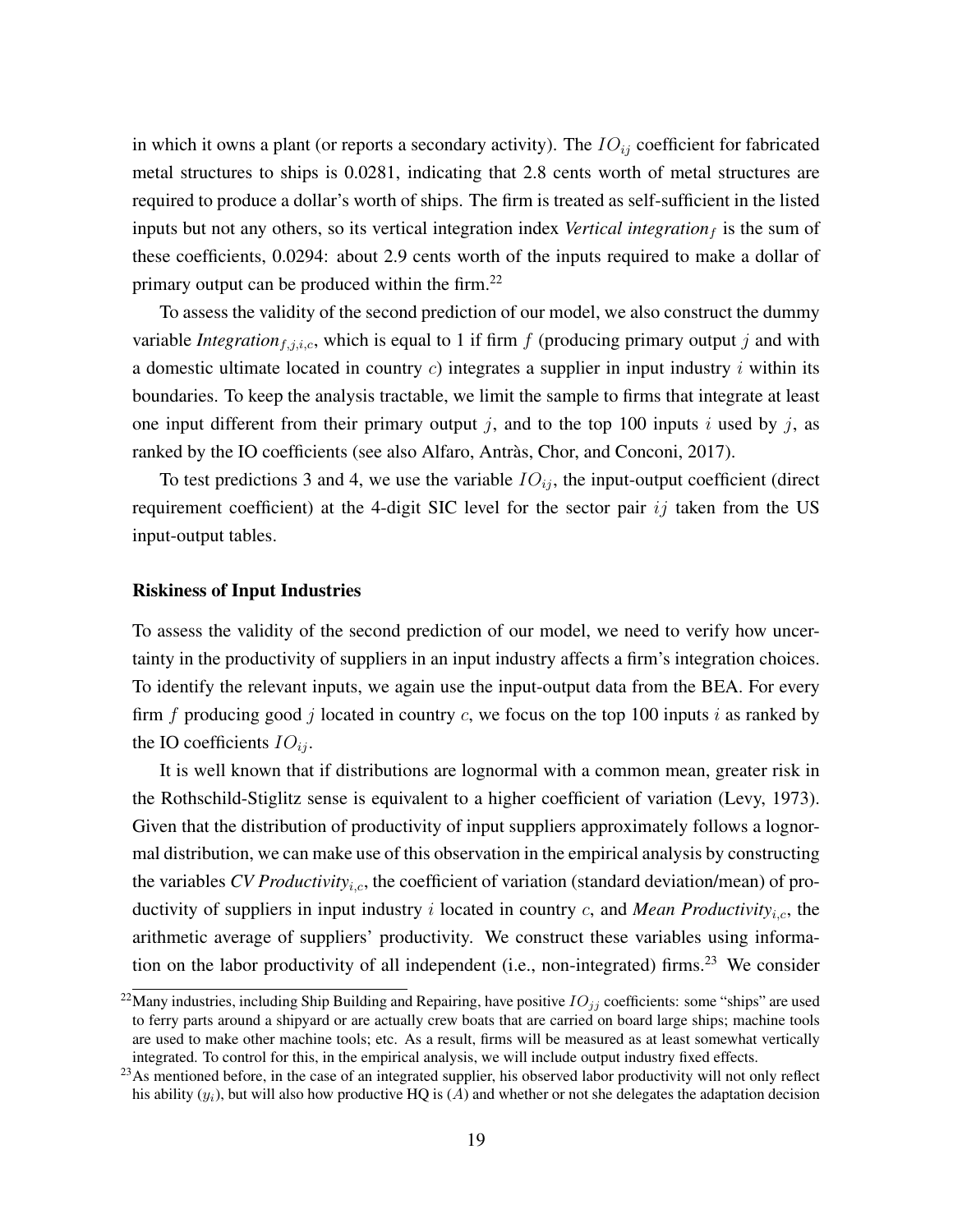all suppliers present in the 20 countries considered by the WMS using the full WorldBase dataset (around 15 million independent firms) with primary sector  $i$  located in country  $c$ .

In some robustness checks, we restrict the analysis to input industries in which we have at least 50 independent suppliers in industry  $i$  country  $c$  to construct *CV Productivity<sub>i,c</sub>* or construct the uncertainty measure after winsorizing labor productivity at the 5th and 95th percentile.

Testing our model's predictions requires measures that capture the difficulty to assess the quality of suppliers in an input industry  $i$ , which is fixed but ex-ante unknown (rather than measures capturing stochastic supplier's quality, which is fully observable but keeps changing over time). The advantage of using the measure *CV Productivity<sub>i,c</sub>* is that it can be constructed at the SIC 4 level for all the 20 countries in our sample. We also experiment with two alternative measures capturing cross-sectional variation in firm performance within SIC 4 industries. These variables are taken from Bloom, Floetotto, Jaimovich, Saporta, and Terry (2018) and are only available at the SIC4 level for the United States and for manufacturing inputs. The first is *SD Stock Returns<sub>i</sub>*, which is the cross-sectional standard-deviation of the mean annual return for each firm within each input industry. The second is *SD Output* Growth<sub>i</sub>, which is the cross-sectional standard-deviation of real sales growth in each input industry.[24](#page--1-0)

#### <span id="page-21-0"></span>Additional Controls

Using information from WorldBase, we construct auxiliary firm-level controls. These include *Employment*<sub>f</sub>, the total number of employees of the firm, and  $Age_f$ , the number of years since its establishment. *Labor Productivity<sub>f</sub>*, which measures sales per worker of the parent firm.

The auxiliary plant-level controls drawn from the WMS data include the number of employees of the plant (*Employment<sub>p</sub>*), and the education of the workforce, defined as the percentage of a plant's employees who have a bachelor's degree or higher (*% Workforce with College Degree<sub>p</sub>*). In some specifications, we also control for a plant's adoption of basic management practices, using the methodology developed in Bloom and Van Reenen (2007) and extended in Bloom, Sadun and Van Reenen (2016). Figure [A-2](#page-45-0) in the Appendix lists these practices and gives a sense of how each was measured on a scale from 1 to 5. Our

to the supplier (see footnote [10\)](#page-14-0). Transfer pricing incentives may also distort the measure of labor productivity for integrated suppliers. Nevertheless, we have verified that our results are robust to including integrated suppliers in the construction of the measure  $CV$  *Productivity<sub>i,c</sub>*.

<sup>&</sup>lt;sup>24</sup>The data for these variables are available on-line at  $http://www.stanford.edu/~nbloom/RUBC.zip.$  $http://www.stanford.edu/~nbloom/RUBC.zip.$ We use data for 2005, the same year as our WorldBase dataset.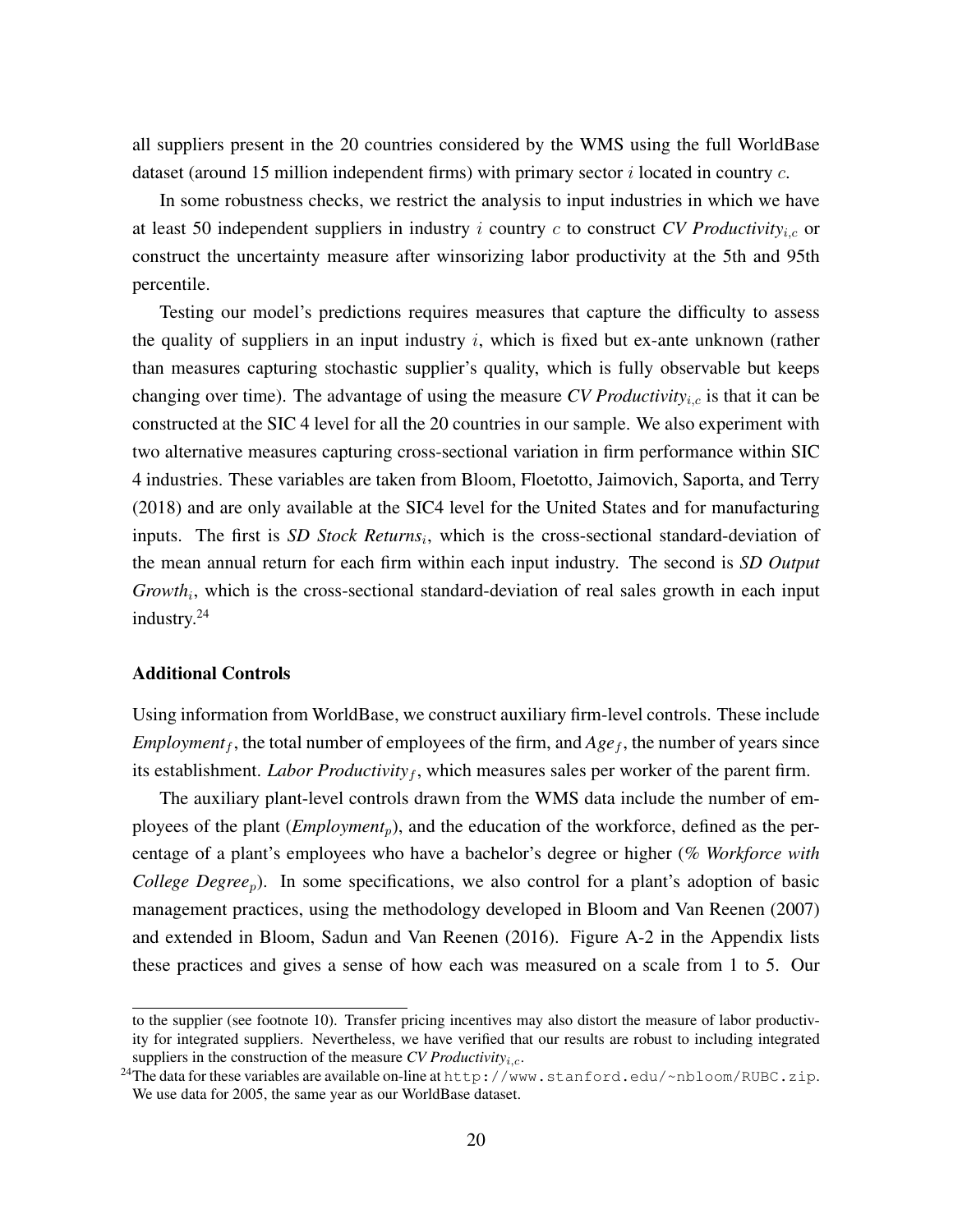overall measure of the quality of a firm's management practices, *Management<sub>p</sub>*, is simply the average of the 18 individual management dimensions, after each has been normalized to a z-score (with a mean of zero and a standard-deviation of one).<sup>[25](#page--1-0)</sup>

# 4 Empirical Results

## 4.1 Delegation Choices

We first assess the validity of prediction P.1 concerning the relationship between delegation and integration. According to our model, firms with a more productive HQ will have stronger incentives both to integrate suppliers and to delegate the adaptation process to them. As a result, the two organizational variables should be endogeneously correlated.

<span id="page-22-0"></span>A first look at the data suggests that more vertically integrated firms tend indeed to delegate more decisions to their plant managers (see binned scatterplot of Figure [1\)](#page-22-0).[26](#page--1-0)





 $25$ In some specifications, we have also used the individual components of the plant's management practices: *Operations<sub>p</sub>*, which measures the adoption of lean management practices; *Monitoring<sub>p</sub>*, which measures the adoption of practices related to performance monitoring and review; *Targets*p, which measures the adoption of practices related to targets setting and review; and *Incentives*p, which measures the adoption of practices related to the management of human capital, including monetary and non-monetary incentives.

<sup>26</sup>Figure [1](#page-22-0) is created by grouping *Vertical Integration* into 40 equal-sized bins, computing the mean of the *Vertical Integration* and *Delegation* variables within each bin, then creating a scatterplot of these data points.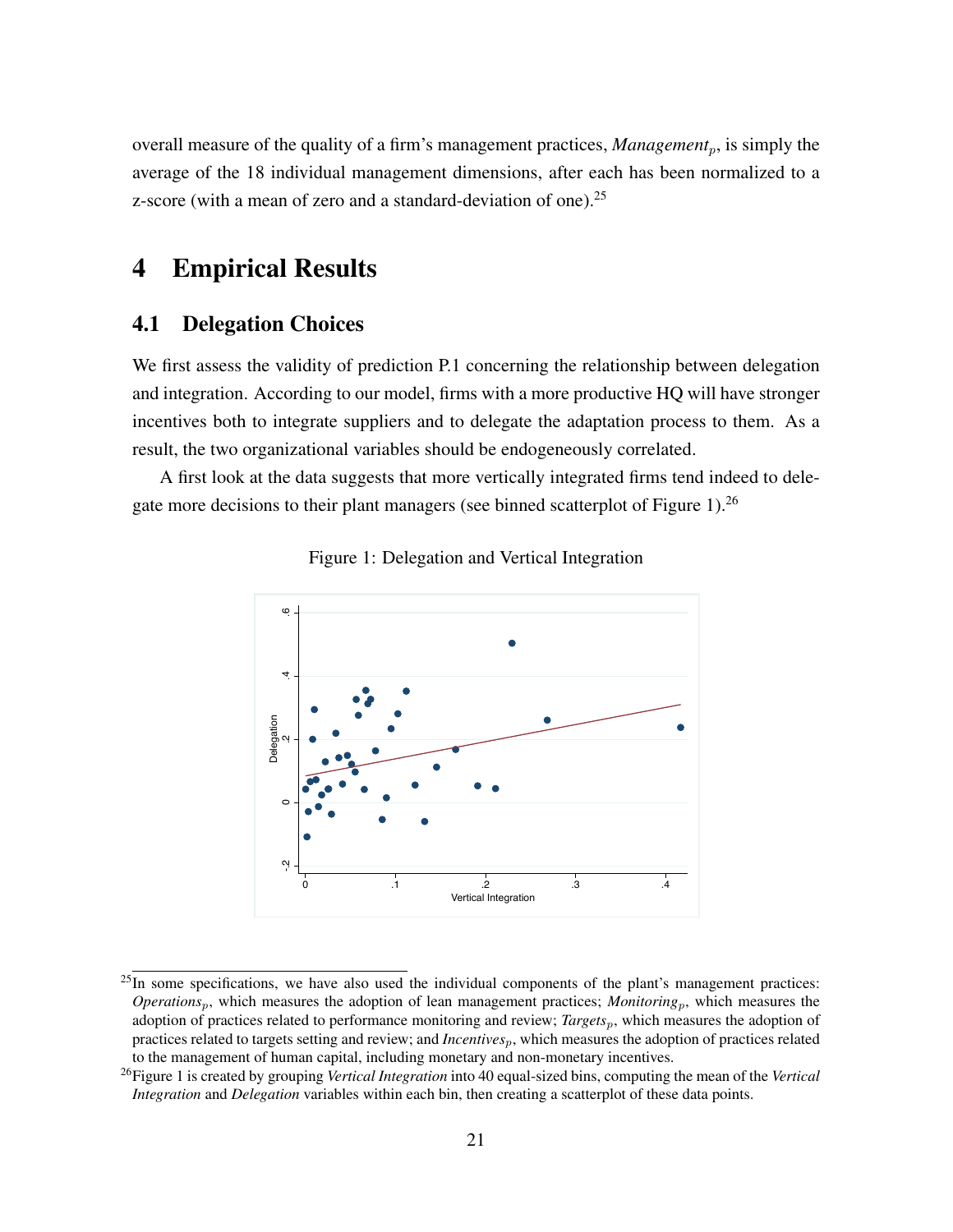To more systematically assess the first prediction of our model, we estimate the following:

<span id="page-23-0"></span>Delegation<sub>f,p,i,j,c</sub> = 
$$
\beta_1
$$
 Vertical Integration<sub>f,j,c</sub> +  $\beta_2$ **X**<sub>p</sub> +  $\beta_3$ **X**<sub>f</sub> +  $\delta_i$  +  $\delta_j$  +  $\delta_c$  +  $\epsilon_{f,p,i,j,c}$ . (9)

The dependent variable is the degree of autonomy granted to plant  $p$  (with primary activity i, located in country c) by the parent firm f (with primary activity j, located in country c). The main control of interest is *Vertical Integration<sub>f,i,c</sub>*, the vertical integration index of firm f. According to the first prediction of our theoretical model, the estimated coefficient  $\beta_1$ should be positive and significant.  $X_p$  and  $X_f$  are vectors of plant- and of firm-level controls, while  $\delta_i$ ,  $\delta_j$  and  $\delta_c$  are input-sector, output-sector (at the 3-digit SIC level), and country fixed effects.<sup>[27](#page--1-0)</sup> We include input-sector (output-sector) fixed effects to control for the average amount of delegation to a given input industry (by a given output industry).<sup>[28](#page--1-0)</sup> We cluster standard errors at the firm level.

The results of estimating [\(9\)](#page-23-0) are reported in columns 1-3 of Table [1.](#page-24-0) Column 0 presents the results of the most parsimonious specification, in which we simply regress *Delegation*<sub>f,p,i,j,c</sub> against our key control of interest, *Vertical Integration*<sub>f,j,c</sub>, without including any other controls. In line with prediction P.1 of our model, the estimated coefficient of *Vertical Integration*<sub>f</sub> is positive and significant (at the five-percent level). In column 1 we add country and inputindustry fixed effects. Again, the estimated coefficient of interest is positive and significant (at the one-percent level). This result continues to hold when we further include outputindustry fixed effects (column 2), and control for the size and age of the parent firm, as well as the size and level of education of the plant's workforce (column 3).[29](#page--1-0)

In terms of quantitative implications, the point estimates reported in column 2 of Table [1](#page-24-0) indicate that, as we move from the 10th percentile to the 90th percentile of *Vertical Integration*<sub>f</sub>, delegation increases by around 0.13 standard deviations.<sup>[30](#page--1-0)</sup>

 $27$ Given that the data on delegation were collected in different waves of surveys and by different interviewers, we also include in these regressions survey noise controls and fixed effects for the year in which the firm was surveyed to reduce measurement error in the dependent variable.

<sup>&</sup>lt;sup>28</sup>For the vast majority of firms, we observe delegation for a single plant, so we cannot include firm fixed effects.

<sup>&</sup>lt;sup>29</sup>The variables % *Workforce with College Degree<sub>p</sub>* and *Employment<sub>p</sub>* are missing for a few plants. To avoid dropping observations, in the specifications in which we include these variables, we replace missing values with -99 and use a dummy variable to control for these instances.

 $30$ The 10th percentile of *Vertical Integration<sub>f</sub>* is 0.006 and the 90th percentile is 0.198, thus (0.198-0.006)\*0.691=0.132.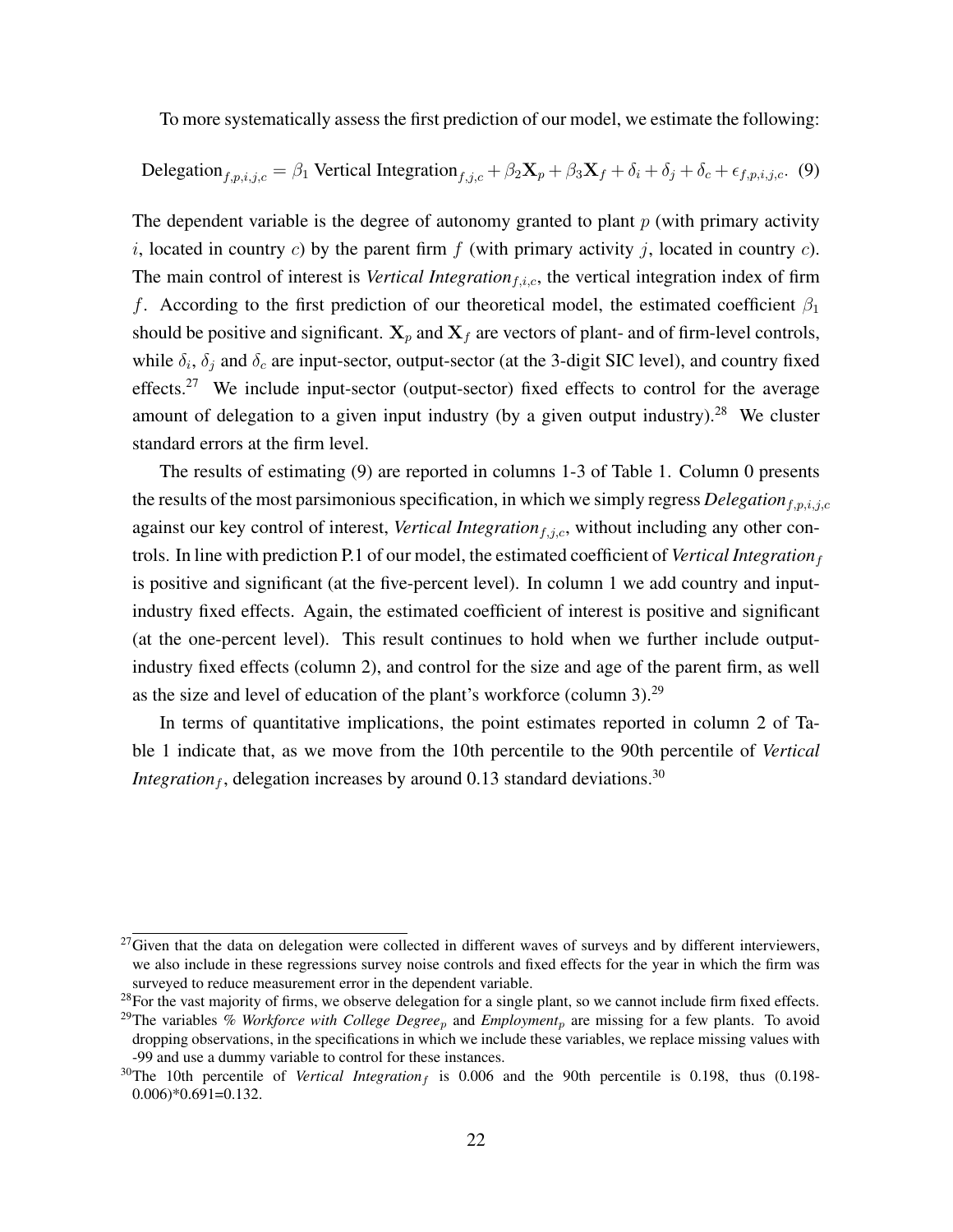| Table 1                                               |                |            |            |            |            |           |            |  |
|-------------------------------------------------------|----------------|------------|------------|------------|------------|-----------|------------|--|
| <b>Delegation Choices</b>                             |                |            |            |            |            |           |            |  |
| (0)<br>(1)<br>(2)<br>(3)<br>(4)<br>(5)<br>(6)         |                |            |            |            |            |           |            |  |
| Vertical Integration $_f$                             | $0.540**$      | $0.794***$ | $0.691***$ | $0.554**$  | $0.754***$ | $0.628**$ | $0.473*$   |  |
|                                                       | (0.220)        | (0.244)    | (0.250)    | (0.249)    | (0.245)    | (0.254)   | (0.253)    |  |
| log(Employment <sub>f</sub> )                         |                |            |            | $-0.086**$ |            |           | $-0.100**$ |  |
|                                                       |                |            |            | (0.042)    |            |           | (0.044)    |  |
| $log(Age_f)$                                          |                |            |            | $0.035*$   |            |           | $0.048**$  |  |
|                                                       |                |            |            | (0.021)    |            |           | (0.022)    |  |
| $log(Employment_p)$                                   |                |            |            | $0.111***$ |            |           | $0.113***$ |  |
|                                                       |                |            |            | (0.023)    |            |           | (0.023)    |  |
| $log(\%$ Workforce with College Degree <sub>n</sub> ) |                |            |            | $0.055***$ |            |           | $0.056***$ |  |
|                                                       |                |            |            | (0.016)    |            |           | (0.017)    |  |
| $IO_{ij}$                                             |                |            |            |            | $0.862**$  | $0.852*$  | 0.949**    |  |
|                                                       |                |            |            |            | (0.372)    | (0.449)   | (0.444)    |  |
| <b>Country FE</b>                                     | No             | Yes        | Yes        | Yes        | Yes        | Yes       | Yes        |  |
| Output FE                                             | N <sub>o</sub> | No         | Yes        | Yes        | No         | Yes       | Yes        |  |
| Input FE                                              | N <sub>0</sub> | Yes        | Yes        | Yes        | Yes        | Yes       | Yes        |  |
| Noise controls                                        | Yes            | Yes        | Yes        | Yes        | Yes        | Yes       | Yes        |  |
| $\mathbf N$                                           | 3,444          | 3,444      | 3,444      | 3,444      | 3,179      | 3,179     | 3,179      |  |

<span id="page-24-0"></span>*Notes:* The dependent variable is *Delegation*  $_{f,p,i,j,c}$ , the degree of autonomy granted to plant  $p$  (with primary activity  $i$ , located in country  $c$ ) by the parent firm  $f$  (with primary activity  $j$ ). *Vertical Integration*<sub>f,j,c</sub> is the vertical integration index of firm  $f$ . *Employment*<sub>f</sub> measures the firm's employment,  $Age_f$  is the number of years since its establishment, *Employment*<sup>p</sup> is the <sup>p</sup>lant's employment, and *% Workforce with College Degree*<sup>p</sup> is the percentage of the <sup>p</sup>lant's employees with <sup>a</sup> bachelor's degree or higher. *IO*ij is the IO coefficient capturing the importance of input <sup>i</sup> in the production of goo<sup>d</sup> j. Output and input fixed effects are respectively the primary activities of the paren<sup>t</sup> and of the plant (defined at 3-digit SIC). Standard errors clustered at the firm level in parentheses.\*\*\*, \*\* and \* indicate statistical significance at the 1%, 5% and 10% levels respectively.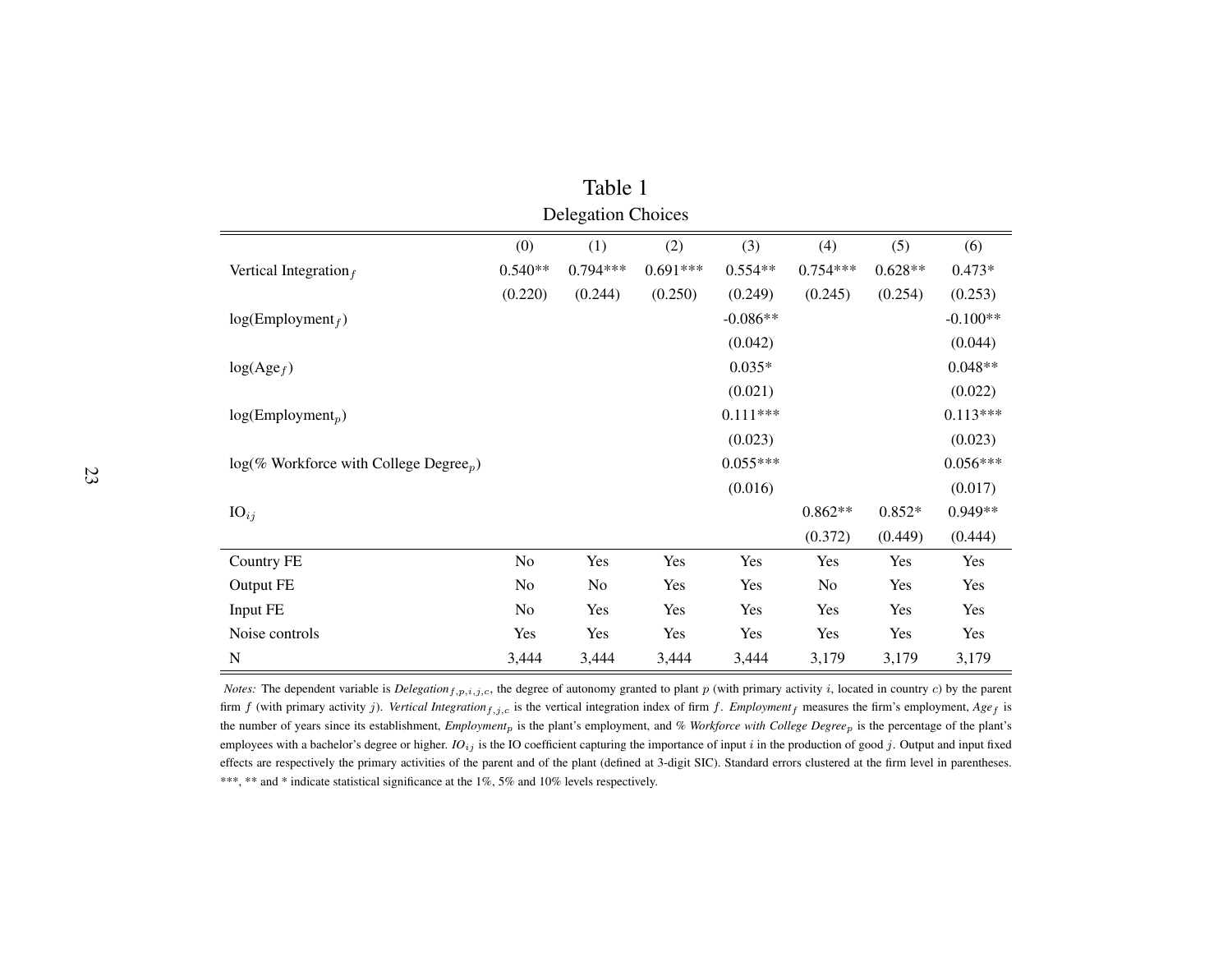It should be stressed that the positive coefficient of *Vertical Integration* $_f$  should not be interpreted in a causal sense, i.e., more integration leading to more delegation. Rather, our model suggests that integration and delegation choices are endogenously correlated, because firms that have a more productive  $HQ$  (higher  $A$ ) have stronger incentives to integrate suppli-ers and delegate production decisions to them.<sup>[31](#page--1-0)</sup>

To verify how the technological importance of an input affects delegation choices, we further include in regression [\(9\)](#page-23-0) the input-output coefficient  $IO_{ij}$ . The results are reported in columns 4-6 of Table [1.](#page-24-0) Across all specifications, the coefficient of  $IO_{ij}$  is positive and highly significant. This confirms prediction P.3, according to which final good producers should be more likely to delegate decisions to suppliers of more important inputs.<sup>[32](#page--1-0)</sup> In terms of magnitude, based on the estimates reported in column 5, increasing the input-output coefficient by one standard deviation increases delegation by around 0.05 standard deviations.<sup>[33](#page--1-0)</sup> Notice that the coefficient of *Vertical Integration*  $_f$  remains positive and significant, confirming that more integrated firms give more autonomy to their suppliers, in line with prediction P.1.<sup>[34](#page--1-0)</sup>

Concerning the auxiliary controls in Table [1,](#page-24-0) we find that firms delegate more when their plant is larger and has a more educated workforce, a result that continues to hold in all the robustness checks we have carried out on the delegation results. The coefficients of the firm-level variables  $log(Employment<sub>f</sub>)$  and  $log(Age)<sub>f</sub>$  are significative (negative and positive, respectively) in Table [1,](#page-24-0) but their sign and significance is not always robust.

We have carried out a series of additional robustness checks to verify the validity of predictions P.1 and P.3. The results are reported in the Appendix. First, the coefficients of our key variables of interest, *Vertical Integration*  $_f$  and  $IO_{ij}$ , remain positive and significant when we use more disaggregated industry fixed effects (defined at the SIC4 level instead of SIC3) to control for the primary activities of the plant and its parent firm (see Table  $A-3$ ).<sup>[35](#page--1-0)</sup>

Second, the results of Table [1](#page-24-0) are robust to restricting the analysis to the 10 largest countries in our sample, i.e. those that have the highest number of firms (see Table [A-4\)](#page-47-0).

Third, the results of Table [1](#page-24-0) continue to hold when controlling for labor productivity of

 $31$ If we had a good proxy for the exogeneous ability of the HQ, we could include it as a control when estimating [\(9\)](#page-23-0). Based on our theory, the correlation between delegation and vertical integration should then become insignificant. As discussed at the end of this section, in some of the robustness checks, we control for labor productivity of the parent firm. However, this is a not a good proxy for A, among other reasons because it is contaminated by y, the realized capability of suppliers.

 $32$ Following the same specifications as in columns 1-3, we have clustered standard errors at the firm level. Results are practically identical if we cluster at the industry-pair level (the level of variation of the IO coefficient).

<sup>&</sup>lt;sup>33</sup>The standard deviation of *IO*<sub>ij</sub> is 0.05, so 0.852\*0.055=0.047.

<sup>&</sup>lt;sup>34</sup>As expected given the positive correlation between  $IO_{ij}$  and *Vertical Integration<sub>f</sub>*, the magnitude of the coefficient of the overall vertical integration index drops slightly when we control for the input-output coefficient.

<sup>&</sup>lt;sup>35</sup>The main drawback is that we lose some observations, which are absorbed by the fixed effects.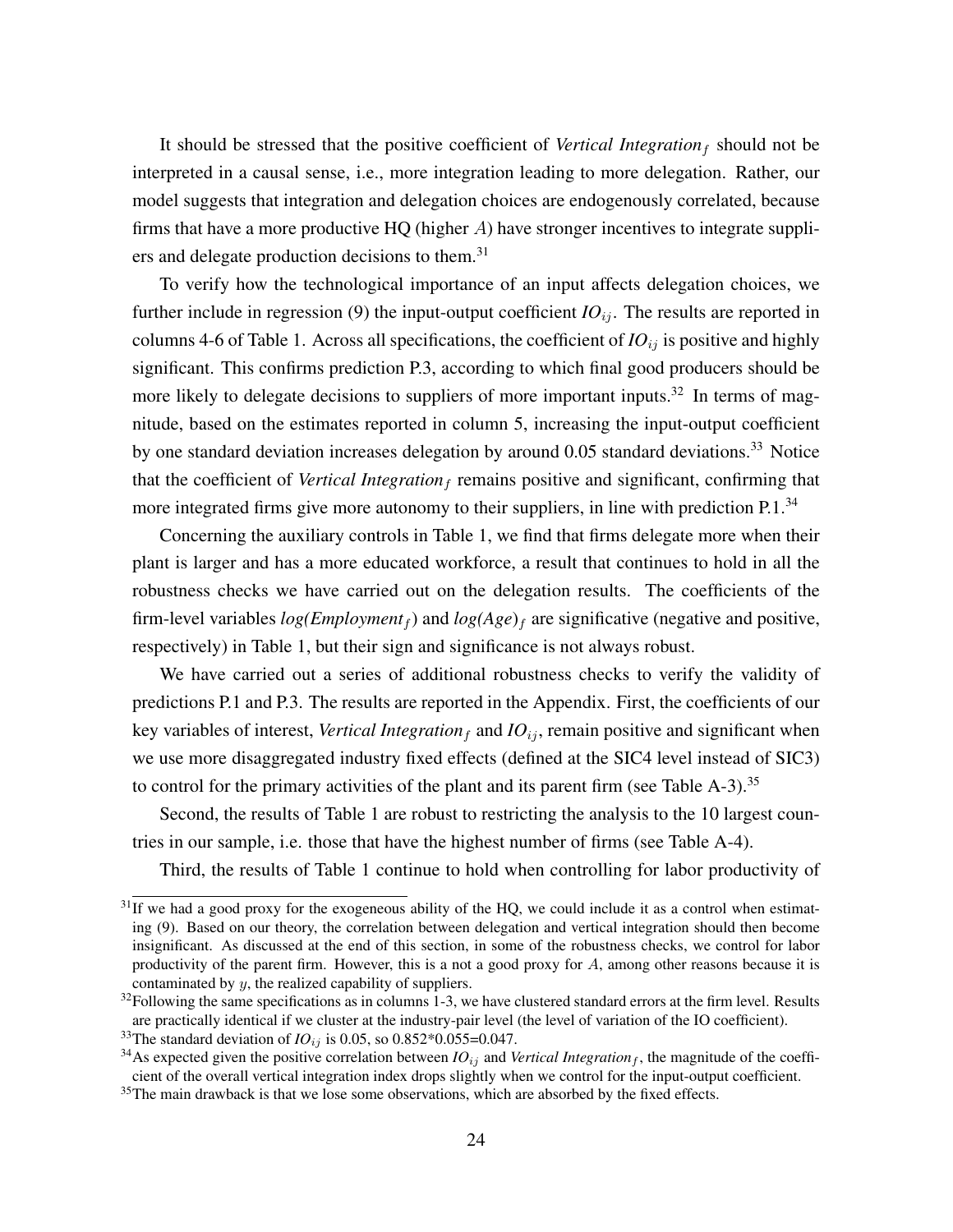the parent firm (see [A-5\)](#page-48-0). Notice that the coefficients of *Vertical Integration* f and  $IO_{ij}$  remain positive and significant. The coefficient of  $Productivity<sub>f</sub>$  is positive but not significant. Recall that, according to our model, the reason why delegation and vertical integration should be correlated is that both should be increasing in A, which captures exogenous characteristics of the HQ that increase the profitability of the enterprise (e.g., product appeal, entrepreneurial ability of the CEO). The results of Table [A-5](#page-48-0) suggest that nominal labor productivity of the parent firm is a poor proxy for A, the underlying productivity of the HQ. Our model suggests that one reason for this is that the measure of labor productivity of the firm also reflects  $y$ , the realized capability of suppliers.

Finally, one may be concerned about measurement error in the vertical integration index. In an influential study, Atalay, Hortaçsu, and Syverson (2014) find little evidence of intra-firm shipments between related plants within the United States. This suggests that using Fan and Lang (2000)'s methodology to construct *Vertical Integration*<sub>f</sub> may lead us to mis-classify some inputs as being integrated, when the firm is actually sourcing them from the market. Random measurement error in the vertical integration index should work against us, by attenuating the coefficient  $\beta_1$ , making it harder to find support for prediction P.1. Nevertheless, we have verified that the positive relationship between delegation and vertical integration holds even when we restrict the analysis to single-plant firms (see Table [A-6\)](#page-49-0).<sup>[36](#page--1-0)</sup> For these firms, measurement error in the vertical integration index should be less of a concern, since it is unlikely that a parent would not use the inputs produced in its own establishment.

## 4.2 Integration Choices

In our model, ex-ante uncertainty about suppliers' capability creates an option value of integration, because HQ can decide whether and to which suppliers to delegate decisions. In this section, we focus on integration choices, which occur before capability realizations and delegation decisions.

According to prediction P.2 of our model, final good producers should be more likely to integrate inputs when the capability of suppliers in the upstream sector is more uncertain. A first look at the data suggests that the likelihood that a producer integrates a particular input

 $36$ In these regressions, we do not include  $IO_{ij}$ : in the small sample of single-plant firms, the correlation between  $IO_{ij}$  and *Vertical Integration* f is 0.4523 (instead of 0.2522 in our main sample), so there is little variation in the importance of integrated inputs, once we control for *Vertical Integration* $_f$  and industry fixed effects. Notice also that we can only include one set of industry fixed effects (given that the primary SIC code of the parent firm coincides with the primary SIC code of the plant) and one employment variable (given that the number of employees of the plant and the firm are the same).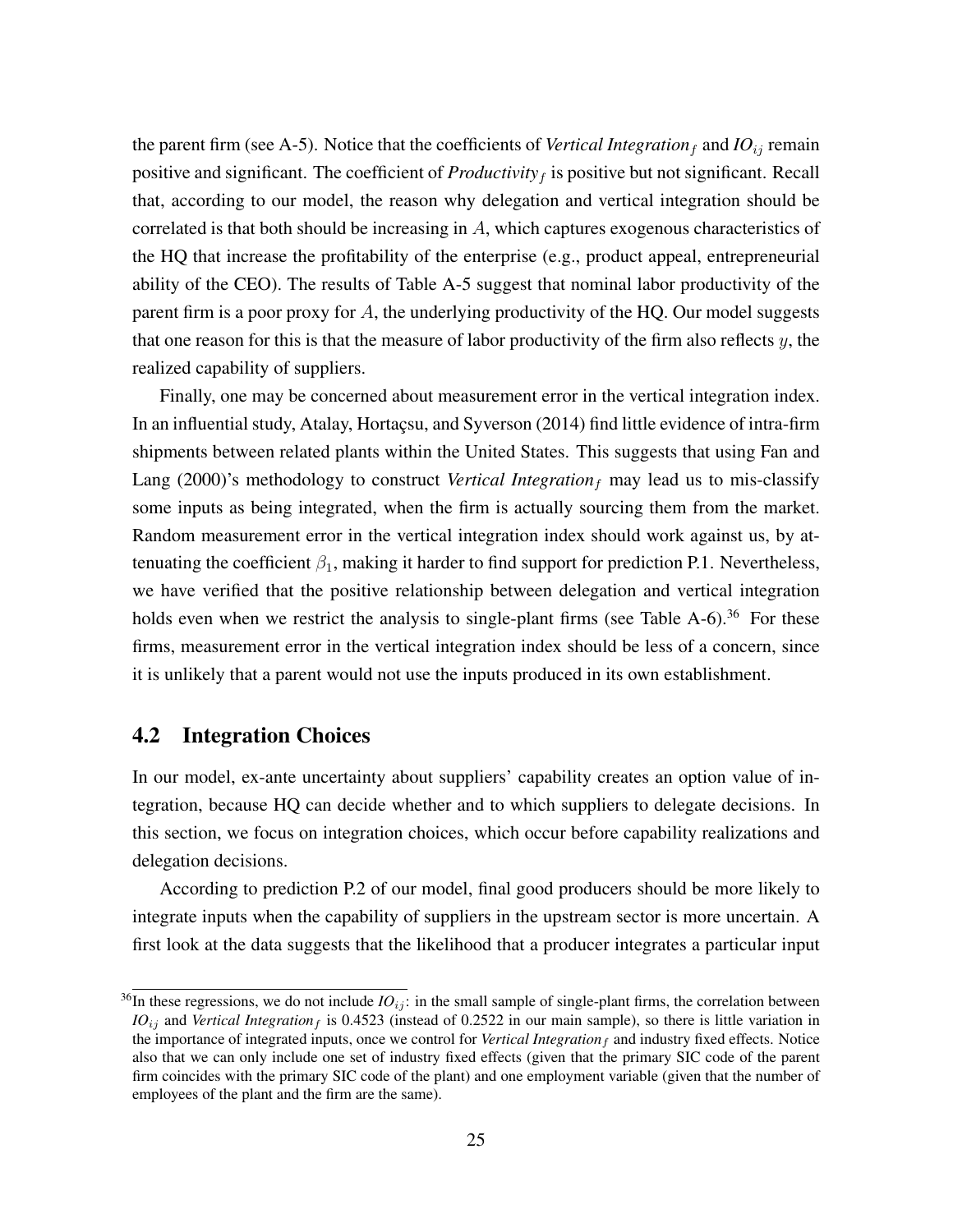<span id="page-27-0"></span>increases with the uncertainty in suppliers' productivity in the input industry (see Figure [2\)](#page-27-0).<sup>[37](#page--1-0)</sup>



Figure 2: Integration Probability and Riskiness of Input Industry

To more systematically assess the validity of the second prediction of our model, we estimate the following linear probability model:

<span id="page-27-1"></span>Integration<sub>f,j,i,c</sub> =  $\gamma_1$  CV Productivity<sub>i,c</sub> +  $\gamma_2$  Mean Productivity<sub>i,c</sub> +  $\gamma_3$  **X**<sub>f</sub> +  $\delta_i$  +  $\delta_f$  +  $\epsilon_{f,j,c,i}$ . (10)

The dependent variable is *Integration*<sub>f,j,i,c</sub>, which is equal to 1 if firm  $f$  (with primary activity in sector  $j$  and located in country  $c$ ) integrates input  $i$  within its boundaries. The key control of interest is *CV Productivity<sub>i.c</sub>*, which captures the degree of uncertainty in the capability of suppliers faced by the firm ex-ante, before deciding whether or not to integrate a particular input. As explained in Section [3.3,](#page-20-0) this variable is constructed using information on the labor productivity of all independent firms with primary sector i in country c. We control for *Mean Productivity<sub>i,c</sub>*, the mean of suppliers' productivity in each country-input-sector; given the approximate lognormality of productivity distributions, this ensures that *CV Productivity*i,c orders distributions by risk in the Rothschild-Stiglitz sense.  $X_f$  is a vector of firm-level controls, while  $\delta_i$  denotes input-industry fixed effects at the 4-digit SIC level. In the most demanding specifications, we include firm fixed effects  $(\delta_f)$ , which allow us to account for the role of unobservable firm characteristics. In alternative specifications, we replace firm

<sup>37</sup>Figure [2](#page-27-0) is created by grouping *CV productivity* into 40 equal-sized bins, computing the mean of the *CV productivity* and *Delegation* variables within each bin, then creating a scatterplot of these data points.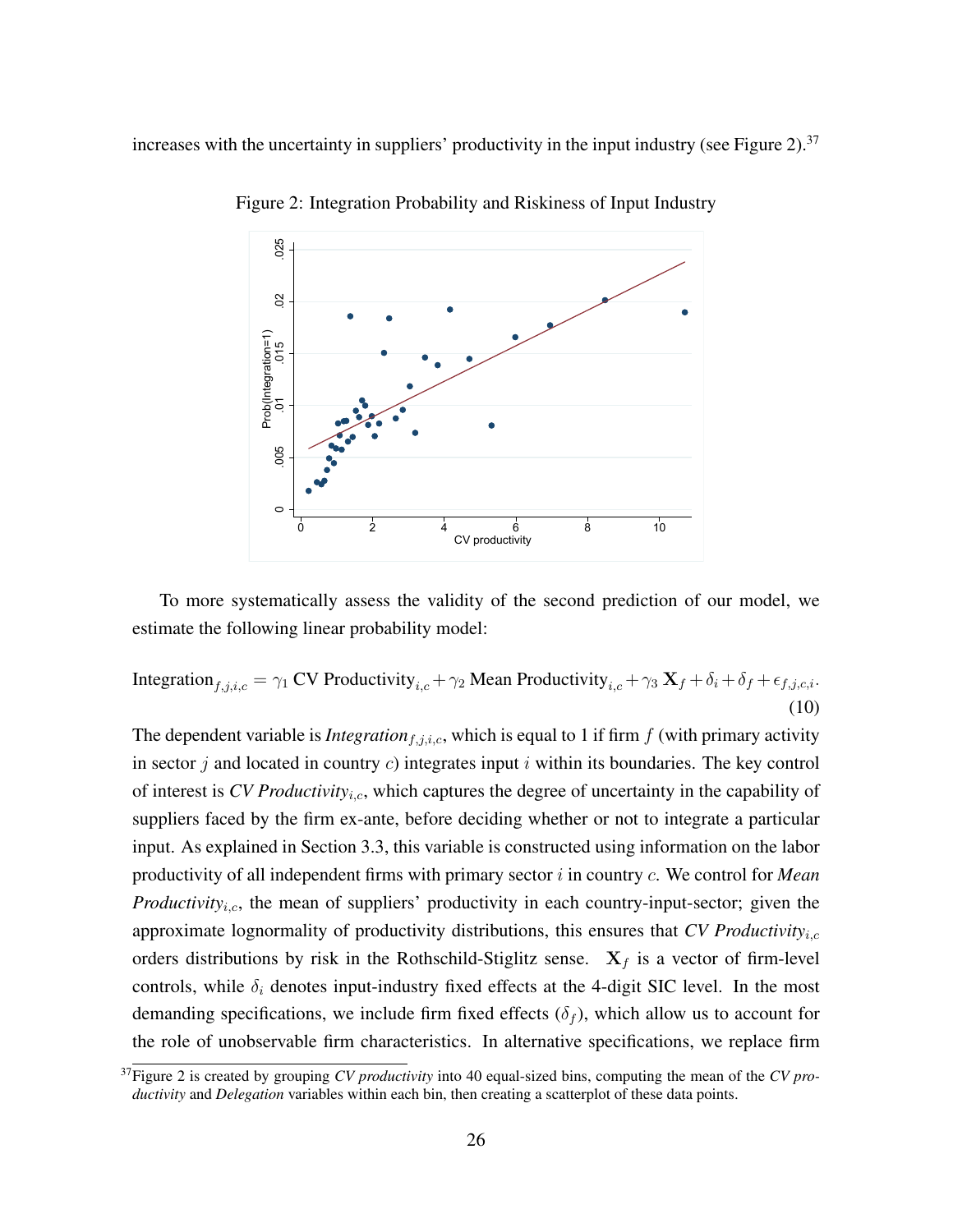fixed effects with output-sector and country fixed effects ( $\delta_i$  and  $\delta_c$ ). We cluster standard errors at the input-industry  $i$  level, since the main variable of interest varies at the inputindustry-country level.

According to prediction P.2 of our model, the estimated coefficient of *CV Productivity*i,c should be positive and significant. Greater uncertainty in suppliers' productivity implies that by integrating an input, the firm has a better chance to benefit from high productivity through delegation, while being insulated from low productivity through centralization. In other words, greater uncertainty increases the option value of integration, making integration more likely. Notice that, it is the possibility of delegation that generates the option value of integration. However, ex-post (realized) delegation (which is what our survey data measures) cannot have a causal impact on integration, and thus is not included in our regressions.

The baseline results are reported in columns 1-4 of Table [2.](#page-29-0) We include the 2,661 firms in the matched sample and consider the top 100 inputs (based on the IO coefficients) necessary to produce the firm's output (see also Alfaro, Antràs, Chor, and Conconi, 2017).<sup>[38](#page--1-0)</sup> We first specification includes only our key control of interest,  $CVProductivity_{i,c}$  (column 0). We then further add country and input fixed effects (column 1), output fixed effects (column 2), and additional firm-level controls (column  $3$ ).<sup>[39](#page--1-0)</sup> In the last specification, we include firm fixed effects, exploiting only within-firm variation across inputs to identify how the riskiness of suppliers affects integration choices (column  $4$ ).<sup>[40](#page--1-0)</sup>

In all specifications, the estimated coefficient for *CV Productivity<sub>i,c</sub>* is positive and highly significant. This finding is consistent with prediction P.2 of our model, according to which higher uncertainty in the productivity of suppliers should increase the option value of integration. As for the economic magnitude of the effect, based on the specification in column 2, a one-standard-deviation increase in *CV Productivity<sub>i,c</sub>* increases the probability of integrating with a supplier by around 0.27 percentage points, which corresponds to a 27 percent increase compared to the baseline probability of one percent.<sup>[41](#page--1-0)</sup> Concerning the auxiliary controls, we find that the propensity to integrate inputs is higher in firms that are larger and have a less educated workforce.

<sup>&</sup>lt;sup>38</sup>The unit of observation in these regressions is the firm-input level. Notice that number of observations is 249,471, which is less than 2,661 firms \* 100 inputs = 266,100. This is because there are not enough firms by country-sector to construct  $CV$  *Productivity<sub>i,c</sub>* for each country-sector pair.

<sup>&</sup>lt;sup>39</sup>Only the fraction of the workforce with a college degree is from the WMS and collected at the plant level.

<sup>&</sup>lt;sup>40</sup>In this specification, country and output-industry fixed effects are absorbed by the firm fixed effects, given that each firm is associated to one location and one primary activity.

<sup>&</sup>lt;sup>41</sup>The standard deviation of *CV Productivity<sub>ic</sub>* is 4.685. Thus, 0.267=0.00057\*4.685\*100.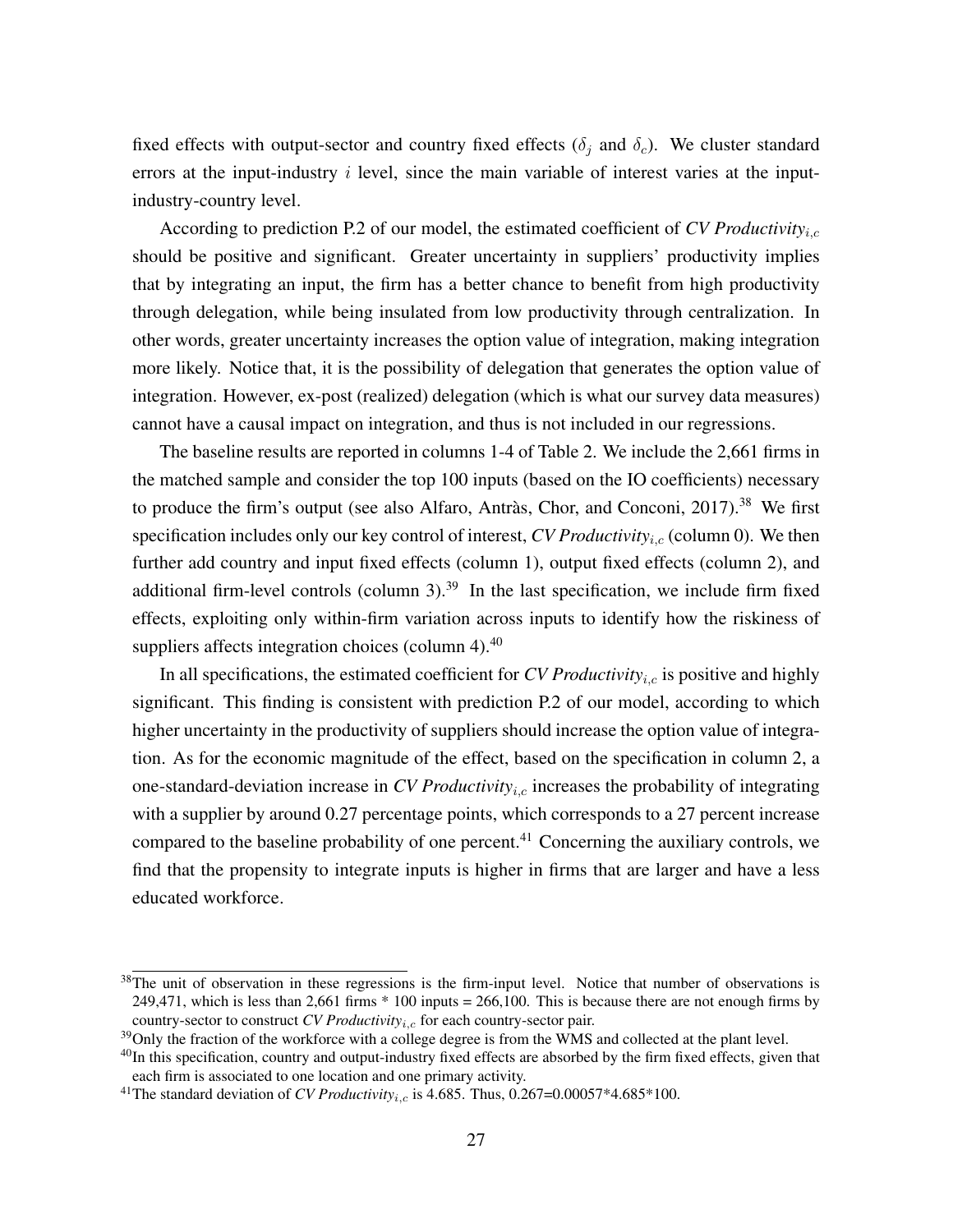| <b>Integration Choices</b>            |                        |              |              |                |              |                |                |                |              |
|---------------------------------------|------------------------|--------------|--------------|----------------|--------------|----------------|----------------|----------------|--------------|
|                                       | (0)                    | (1)          | (2)          | (3)            | (4)          | (5)            | (6)            | (7)            | (8)          |
| CV Productivity <sub><i>i.c</i></sub> | $0.00076***$           | $0.00062***$ | $0.00057***$ | $0.00057***$   | $0.00056***$ | $0.00062***$   | $0.00057***$   | $0.00056***$   | $0.00056***$ |
|                                       | (0.00017)              | (0.00015)    | (0.00014)    | (0.00014)      | (0.00015)    | (0.00015)      | (0.00014)      | (0.00014)      | (0.00015)    |
| log(Employment <sub>f</sub> )         |                        |              |              | $0.00671***$   |              |                |                | $0.00672***$   |              |
|                                       | (0.00040)<br>(0.00040) |              |              |                |              |                |                |                |              |
| $log(1 + Age_f)$                      |                        |              |              | $-0.00007$     |              |                |                | $-0.00009$     |              |
|                                       |                        |              |              | (0.00028)      |              |                |                | (0.00028)      |              |
| $\mathrm{IO}_{ij}$                    |                        |              |              |                |              | $0.07702***$   | $0.12626***$   | 0.12829***     | $0.13752***$ |
|                                       |                        |              |              |                |              | (0.01188)      | (0.01495)      | (0.01485)      | (0.01592)    |
| <b>Country FE</b>                     | No                     | Yes          | Yes          | Yes            |              | Yes            | Yes            | Yes            |              |
| Input FE                              | No                     | Yes          | Yes          | Yes            | Yes          | Yes            | Yes            | Yes            | Yes          |
| Output FE                             | No                     | No           | Yes          | Yes            |              | No             | Yes            | Yes            |              |
| Firm FE                               | N <sub>o</sub>         | No           | No.          | N <sub>o</sub> | Yes          | N <sub>o</sub> | N <sub>o</sub> | N <sub>o</sub> | Yes          |
| ${\bf N}$                             | 249,471                | 249,471      | 249,471      | 249,471        | 249,471      | 249,471        | 249,471        | 249,471        | 249,471      |

<span id="page-29-0"></span>Table 2

*Notes*: The dependent variable is *Integration*  $f_{i,j,i,c}$ , a dummy equal to 1 if firm f (producing final product j and located in country c) integrates input i within its boundaries. CV Productivity<sub>i,c</sub> is the coefficient of variation of labor productivity of the independent suppliers in input industry <sup>i</sup> located in country <sup>c</sup>. *Employment*<sup>f</sup> measures firm employment, and *Age*<sup>f</sup> is the number of years since the firm's establishment. IO<sub>i,j</sub> is the IO coefficient capturing the importance of input i in the production of good j. All regressions include Mean Productivity<sub>i,c</sub> as a control. Standard errors clustered at the input level in parentheses. \*\*\*, \*\* and \* indicate statistical significance at the 1%, 5% and 10% levels.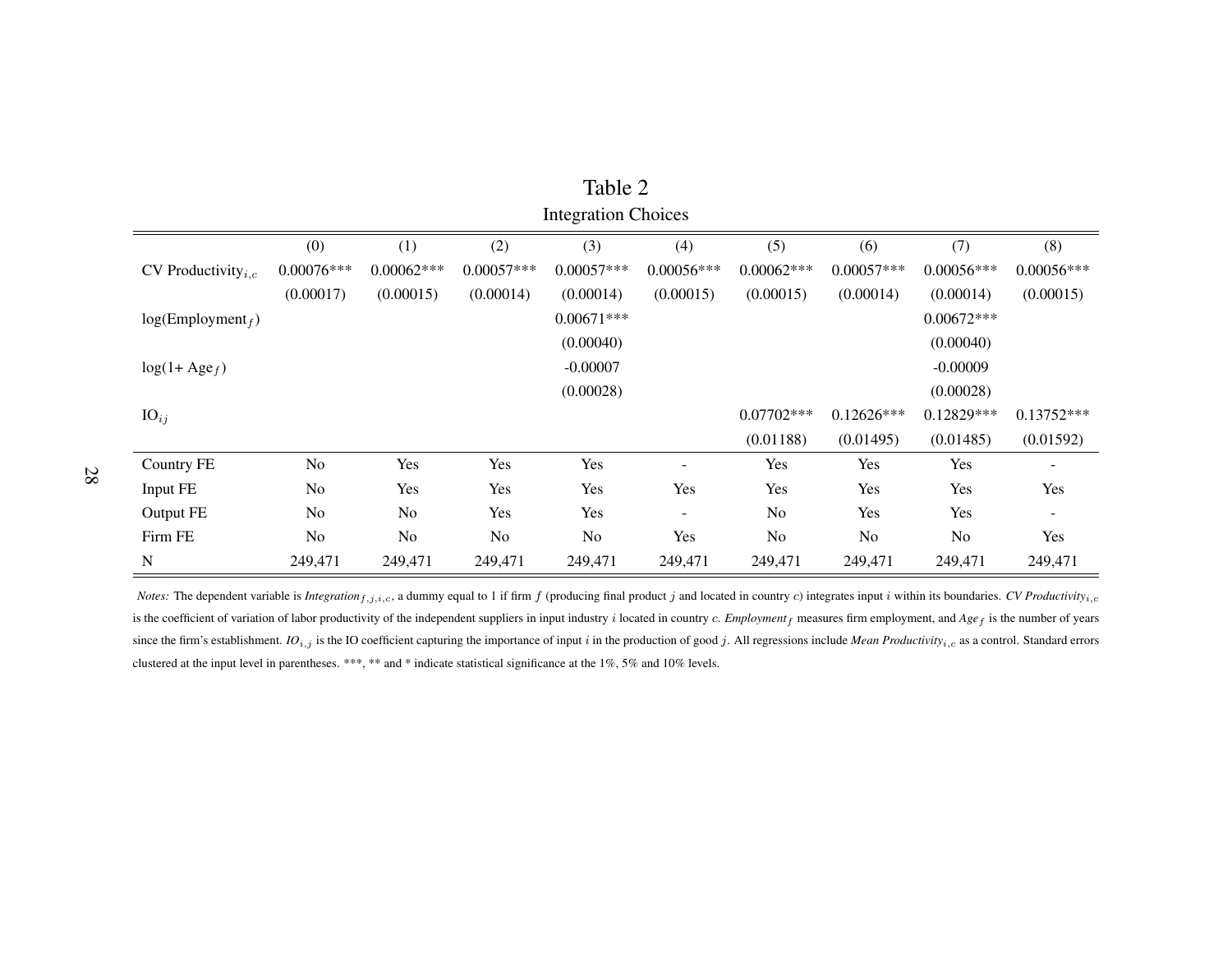To assess the validity of prediction P.4 of our model, in columns 5-8 of Table [2](#page-29-0) we reestimate the linear probability model [\(10\)](#page-27-1) including the input-output coefficient as a covariate. Across all specifications,  $IO_{ij}$  is positive and significant, confirming that final good producers are more likely to produce in house more important inputs. In particular, according to the specification in column 6, moving the input-output coefficient by one standard deviation increases the probability to vertically integrate the supplier of this input by 0.44 percentage points – a 44 percent increase compared to the baseline probability of one percentage point.<sup>[42](#page--1-0)</sup> The coefficient of *CV Productivity<sub>i,c</sub>* remains positive and significant, in line with the prediction P.2 of our model.

We have carried out a series of additional robustness checks to verify the validity of predictions P.2 and P.4. The results are reported in the Appendix. First, we have verified that the results of Table [2](#page-29-0) continue to hold if we construct the uncertainty measure after winsorizing labor productivity at the 5th and 95th percentile (see Table [A-7\)](#page-50-0).

Second, we have restricted the analysis to input industries in which there are at least 50 suppliers in each input industry-country, for which *CV Productivity<sub>i,c</sub>* can be measured more precisely. The results confirm that producers are more likely to integrate suppliers when they face more uncertainty about their capability and when they produce more important inputs (see Table [A-8\)](#page-51-0).

Third, we have verified that the results of Table [2](#page-29-0) are robust to using different samples of firms and countries. The coefficients of our key variables of interest, *CV Productivity*i,c and  $IO_{ij}$ , remain positive and significant if we restrict the analysis to the 10 largest countries in our sample (see Table [A-9\)](#page-52-0), and when we use the larger WorldBase sample (see Table  $A-10$ ).  $43$ 

Fourth, as mentioned before, the results of Atalay, Hortaçsu, and Syverson (2014) suggest that using the methodology of Fan and Lang (2000) may lead us to mistakenly classify some inputs as being sourced from plants owned by the parent, whereas they are actually bought on the market. In the regressions of Table [2,](#page-29-0) this would imply a measurement error in the dependent variable *Integration*<sub>f,j,i,c</sub>. In turn, this should make our coefficient estimates less precise, making it harder to find support for our model's predictions. The coefficient for *CV*

<sup>&</sup>lt;sup>42</sup>The standard deviation of *IO*<sub>ij</sub> is 0.035. Thus, 0.126\*0.035\*100=0.441.

<sup>&</sup>lt;sup>43</sup>In this robustness check, we include in our analysis all parent firms in the WorldBase dataset that i) have a primary SIC code in manufacturing (between SIC 2000 and 3999), ii) have integrated at least one input different from their primary SIC code, iii) are located in the same 20 countries as the firms in the matched sample, and iv) have at least 20 employees. This gives us 67,106 parent firms. When running regression [\(10\)](#page-27-1) on this sample, we cannot include the variable *log(% Workforce with College Degree*p*)*, which comes from the World Management Survey and is thus only available for firms in the matched sample.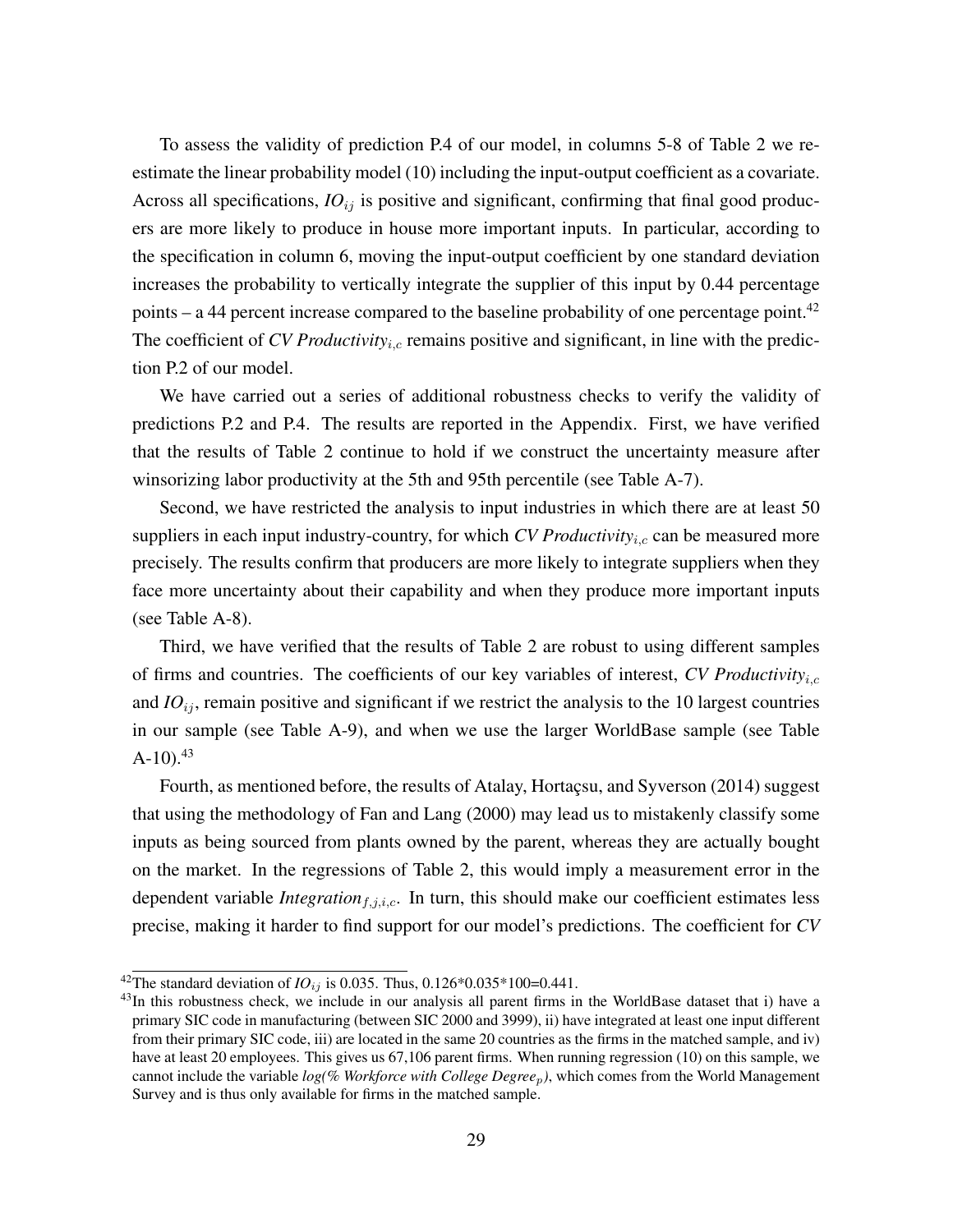*Productivity<sub>i.c</sub>* is always positive and highly significant. Nevertheless, we have verified that the results continue to hold when we restrict the analysis to all single-establishment firms in WorldBase, for which measurement error in the dependent variable should be less of a concern (see Table [A-11\)](#page-54-0).

Fifth, one may be concerned that the results on the role of input risk may be driven by omitted variables correlated with *CV Productivity<sub>i.c</sub>*. Table [A-12](#page-55-0) shows that the results of Table [2](#page-29-0) are robust to including additional controls that vary at the input industry-country level. We have also included input industry-country sector fixed effects, exploiting cross-firm variation to identify the role of input risk. In particular, we have used information about the quality of a firm's management practices. We would expect the option value of integration to be larger for firms with better management practices, to the extent that these practices make it easier to enforce adaptation of production decisions and monitor suppliers under centralization. Indeed, the results of Table [A-13](#page-56-0) show that the coefficient of the interaction between *CV Productivity<sub>i.c</sub>* and *Management<sub>f</sub>* is positive and significant. Crucially, this result is robust to including input sector-country fixed effects to account for omitted variable concerns (see columns 5 and 10).

Finally, we have experimented with alternative measures of uncertainty in the ability of input suppliers: the cross-sectional standard-deviation of stock market returns and the crosssectional standard-deviation of real sales growth; as described in Section [3.3,](#page-17-0) these measures are only available for the United States. In Table [A-14,](#page-57-0) we verify that our results are robust to focusing on US firms in our matched sample, for which we can use the three uncertainty measures (*CV Productivity*<sup>i</sup> , *SD Stock Returns*<sup>i</sup> and *SD Output Growth*i). Notice that the number of observations is much smaller than in our benchmark regressions (less than 4,000 observations when using *SD Output Growth<sub>i</sub>*, compared to almost 250,000 observations in Table [2\)](#page-29-0). Also, given that the uncertainty measures vary at the input industry level (rather than at the input industry-country level), we cannot include input and country fixed effects. Notwithstanding these limitations, the results of Table [A-14](#page-57-0) confirm our model's predictions about integration choices: final good producers are more likely to integrate inputs when the capability of suppliers in the upstream sector is more uncertain (the coefficients of the three uncertainty measures are always positive and significant); and final good producers are more likely to produce in house more important inputs (the coefficient of the variable  $IO_{ij}$  is aways positive and significant).[44](#page--1-0)

<sup>&</sup>lt;sup>44</sup>The results are unaffected if we include the firm-level controls: the coefficients of our main variables of interest remain positive and significant; of the firm controls, only *Employment<sub>f</sub>* has a significant (positive) coefficient.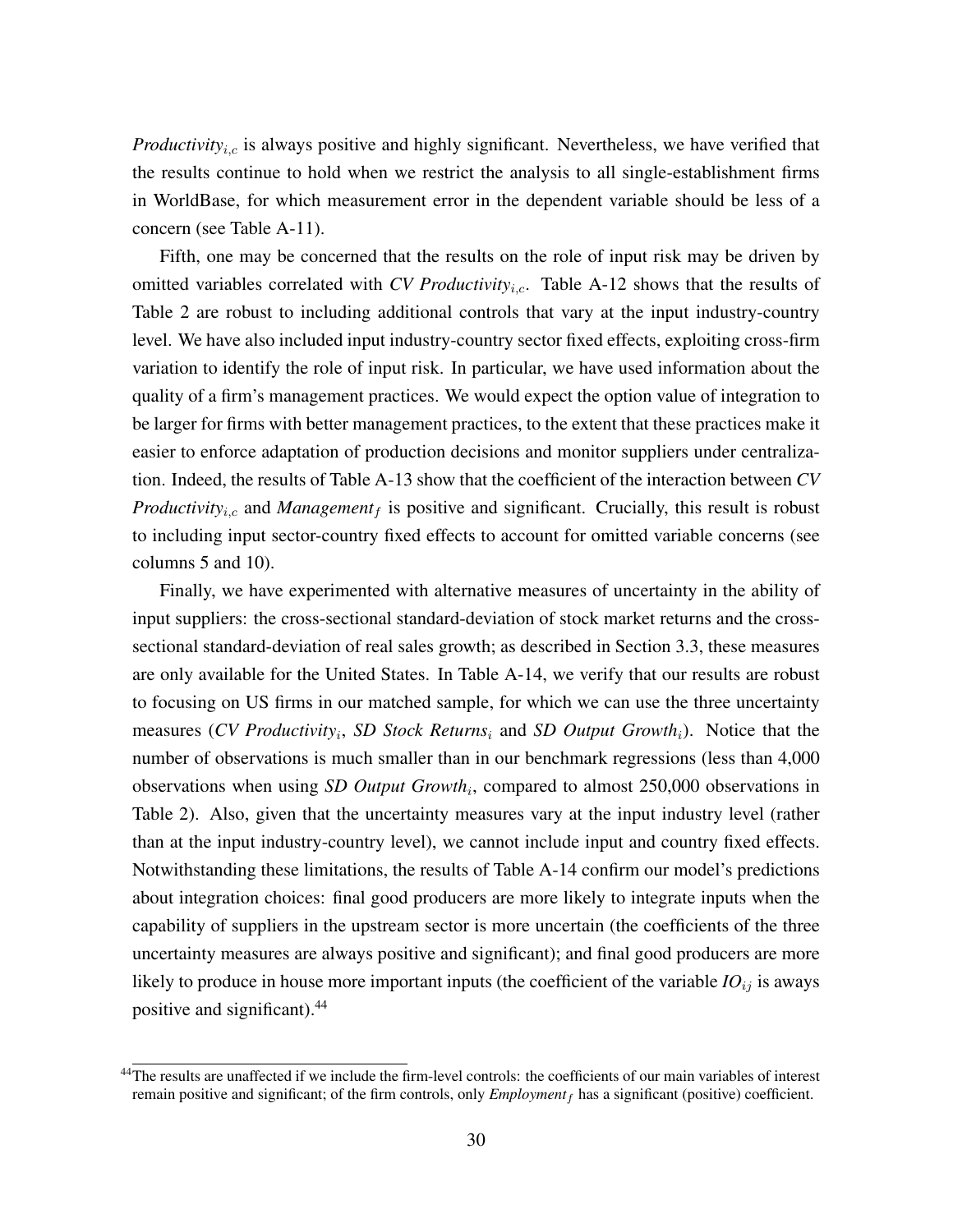## 4.3 Alternative Mechanisms

Our empirical analysis establishes the following regularities:

- 1. Firms that delegate more tend to be more vertically integrated.
- 2. Firms are more likely to integrate "riskier" inputs, i.e., industries in which supplier productivity is more dispersed.
- 3. Final good producers are more likely to delegate decisions to integrated suppliers of more important inputs.
- 4. Final good producers are more likely to integrate suppliers of more important inputs.

These results are consistent with the predictions of our theoretical model, in which integration enhances efficiency and creates a real option for HQ to retain control or delegate according to comparative advantage. Below we discuss other possible explanations for our findings.

The covariation of delegation and integration might be rationalized by models in which headquarter's attention is a scarce corporate resource (e.g., Geanakoplos and Milgrom, 1991; Aghion and Tirole, 1995). If vertical integration increases the scope of decisions in a firm, HQ may simply need to cede control to lower-level managers.

We believe that theories of limited managerial capacity do not provide a rationale for our empirical findings. There are three reasons for this. First, the positive correlation between delegation and integration is robust to controlling for the size of the firm as captured by its total number of employees.

Second, these theories would view delegation and management as substitutes, to the extent that good management reduces headquarters' overload. To address this, we have included in regression [\(9\)](#page-23-0) controls for the quality of a plant's management practices. The results reported in Table [3](#page-33-0) suggest that delegation and management are complements rather than substitutes: the better the plant's management practices the higher is the degree of autonomy given to plant-level managers.[45](#page--1-0) Also, if good management reduces headquarters' overload, the partial correlation between delegation and vertical integration should become larger once we control for the quality of management. Instead, we find that the coefficient of *Vertical Integration*<sub>f</sub> becomes *smaller* when we control for management.<sup>[46](#page--1-0)</sup>

 $45$ We have also tried substituting the variable *Management<sub>p</sub>* with its four components (see footnote [25](#page-21-0) for their definition). In these specifications, we find that only the management practices related to providing targets and incentives to personnel (*Targets<sub>p</sub>*, and *Incentives<sub>p</sub>*) are significantly correlated with the degree of autonomy granted to the plant manager.

<sup>&</sup>lt;sup>46</sup>The coefficients of *Vertical Integration*  $_f$  reported in columns 1 and 2 (3 and 4) are statistically different from each other at the 5% level (10% level).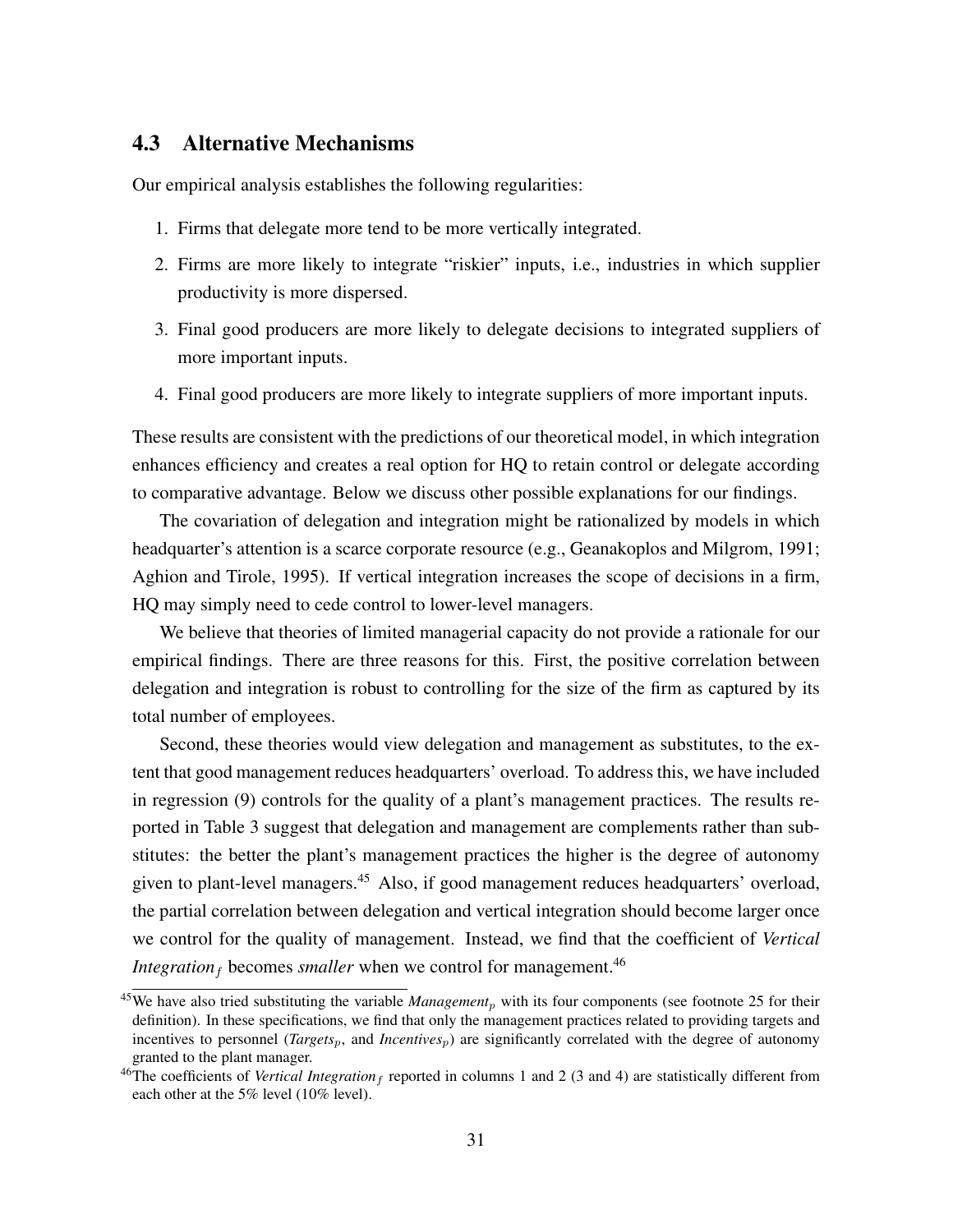The third reason for skepticism is that theories of limited managerial capacity have little to say about the other empirical regularities, particularly how the riskiness and technological importance of the inputs affect integration choices.

<span id="page-33-0"></span>

| Delegation Choices, Controlling for Management        |                |            |            |            |  |  |
|-------------------------------------------------------|----------------|------------|------------|------------|--|--|
|                                                       | (1)            | (2)        | (3)        | (4)        |  |  |
| Vertical Integration $_f$                             | $0.517**$      | $0.504**$  | $0.473*$   | $0.441*$   |  |  |
|                                                       | (0.249)        | (0.249)    | (0.253)    | (0.253)    |  |  |
| $log(Employment_f)$                                   | $-0.086**$     | $-0.076*$  | $-0.100**$ | $-0.089**$ |  |  |
|                                                       | (0.042)        | (0.042)    | (0.044)    | (0.045)    |  |  |
| $log(Age_f)$                                          | $0.035*$       | 0.033      | $0.048**$  | $0.046**$  |  |  |
|                                                       | (0.021)        | (0.021)    | (0.022)    | (0.022)    |  |  |
| $log(Employment_p)$                                   | $0.111***$     | $0.086***$ | $0.113***$ | $0.089***$ |  |  |
|                                                       | (0.023)        | (0.023)    | (0.023)    | (0.024)    |  |  |
| $log(\%$ Workforce with College Degree <sub>p</sub> ) | $0.055***$     | $0.042***$ | $0.056***$ | $0.044**$  |  |  |
|                                                       | (0.016)        | (0.016)    | (0.017)    | (0.017)    |  |  |
| Management $_p$                                       |                | $0.087***$ |            | $0.083***$ |  |  |
|                                                       |                | (0.021)    |            | (0.022)    |  |  |
| $IO_{ij}$                                             |                |            | 0.949**    | $0.940**$  |  |  |
|                                                       |                |            | (0.444)    | (0.444)    |  |  |
| Country FE                                            | Yes            | Yes        | Yes        | Yes        |  |  |
| Output FE                                             | N <sub>o</sub> | Yes        | Yes        | Yes        |  |  |
| Input FE                                              | Yes            | Yes        | Yes        | Yes        |  |  |
| Noise controls                                        | Yes            | Yes        | Yes        | Yes        |  |  |
| N                                                     | 3,444          | 3,444      | 3,179      | 3,179      |  |  |

Table 3

*Notes:* The dependent variable is *Delegation*<sub>f,p,i,j,c</sub>, the degree of autonomy granted to plant  $p$  (with primary activity i, located in country c) by the parent firm  $f$  (with primary activity  $j$ ). *Vertical integration*  $f$  is the vertical integration index of firm  $f$ . *Employment*  $f$  measures the firm's employment,  $Age_f$  is the number of years since its establishment, *Employment<sub>p</sub>* is the plant's employment, and % Workforce *with College Degree*p is the percentage of the plan't employees with a bachelor's degree or higher. *Management*p is the normalized z-score capturing the quality of the plant's management practices. Output and input fixed effects are respectively the primary activities of the parent and of the plant (defined at 3-digits SIC). Standard errors clustered at the firm level in parentheses. \*\*\*, \*\* and \* indicate statistical significance at the 1%, 5% and 10% levels respectively.

We have described our model as exhibiting a kind of "supply assurance" motive for integration: the ability to centralize control under integration affords the HQ at least a moderate level of input value, even if her supplier turns out to be quite inept. Note that it is *interim* uncertainty (after production begins, but before the input is produced) that is hedged here, and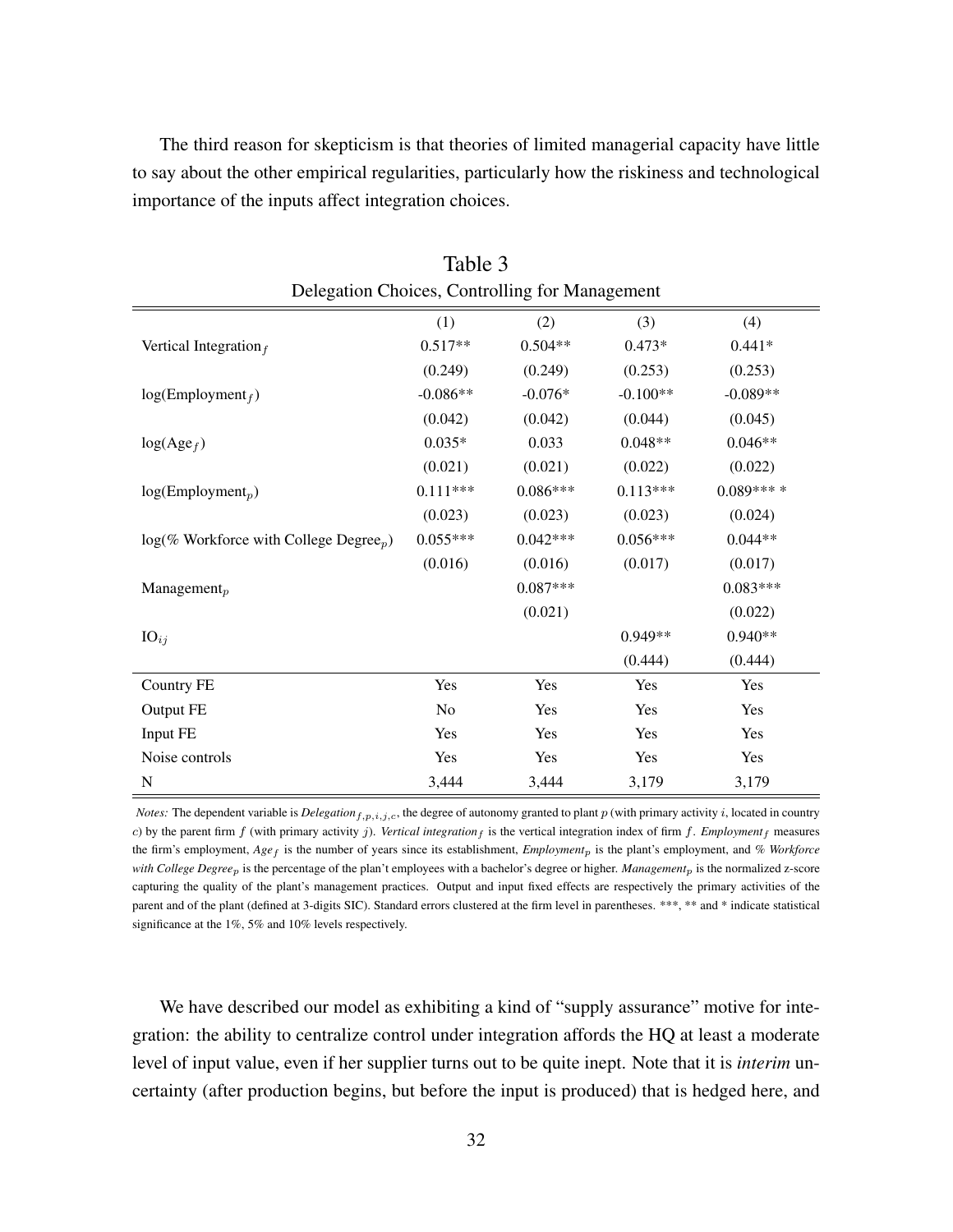it predicts our empirical finding that input risk increases integration propensities. But that result might be explained by other, "ex-post," forms of supply assurance (e.g., Carlton, 1979; Bolton and Whinston, 1993; Baker, Gibbons, and Murphy, 2002). In these models, firms also integrate in order to guarantee a stable supply of inputs. But the assurance motive for integration is driven by uncertainty resolved after input production (e.g., product demand), possibly augmented by the supplier's hold-up behavior. Broadly speaking, one would expect less integration when there is less of a risk of suppliers coming up short, whether for technological or behavioral reasons. This might then provide an explanation for the positive coefficient of  $CV$  *Productivity*<sub>i,c</sub> in our regressions.

Typically, the ex-post assurance motives for integration would be mitigated when there are many suppliers in an input industry. Against this hypothesis, when we focus on input industries in which there are many suppliers, we find that the coefficient of *CV Productivity*i,c remains positive and highly significant (see Table [A-8\)](#page-51-0), albeit with somewhat diminished magnitude (the difference in the coefficients is significant at the 5% level). This is also true in the specification in which we include firm fixed effects, which account for demand for inputs by other firms in the same country-output sector (column 4), while output industry fixed effects in other columns control for product market uncertainty.

Thus, while ex-post supply assurance models may go part way toward explaining the response of integration to uncertainty, there remains considerable scope for interim assurance to motivate integration. Of course, a more fundamental difference between our model and the ex-post assurance theories is that they have little to say about our empirical findings concerning delegation levels and their interplay with firm boundaries.

# 5 Conclusion

Organizations are complicated. Understanding them entails simplification, and a lot has been learned by isolating distinct organizational design elements. But there are costs to isolation. To take a salient example, based on "one-dimensional" organizational models, one might expect non-integration and delegation to covary positively, given that both seem to put decisions as far removed from the "center" as possible.

Yet non-integration and delegation are conceptually distinct. Non-integration is formal, delegation informal.<sup>[47](#page--1-0)</sup> And if there are many types of decisions that must be made, non-

 $47$ The law treats delegation and non-integration differently. It regulates and registers asset sales and adjudicates disputes between parties who hold separate titles. Once they are integrated, however, the parties largely forego the intervention of the law in most of their disputes, and via the business judgment rule, are immune to its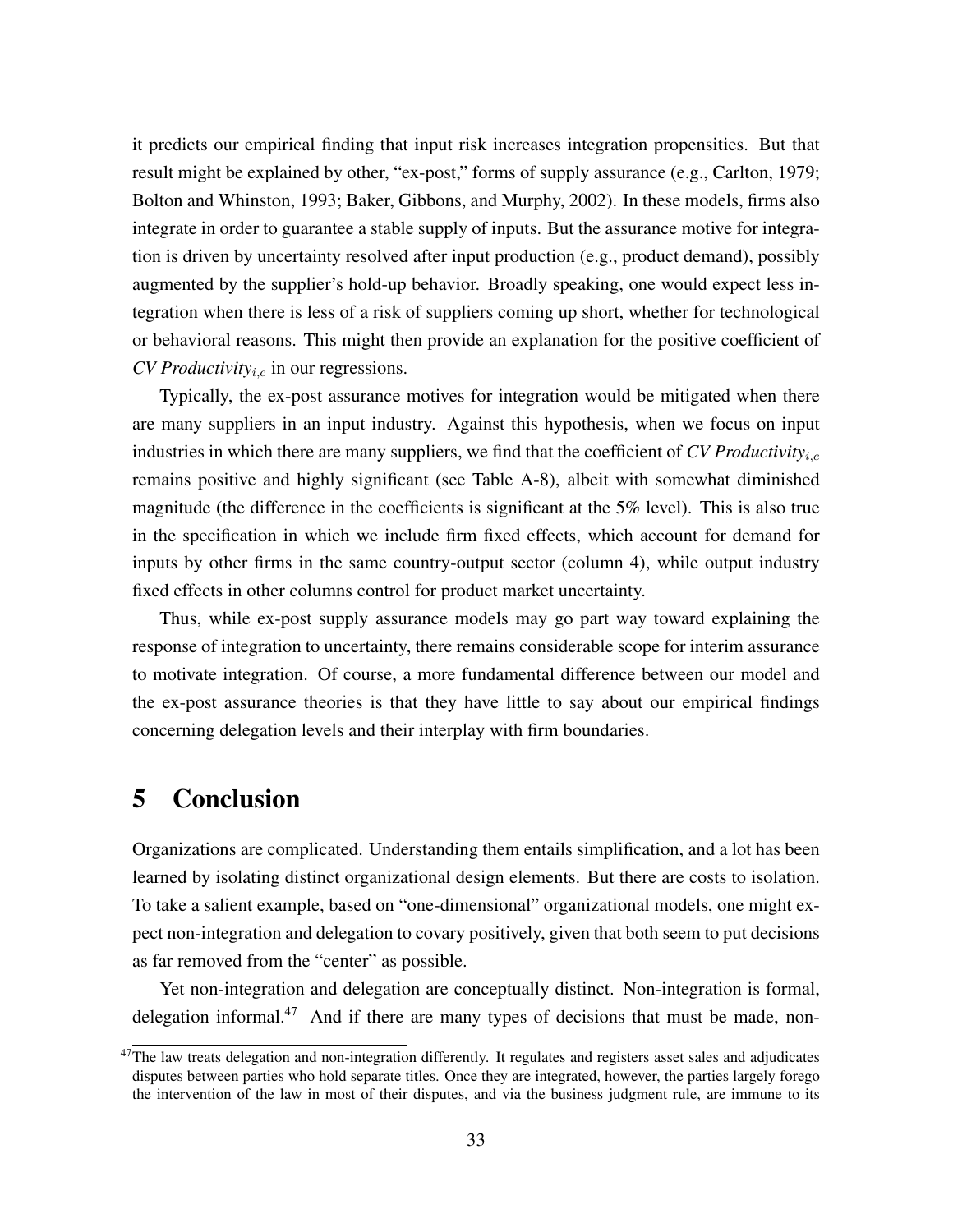integration is at best a blunt, all-or-nothing instrument for achieving "decentralized" decisionmaking. On the other hand, a manager with considerable authority could fine tune decentralization by delegating some decisions and retaining control over others. In this paper, we develop a simple theoretical model that captures these different dimensions of organizational design and show, theoretically and empirically, that delegation and non-integration are likely to move in *opposite* directions.

Our framework also suggest that, on top of enhancing productive efficiency, integration creates an option value: a producer can delegate key decisions to an integrated supplier, if he turns out to be of high capability, and retain control of these decisions otherwise. Such an option is not available under non-integration wherein the producer is entirely reliant on the supplier's capabilities.

We hope the exercise is an encouraging illustration of what can be learned by bringing together disparate elements of organizational design, as well as datasets rich enough to measure them, within a single framework. Our analysis emphasizes the importance of understanding the conceptual distinction between integration and centralization, as well as their interrelatedness. For example, the empirical literature on delegation studies the degree of autonomy granted to integrated plants/suppliers. Our theoretical model and empirical results suggest that integrated suppliers are more likely to operate in riskier industries, to produce more important inputs, and to have more productive HQs. These selection effects can bias the conclusions of empirical studies on delegation, which abstract from prior integration choices.

Some of our empirical results also raise new questions about the interactions of integration and delegation with other aspects of organization. For example, we find that firms in which central headquarters give more autonomy to their subordinates tend to adopt better management practices. Moreover, the propensity to integrate in the face of greater supply uncertainty is enhanced by better management practices. It would be interesting to explore the mechanisms behind these apparent complementarities between management and the aspects of organizational design we have considered here, both theoretically and empirically. More broadly, an understanding of how choices of management practices depend on the organizational environment, and how these decisions affect firm performance, is an important avenue for future research.

intervention in many matters, in particular who will make various business decisions.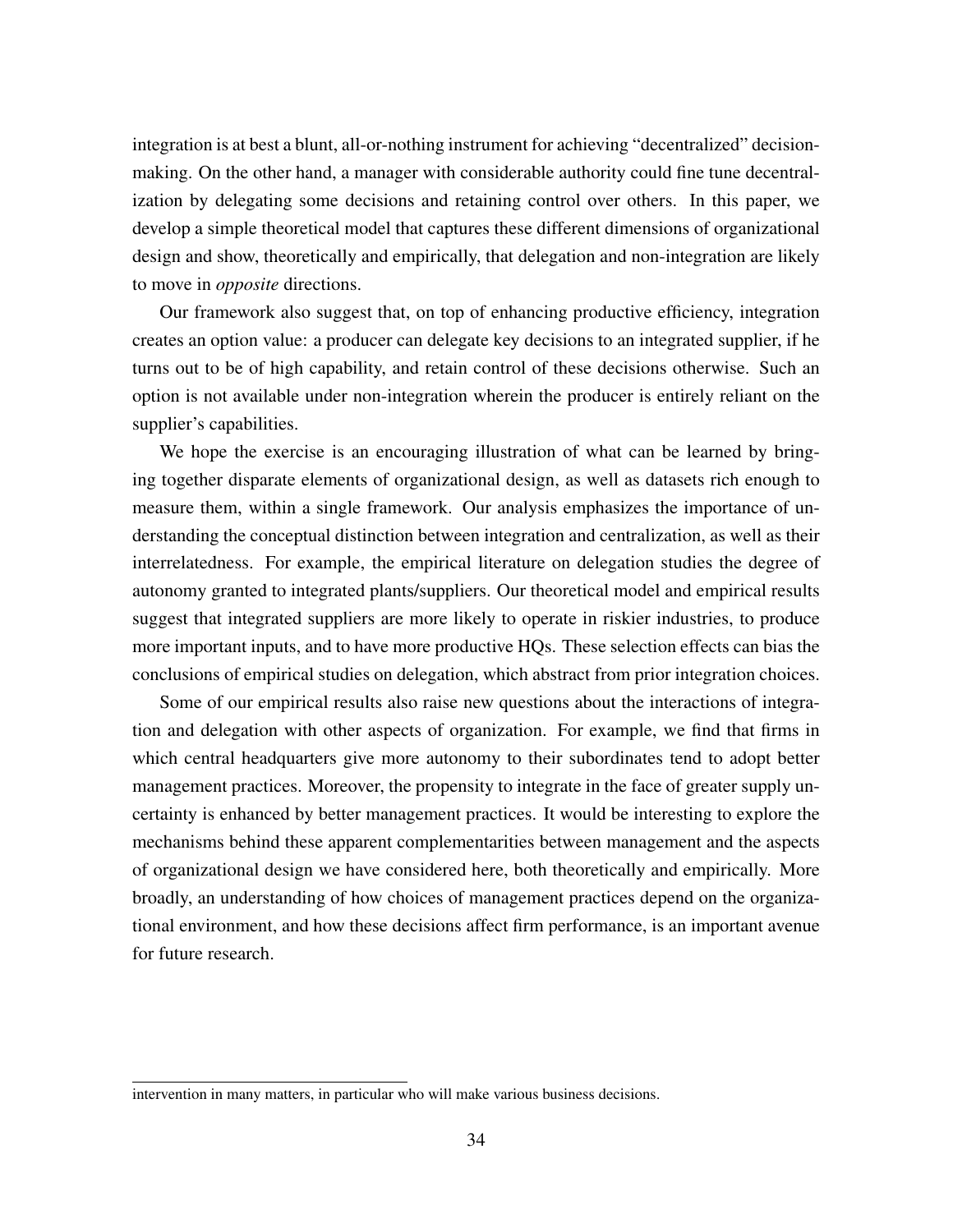# References

- Acemoglu, D., P. Aghion, R. Griffith, and F. Zilibotti (2010). "Vertical Integration and Technology: Theory and Evidence," *Journal of European Economic Association* 8, 1-45.
- Acemoglu, D., P. Aghion, C. Lelarge, J. Van Reenen, and F. Zilibotti (2007). "Technology, Information and the Decentralization of the Firm," *Quarterly Journal of Economics* 122, 1759-1799.
- Acemoglu, D., S. Johnson, and T. Mitton (2009). "Determinants of Vertical Integration: Financial Development and Contracting Costs," *Journal of Finance* 63, 1251-1290.
- Aghion, P., M. Dewatripont, and P. Rey (2002). "On Partial Contracting," *European Economic Review* 46, 745-753.
- Aghion, P. and J. Tirole (1995). "Some Implications of Growth for Organizational Form and Ownership Structure," *European Economic Review* 39, 440-455.
- (1997). "Real and Formal Authority in Organizations," *Journal of Political Economy* 105, 1-29.
- Alfaro, L., P. Antràs, D. Chor, and P. Conconi (2017). "Internalizing Global Value Chains: A Firm-Level Analysis," forthcoming, *Journal of Political Economy*.
- Alfaro, L., and A. Charlton (2009). "Intra-Industry Foreign Direct Investment," *American Economic Review* 99, 2096-2119.
- Alfaro, L., A. Charlton, and F. Kanczuk (2009). "Plant-Size Distribution and Cross-Country Income Differences," In *NBER International Seminar on Macroeconomics 2008*, edited by J. A. Frankel and C. Pissarides. Cambridge, MA: National Bureau of Economic Research.
- Alfaro, L., P. Conconi, H. Fadinger, A. Newman (2016). "Do Prices Determine Vertical Integration?", *Review of Economic Studies* 83, 1-35.
- Alonso, R., W. Dessein, and N. Matouschek (2008). "When does Coordination require Centralization?" *American Economic Review* 98, 145-179.
- Antràs, P., and D. Chor (2013). "Organizing the Global Value Chain," *Econometrica* 81, 2127-2204.
- Atalay, E., A. Hortaçsu, and C. Syverson (2014), "Vertical Integration and Input Flows," *American Economic Review* 104, 1120-1148.
- Baker, G. R. Gibbons and K. Murphy (1999). "Informal Authority in Organizations," *Journal of Law Economics and Organization* 15, 56-73.
- (2002). "Relational Contracts and the Theory of the Firm,? *Quarterly Journal of Economics*, 117 (1), 39-84.
- Baker, G., and T. Hubbard (2003). "Make Versus Buy in Trucking: Asset Ownership, Job Design and Information," *American Economic Review* 93, 551-572.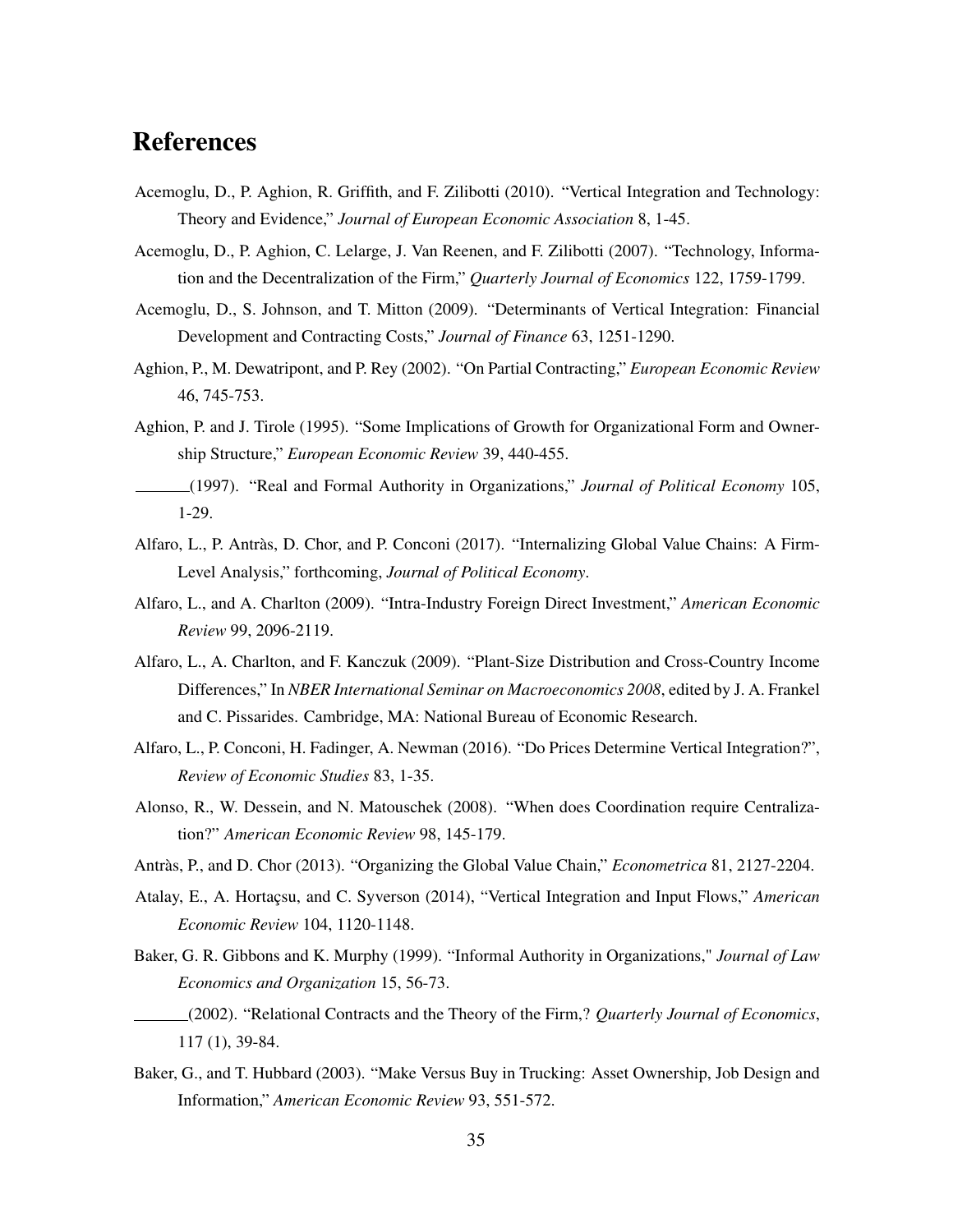- Bloom, N., B. Eifert, A. Mahajan, D. McKenzie, and J. Roberts (2013). "Does Management Matter? Evidence from India," *Quarterly Journal of Economics* 128, 1-51.
- Bloom, N., M. Floetotto, N. Jaimovich, I. Saporta, and S. Terry (2018). "Really Uncertain Business Cycles," forthcoming, *Econometrica*.
- Bloom, N., L. Garicano, R. Sadun, and J. Van Reenen (2014). "The Distinct Effects of Information Technology and Communication Technology on Firm Organization,? *Management Science* 60, 2859-2885.
- Bloom, N., R. Sadun, and J. Van Reenen (2010). "Does Product Market Competition Lead Firms to Decentralize?," *American Economic Review* 100, 434-438.
- (2012). "The Organization of Firms Across Countries," *Quarterly Journal of Economics* 127, 1663-1705.
- (2016). "Management as a Technology?," NBER Working Paper No. 22327.
- Bloom, N., and J. Van Reenen (2007). "Measuring and Explaining Management Practices Across Firms and Countries," *Quarterly Journal of Economics* 122, 1351-1408.
- Bolton, P. and M. Whinston (1993). "Incomplete Contracts, Vertical Integration, and Supply Assurance," *Review of Economic Studies* 60, 121-148.
- Carlton, D. W. (1979). "Vertical Integration in Competitive Markets Under Uncertainty," *Journal of Industrial Economics* 27, 189-209.
- Certo, S.C. and S.T. Certo (2012). *Modern Management* 12th ed. Prentice Hall.
- Coase, R. H. (1937). "The Nature of the Firm,"*Economica* 4, 386-405.
- Conconi, P., P. Legros, and A. F. Newman (2012). "Trade Liberalization and Organizational Change," *Journal of International Economics* 86, 197-208.
- Dessein, W. (2002). "Authority and Communication in Organizations," *Review of Economic Studies* 69, 811-838.
- Dessein, W. (2014). "Incomplete Contracts and Firm Boundaries: New Directions" *Journal of Law Economics and Organizations* 30.
- Dessein W., L. Garicano, and R.H. Gertner (2010), "Organizing for Synergies," *American Economic Journal: Microeconomics* 2, 77–114.
- Fan, J. P. H., and L. H. Lang (2000). "The Measurement of Relatedness: An Application to Corporate Diversification," *Journal of Business* 73, 629-660.
- Forbes, S. and M. Lederman (2010). "Does Vertical Integration Affect Firm Performance? Evidence from the Airline Industry," *Rand Journal of Economics* 41, 765-790.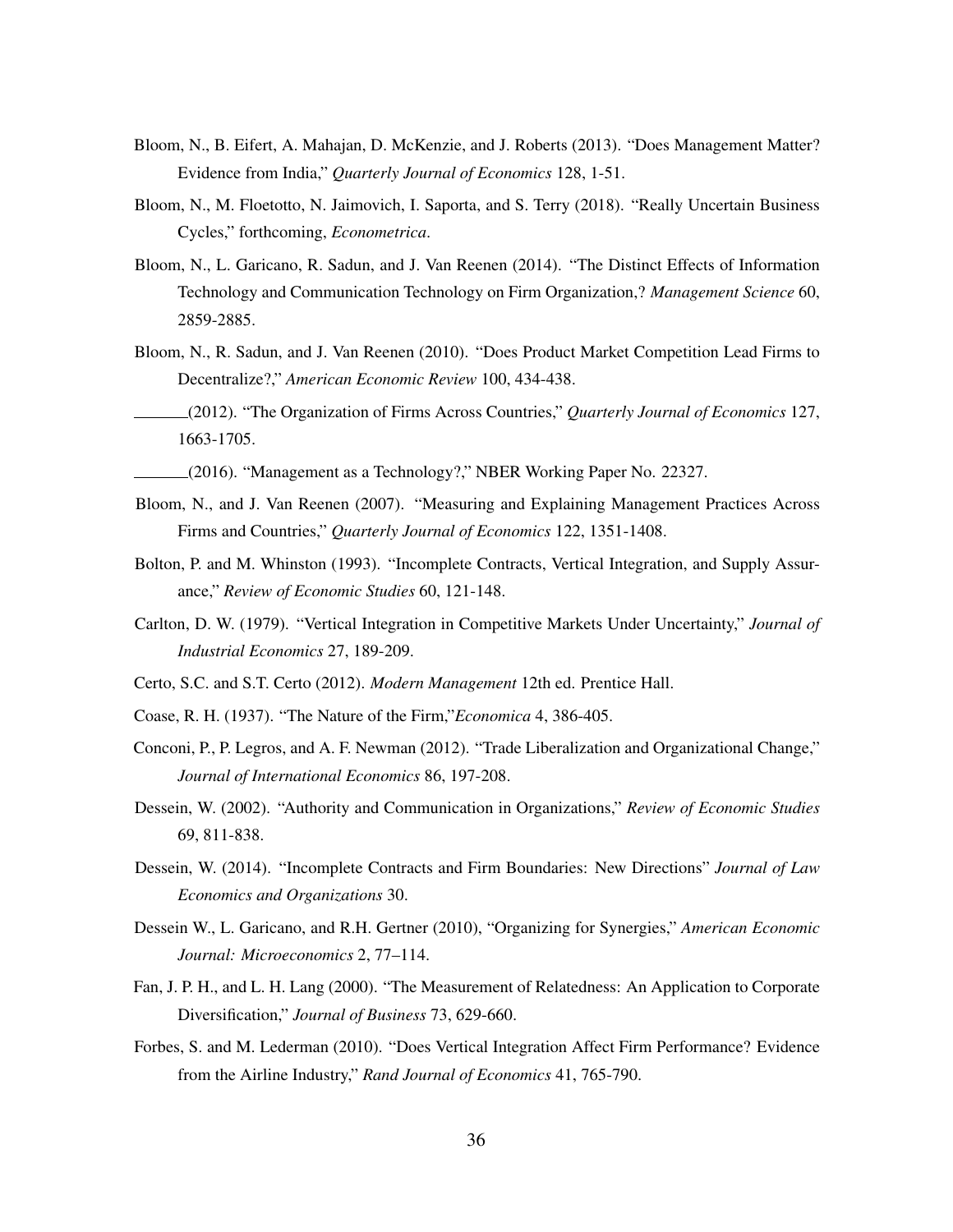- Friebel, G., and M. Raith (2010). "Resource Allocation and Organizational Form," *American Economic Journal: Microeconomics* 2, 1-33.
- Garicano, L. (2000). "Hierarchies and the Organization of Knowledge in Production," *Journal of Political Economy* 108, 874-904.
- Gates, D. (2013). "Boeing 787's Problems Blamed on Outsourcing, Lack of Oversight," *Seattle Times*, February 2, 2013.
- Geanakoplos, J., and P. Milgrom (1991)."A Theory of Hierarchies Based on Limited Managerial Attention," *Journal of the Japanese and International Economies* 5, 205-225.
- Gibbons, R., and J. Roberts (2013). *The Handbook of Organizational Economics*, Princeton: Princeton University Press.
- Grossman S. J., and O. D. Hart (1986). "The Costs and Benefits of Ownership: A Theory of Vertical and Lateral Integration," *Journal of Political Economy* 94, 691-719.
- Grossman, G. M., and E. Helpman (2002), "Integration Versus Outsourcing In Industry Equilibrium," *Quarterly Journal of Economics* 117, 85-120.
- Guadalupe, M., and J. Wulf (2010). "The Flattening Firm and Product Market Competition: The Effect of Trade Liberalization," *American Economic Journal: Applied Economics* 4, 105-127.
- Hart, O. D., and B. R. Holmström (2010). "A Theory of Firm Scope," *Quarterly Journal of Economics* 125, 483-513.
- Hart, O. D., and J. H. Moore (1990). "Property Rights and the Nature of the Firm," *Journal of Political Economy* 98, 1119-1158.
- Hart, O. D., and J. H. Moore (2005). "On the Design of Hierarchies: Coordination versus Specialization," *Journal of Political Economy* 113, 675-702.
- Holmström, B. and P. Milgrom (1991). "Multitask Principal-Agent Analyses: Incentive Contracts, Asset Ownership, and Job Design," *Journal of Law, Economics and Organization* 7, 24-52.
- Holmström, B., and J. Tirole (1991). "Transfer Pricing and Organizational Form." *Journal of Law, Economics, and Organization* 7 (2), 201-28.
- Hortaçsu, A., and C. Syverson (2007). "Cementing Relationships: Vertical Integration, Foreclosure, Productivity and Prices," *Journal of Political Economy* 115, 250-301.
- Joskow, P. (1987). "Contract Duration and Relationship-Specific Investments: Empirical Evidence from Coal Markets," *American Economic Review* 77, 168-185.
- Legros, P., and A. F. Newman (2008). "Competing for Ownership," *Journal of the European Economic Association* 6, 1279-1308.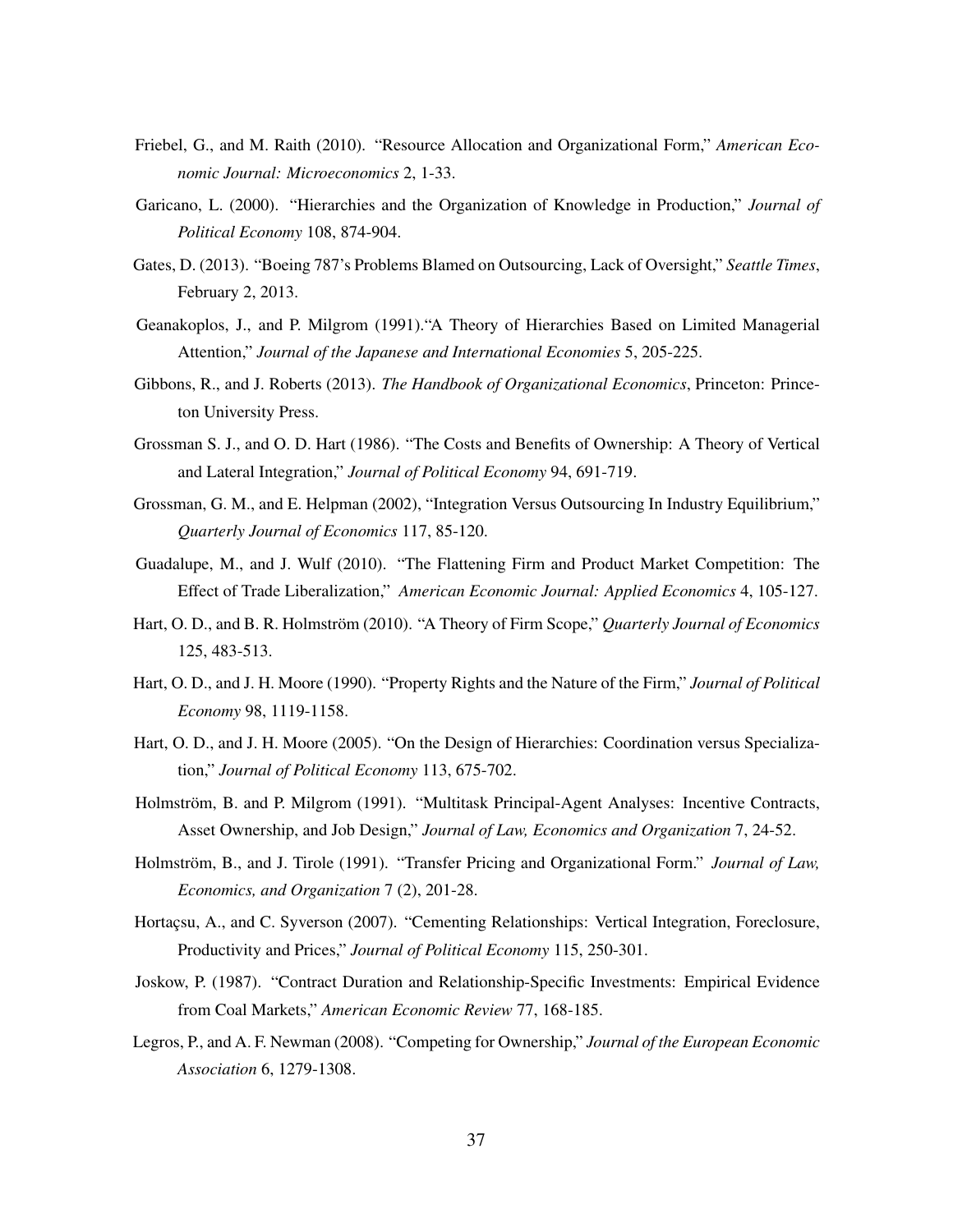- (2013). "A Price Theory of Vertical and Lateral Integration," *Quarterly Journal of Economics* 128, 725-770.
- (2015). "Integration, Delegation and Management," mimeo.
- (2017). "Demand-Driven Integration and Divorcement Policy," *International Journal of Industrial Organization,* 53, 306-325.
- Levy, H. (1973). "Stochastic Dominance Among Log-Normal Prospects," *International Economic Review* 14(3): 601-14.
- Marin, D., and T. Verdier (2008). "Power Inside the Firm and the Market: A General Equilibrium Approach," *Journal of the European Economic Association* 6, 752-788.
- McDonald, R., and S. Kotha (2015). "Boeing 787: Manufacturing a Dream," Harvard Business School Case 615-048.
- McLaren, J. (2000). "Globalization and Vertical Structure," *American Economic Review* 90, 1239- 1254.
- Milgrom, P., and J. Roberts (1990). "The Economics of Modern Manufacturing: Technology, Strategy and Organization," *American Economic Review*, 80: 511-528.
- Powell, M. (2015). "An Influence-Cost Model of Organizational Practices and Firm Boundaries,"*Journal of Law, Economics, and Organization*, 31, i104-i140.
- Rantakari, H. (2013), "Organizational Design and Environmental Volatility," *Journal of Law, Economics, and Organization*, 29, 569-607
- Roberts, J. (2007). *The Modern Firm: Organizational Design for Performance and Growth*, Oxford University Press.
- Tang, C.S., J. D. Zimmerman, and J. Nelson (2009). "Managing New Product Development and Supply Chain Risks: The Boeing 787 Case," *Supply Chain Forum: An International Journal*, 10 (2), 74-86.
- Van den Steen, E. J. (2010) "Interpersonal Authority in a Theory of the Firm." *American Economic Review* 100, 466-490.
- Williamson, O. (1975). *Markets and Hierarchies: Analysis and Antitrust Implications*, Free Press.
- Woodruff, C. (2002). "Non-contractible Investments and Vertical Integration in the Mexican Footwear Industry," *International Journal of Industrial Organization* 20, 1197-1224.
- Woodward, J. (1958) *Management and Technology*. Cambridge: Cambridge University Press.
- Zhao, Y., and X. Xu (2013). "Build-to-Performance: The Boeing 787 Dreamliner: A Case on Development Outsourcing and Supply Chain Management."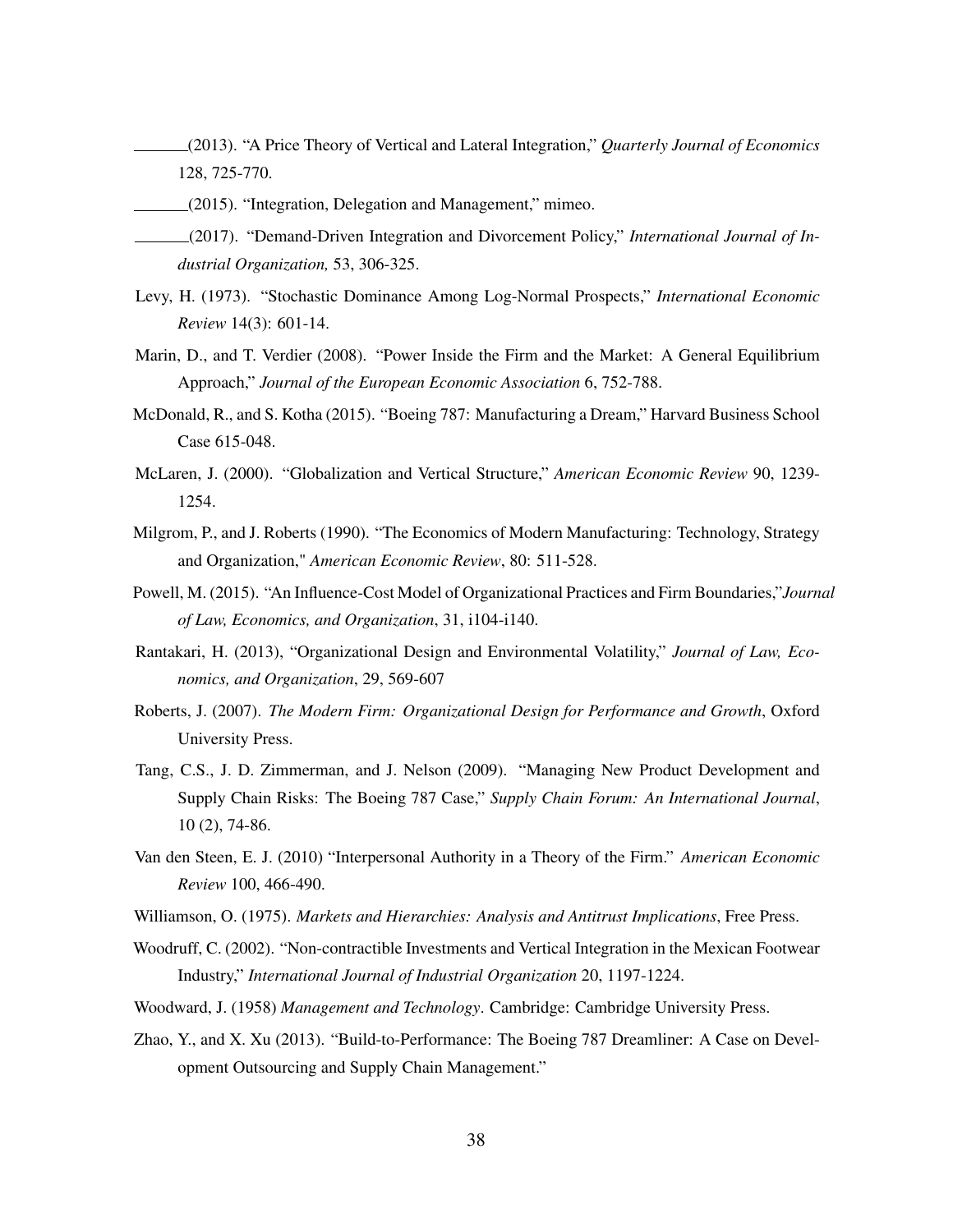# Appendix

### A-1 Multiple Tasks Extension

Without loss of generality, set  $\pi = 1$ . As stated in the text, suppose that adaptation involves a fixed set  $T$  of steps or tasks  $t$ , and that the overall value of the input is the average of the values of each task. The capability of supplier S on each task is  $y + \epsilon_t$ , where the  $\epsilon_t$  are i.i.d. across t and independent of y, with distribution  $G(\epsilon)$ , density  $g(\epsilon)$ , and  $\mathbb{E}\epsilon = 0$ . The  $\epsilon_t$ as well as the single draw of  $y$  are realized and observed before task assignment. We think of the distribution of task-specific capability  $G$  as independent of input i, while the overall capability F depends on i as before. HQ always has capability 1.

Centralization yields payoff to HQ of A/T. Delegation yields  $(1/T)A(y + \epsilon_t)(1 - (s_t (h_t)^2$ ) at cost  $(1/T)(1-h_t)^2$  to HQ,  $(1/T)cs_t^2$  to S. As before  $s_t = 0$  so now delegation of task t yields  $(A(y + \epsilon_t))^2/(1 + A(y + \epsilon_t))$ , provided  $y + \epsilon_t > 0$  (there is never delegation if  $y + \epsilon_t \leq 0$ ). In other words,  $y + \epsilon_t$  replaces y, and delegation occurs when  $y + \epsilon_t > y^*(A)$ . Since  $x_t \equiv y + \epsilon_t$  has distribution given by the convolution:

$$
C(x) \equiv \int_0^\infty G(x - y) f(y) dy,
$$

the centralization probability  $C(y^*)$  is increasing in y<sup>\*</sup>, therefore decreasing in A ( $C'(y^*)$ ) =  $\int_0^\infty g(y^* - y) f(y) dy > 0$ . So the probability of delegation  $1 - C(y^*)$  is increasing in A.

In this setting, we can derive two continuous delegation measures: the number and the fraction of tasks delegated. Both are binomial r.v.'s with parameters  $(1 - C(y^*), T)$ , stochastically increasing in A.

Of course this formulation modifies the value of integration somewhat. For each task, HQ obtains value:

$$
v_t(A, y + \epsilon_t) = \begin{cases} A, & \text{if } y + \epsilon_t \leq y^*(A) \\ v^D(A, 1, y + \epsilon_t), & \text{if } y + \epsilon_t > y^*(A). \end{cases}
$$

Under non-integration the adaptation tasks do not enter, since there is no adaptation; in particular, non-integration's value is still governed by the random variable y,  $V^N$  remains  $A\mathbb{E}y$ . We can then reformulate our main results as follows:

Proposition 3. *In the tasks model, the propensity to integrate increases with* A *and its option value increases in the riskiness of*  $F(y)$ *.*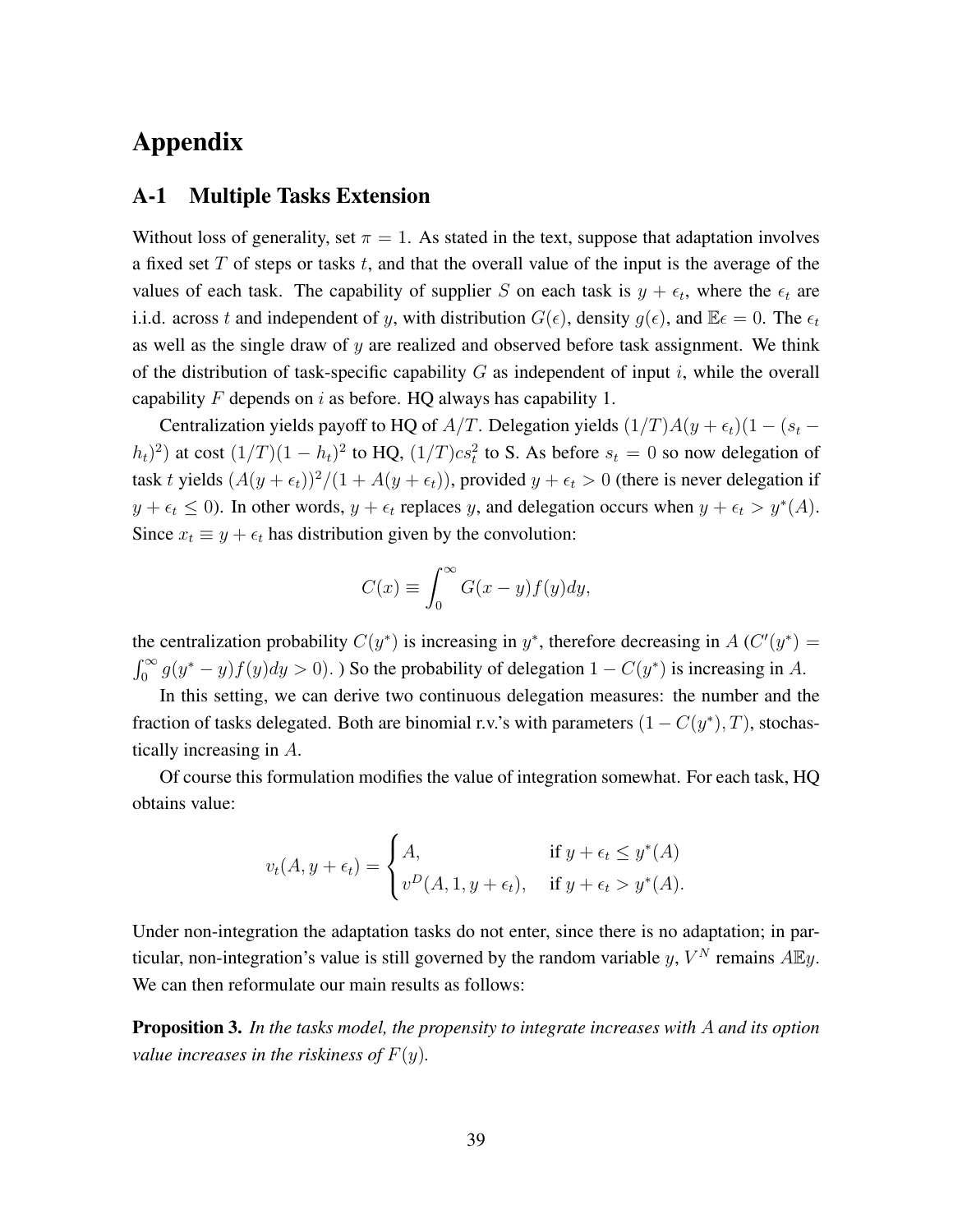*Proof.* Using the change of variable  $x_t = y + \epsilon_t$ , there is integration if:

<span id="page-41-0"></span>
$$
\frac{1}{T} \sum_{t} \mathbb{E}v_t(A, x_t) - V^N > C(y^*(A))c + \phi.
$$
 (11)

**Integration increases with** A. As in the baseline model,  $C(y^*(A))$  is a decreasing function of A. Therefore, it is enough to show that the left hand side is an increasing function of A, a sufficient condition being that each term  $\mathbb{E}v_t(A, x_t) - V^N$  is increasing in A; since  $\partial_A V^N = \mathbb{E} y \leq 1$ , it is enough that  $\partial_A \mathbb{E} v^D(A, x_t)$  exceed 1. Since  $\mathbb{E} v_t(A, x_t) =$  $AC(y^*(A)) + \int_{y^*(A)}^{\infty} v^D(A, 1, x_t) dC(x_t)$ , the same argument as in footnote [8,](#page-12-2) using convexity and zero-at-zero of  $v^D$ in A, and supermodularity in  $(A, x_t)$ , yields the result.

**Option value increases with riskiness.** Each term in the option value sum  $\frac{1}{T} \sum_t \mathbb{E} v_t(A, x_t) V^N$  can be written  $\int_{-\infty}^{\infty} g(\epsilon_t) \left[ \int_0^{\infty} \max\{A, v^D(A, 1, y + \epsilon_t)\} f(y) dy \right] d\epsilon_t - V^N$ . For each fixed  $\epsilon_t$ , our argument in section [2.4](#page-13-1) ensures that the integral in brackets, is increasing in the riskiness of y, while  $V^N$  remains constant. It then follows that the expectation with respect to  $\epsilon_t$ of this integral, hence the left hand side of  $(11)$ , is also increasing in the riskiness of y. 绿天

For the propensity to integrate to increase with risk, the challenges are similar to those in the baseline model to ensure that the cost of integration  $C(y^*(A))c$  does not increase too quickly. Note though that now a simpler sufficient condition can be invoked for Proposition [2:](#page-14-0) the distribution of the noise  $G(\epsilon_t)$  has a decreasing density. Indeed, in this case  $G(x-y)$  is concave in y, and therefore riskier  $F(y)$  distributions reduce the probability of centralization  $C(y^*(A)) = \int_0^\infty G(y^*(A) - y) dF(y).$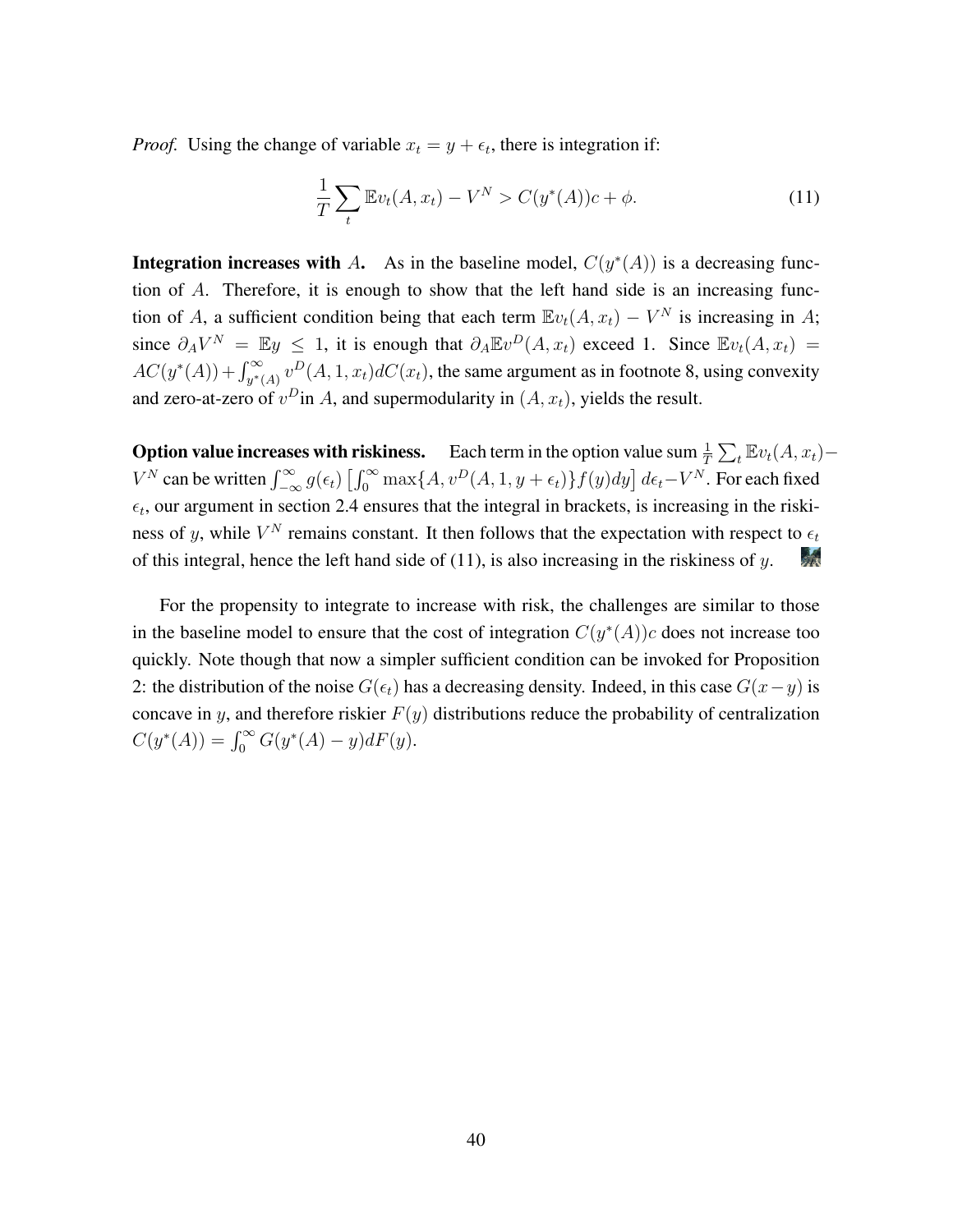## <span id="page-42-0"></span>A-2 Descriptive Statistics

| $\ldots$ , $\ldots$ , $\ldots$ , $\ldots$ , $\ldots$ , $\ldots$ , $\ldots$ , $\ldots$ |        |        |                    |                 |          |  |  |  |
|---------------------------------------------------------------------------------------|--------|--------|--------------------|-----------------|----------|--|--|--|
|                                                                                       | Mean   | Median | Standard deviation | N. observations | N. firms |  |  |  |
| Delegation $_p$                                                                       | 0.13   | 0.07   | 0.99               | 3,444           | 2,661    |  |  |  |
| $Employment_p$                                                                        | 254.11 | 150.00 | 367.23             | 3,387           | 2,661    |  |  |  |
| % Workers with College Degree <sub>n</sub>                                            | 15.20  | 10.00  | 16.34              | 3,225           | 2,661    |  |  |  |
| Management <sub>p</sub>                                                               | 3.05   | 3.06   | 0.65               | 3,444           | 2,661    |  |  |  |
| $\text{Age}_f$                                                                        | 40.08  | 30.00  | 35.02              | 3,444           | 2,661    |  |  |  |
| Vertical Integration $_f$                                                             | 0.10   | 0.08   | 0.08               | 3,444           | 2,661    |  |  |  |
| Integration $f_{i,i}$                                                                 | 0.01   | 0.00   | 0.10               | 249,479         | 2,661    |  |  |  |
| CV Productivity $_{i,c}$                                                              | 2.88   | 1.78   | 4.69               | 249,479         | 2,661    |  |  |  |
| $IO_{i,j}$                                                                            | 0.04   | 0.04   | 0.036              | 249,479         | 2,661    |  |  |  |

Table A-1 Descriptive Statistics of Matched Sample

*Notes:* The table reports descriptive statistics of all the variables used in our main regressions on delegation and integration choices (see Tables [1-](#page-24-0) [3](#page-33-0) in the body of the paper). *Delegation<sub>p</sub>*, is the overall autonomy index of plant p. *Employment*<sup>p</sup> measures the plant's employment. *% Workforce with College Degree*<sup>p</sup> is the percentage of the plant's employees with a bachelor's degree or higher. *Management<sub>p</sub>* is the normalized z-score capturing the quality of the plant's management practices. *Employment*  $_f$  measures the number of employees of firm  $f$ .  $Age_f$  is the number of years since the firm was established. *Vertical integration*  $_f$  is the vertical integration index of firm  $f$ . *Integration* $f$ , is a dummy equal to 1 if firm  $f$  integrates input  $i$  within its boundaries. *CV Productivity*<sub>i,c</sub> is the coefficient of variation of labor productivity of the independent suppliers in input industry  $i$  located in country  $c$ . *IO*<sub>i,j</sub> is the IO coefficient capturing the importance of input  $i$  in the production of good  $j$ .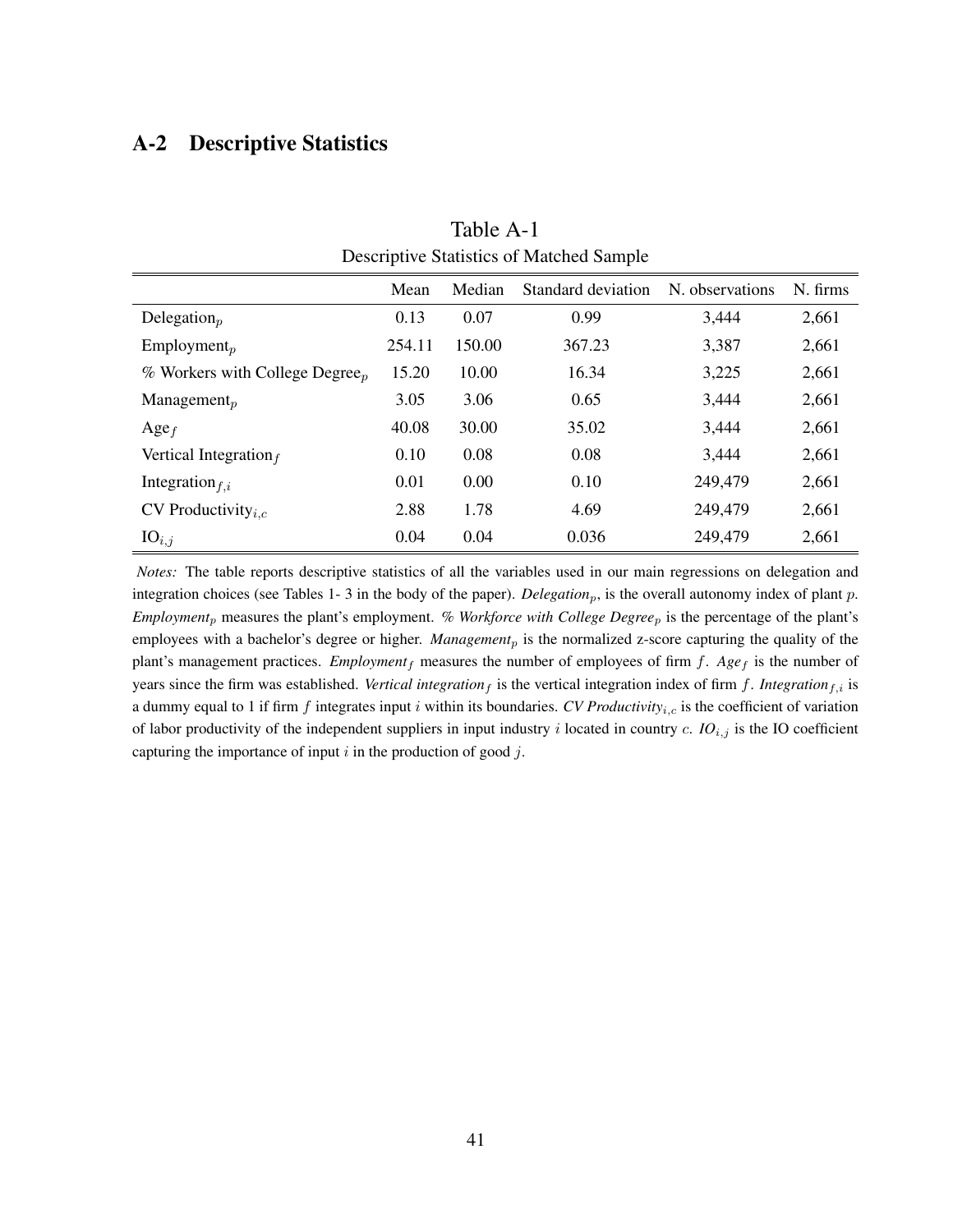<span id="page-43-0"></span>

| Country              | Number of Observations | Percentage |
|----------------------|------------------------|------------|
| Argentina            | 100                    | 2.90       |
| Australia            | 133                    | 3.86       |
| <b>Brazil</b>        | 234                    | 6.79       |
| Canada               | 207                    | 6.01       |
| Chile                | 95                     | 2.76       |
| China                | 64                     | 1.86       |
| France               | 212                    | 6.16       |
| Germany              | 224                    | 6.50       |
| Greece               | 104                    | 3.02       |
| India                | 104                    | 3.02       |
| Italy                | 106                    | 3.08       |
| <b>Ireland</b>       | 75                     | 2.18       |
| Japan                | 102                    | 2.96       |
| Mexico               | 86                     | 2.50       |
| New Zealand          | 118                    | 3.43       |
| Poland               | 27                     | 0.78       |
| Portugal             | 78                     | 2.26       |
| Sweden               | 330                    | 9.58       |
| United Kingdom       | 432                    | 12.54      |
| <b>United States</b> | 613                    | 17.80      |

Table A-2 Observations by Country

*Notes:* The table reports the number of observations by country for our matched sample of firms.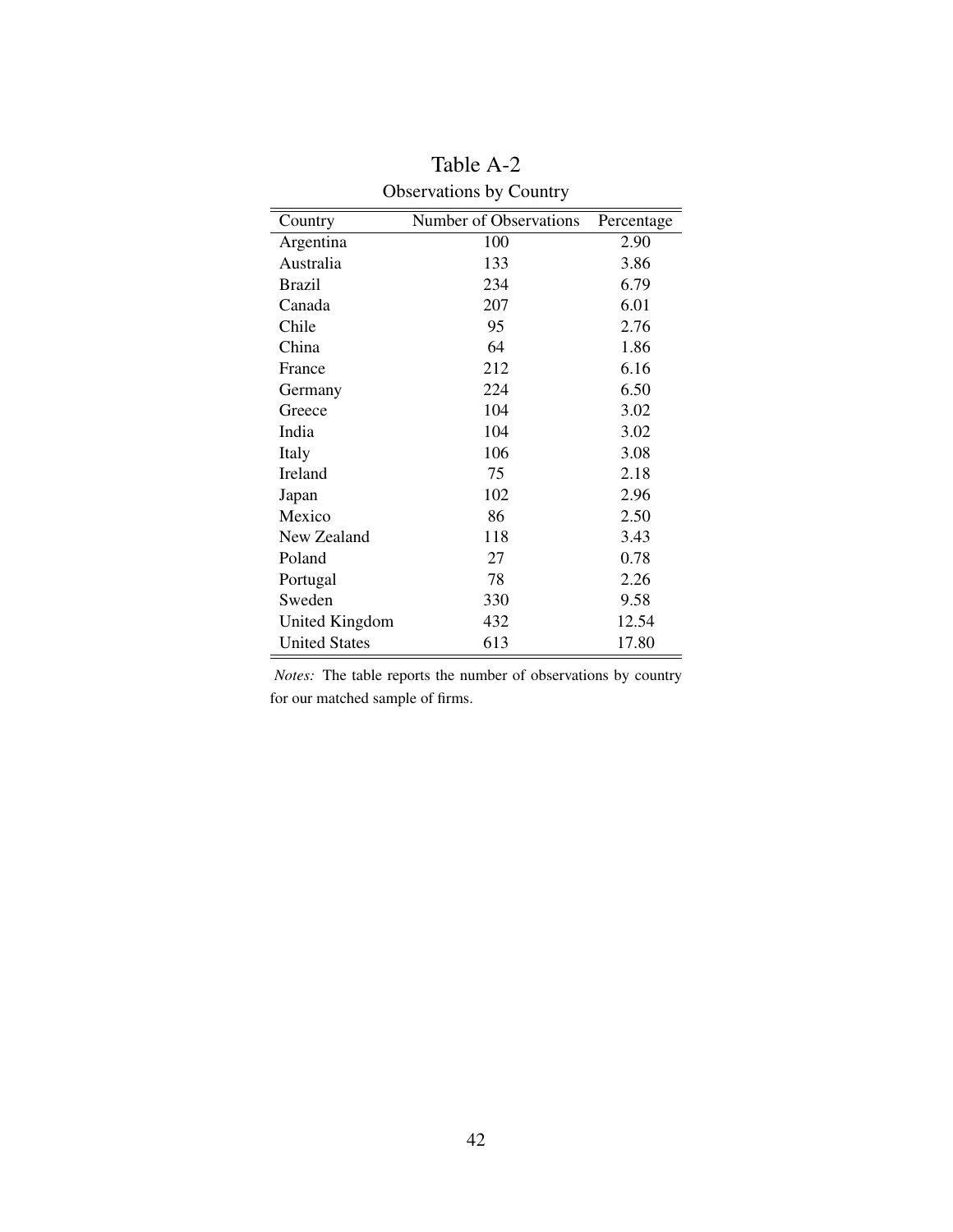# Figure A-1: Survey on Delegation

<span id="page-44-0"></span>

| For Questions D1, D3, and D4 any score can be given, but the scoring guide is only provided for scores of 1, 3, and 5. |                                                                                                                                                                                              |                                                                                                                                                                                  |             |  |  |
|------------------------------------------------------------------------------------------------------------------------|----------------------------------------------------------------------------------------------------------------------------------------------------------------------------------------------|----------------------------------------------------------------------------------------------------------------------------------------------------------------------------------|-------------|--|--|
|                                                                                                                        | Question D1: "To hire a FULL-TIME PERMANENT SHOPFLOOR worker what agreement would your plant need from CHQ (Central Head Quarters)?"                                                         |                                                                                                                                                                                  |             |  |  |
|                                                                                                                        | Probe until you can accurately score the question—for example if they say "It is my decision, but I need sign-off from corporate HQ." ask "How often would sign-off be given?"               |                                                                                                                                                                                  |             |  |  |
|                                                                                                                        | Score 1                                                                                                                                                                                      | Score 3                                                                                                                                                                          | Score 5     |  |  |
| Scoring grid:                                                                                                          | No authority-even for replacement hires                                                                                                                                                      | Requires sign-off from CHQ based on the business<br>case. Typically agreed (i.e. about 80% or 90% of Complete authority—it is my decision entirely<br>the time).                 |             |  |  |
|                                                                                                                        | Question D2: "What is the largest CAPITAL INVESTMENT your plant could make without prior authorization from CHQ?"                                                                            |                                                                                                                                                                                  |             |  |  |
| Notes: (a) Ignore form-filling                                                                                         |                                                                                                                                                                                              |                                                                                                                                                                                  |             |  |  |
|                                                                                                                        | (b) Please cross check any zero response by asking "What about buying a new computer—would that be possible?" and then probe                                                                 |                                                                                                                                                                                  |             |  |  |
|                                                                                                                        | (c) Challenge any very large numbers (e.g. >\$1/4m in US) by asking "To confirm your plant could spend \$X on a new piece of equipment without prior clearance from CHQ?"                    |                                                                                                                                                                                  |             |  |  |
|                                                                                                                        | (d) Use the national currency and do not omit zeros (i.e. for a U.S. firm twenty thousand dollars would be 20000).                                                                           |                                                                                                                                                                                  |             |  |  |
|                                                                                                                        | Question D3: "Where are decisions taken on new product introductions—at the plant, at the CHQ or both"?                                                                                      |                                                                                                                                                                                  |             |  |  |
|                                                                                                                        | Probe until you can accurately score the question—for example if they say "It is complex, we both play a role," ask "Could you talk me through the process for a recent product innovation?" |                                                                                                                                                                                  |             |  |  |
|                                                                                                                        | Score 1                                                                                                                                                                                      | Score 3                                                                                                                                                                          | Score 5     |  |  |
| Scoring grid:                                                                                                          | the CHO                                                                                                                                                                                      | All new product introduction decisions are taken at New product introductions are jointly determined All new product introduction decisions taken at the<br>by the plant and CHQ | plant level |  |  |
|                                                                                                                        | Question D4: "How much of sales and marketing is carried out at the plant level (rather than at the CHQ)"?                                                                                   |                                                                                                                                                                                  |             |  |  |
|                                                                                                                        | Probe until you can accurately score the question. Also take an average score for sales and marketing if they are taken at different levels.                                                 |                                                                                                                                                                                  |             |  |  |
|                                                                                                                        | Score 1                                                                                                                                                                                      | Score 3                                                                                                                                                                          | Score 5     |  |  |
| Scoring grid:                                                                                                          | None-sales and marketing is all run by CHQ                                                                                                                                                   | Sales and marketing decisions are split between the The plant runs all sales and marketing<br>plant and CHQ                                                                      |             |  |  |
| Question D5: "Is the CHQ on the site being interviewed"?                                                               |                                                                                                                                                                                              |                                                                                                                                                                                  |             |  |  |

Notes: The electronic survey, training materials and survey video footage are available on www.worldmanagementsurvey.com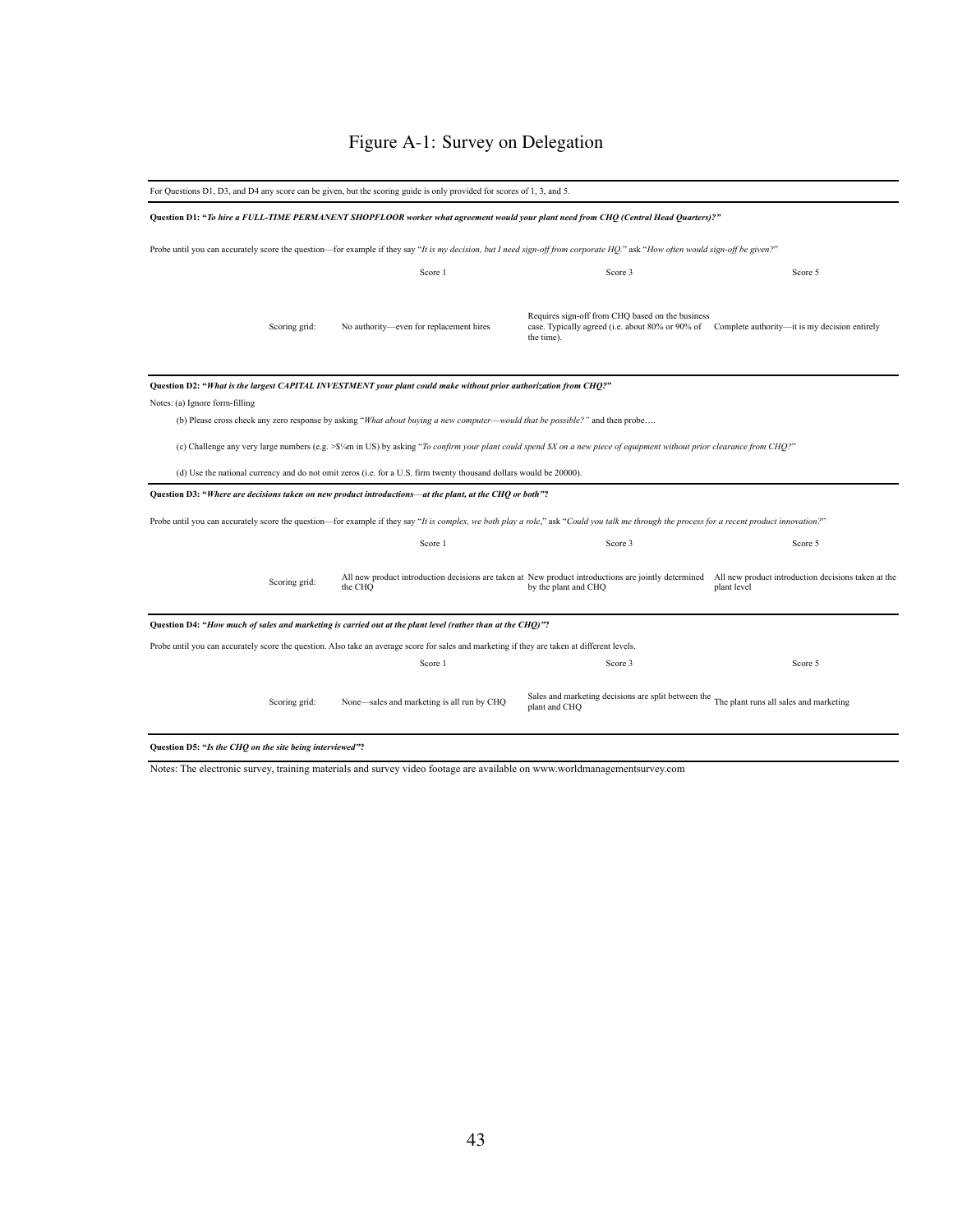# Figure A-2: Management Practices

<span id="page-45-0"></span>

| Categories                       | Score from 1-5 based on:                                                                                                      |
|----------------------------------|-------------------------------------------------------------------------------------------------------------------------------|
| 1) Introduction of modern        | What aspects of manufacturing have been formally introduced,                                                                  |
| manufacturing techniques         | including just-in-time delivery from suppliers, autonomation,                                                                 |
|                                  | flexible manpower, support systems, attitudes, and behavior?                                                                  |
| 2) Rationale for introduction of | Were modern manufacturing techniques adopted just because                                                                     |
| modern manufacturing             | others were using them, or are they linked to meeting business                                                                |
| techniques                       | objectives like reducing costs and improving quality?                                                                         |
| 3) Process problem               | Are process improvements made only when problems arise, or are                                                                |
| documentation                    | they actively sought out for continuous improvement as part of<br>a normal business process?                                  |
| 4) Performance tracking          | Is tracking ad hoc and incomplete, or is performance continually<br>tracked and communicated to all staff?                    |
| 5) Performance review            | Is performance reviewed infrequently and only on a                                                                            |
|                                  | success/failure scale, or is performance reviewed continually                                                                 |
|                                  | with an expectation of continuous improvement?                                                                                |
| 6) Performance dialogue          | In review/performance conversations, to what extent is the                                                                    |
|                                  | purpose, data, agenda, and follow-up steps (like coaching)<br>clear to all parties?                                           |
| 7) Consequence management        | To what extent does failure to achieve agreed objectives carry                                                                |
|                                  | consequences, which can include retraining or reassignment to<br>other jobs?                                                  |
| 8) Target balance                | Are the goals exclusively financial, or is there a balance of financial<br>and nonfinancial targets?                          |
| 9) Target interconnection        | Are goals based on accounting value, or are they based on<br>shareholder value in a way that works through business units and |
|                                  | ultimately is connected to individual performance expectations?                                                               |
| 10) Target time horizon          | Does top management focus mainly on the short term, or does it                                                                |
|                                  | visualize short-term targets as a "staircase" toward the main                                                                 |
|                                  | focus on long-term goals?                                                                                                     |
| 11) Targets are stretching       | Are goals too easy to achieve, especially for some "sacred cows"                                                              |
|                                  | areas of the firm, or are goals demanding but attainable for all<br>parts of the firm?                                        |
| 12) Performance clarity          | Are performance measures ill-defined, poorly understood, and                                                                  |
|                                  | private, or are they well-defined, clearly communicated, and<br>made public?                                                  |
| 13) Managing human capital       | To what extent are senior managers evaluated and held                                                                         |
|                                  | accountable for attracting, retaining, and developing talent<br>throughout the organization?                                  |
| 14) Rewarding high               | To what extent are people in the firm rewarded equally                                                                        |
| performance                      | irrespective of performance level, or are rewards related to                                                                  |
|                                  | performance and effort?                                                                                                       |
| 15) Removing poor performers     | Are poor performers rarely removed, or are they retrained and/or                                                              |
|                                  | moved into different roles or out of the company as soon as the<br>weakness is identified?                                    |
| 16) Promoting high performers    | Are people promoted mainly on the basis of tenure, or does the                                                                |
|                                  | firm actively identify, develop, and promote its top performers?                                                              |
| 17) Attracting human capital     | Do competitors offer stronger reasons for talented people to join                                                             |
|                                  | their companies, or does a firm provide a wide range of reasons                                                               |
|                                  | to encourage talented people to join?                                                                                         |
| 18) Retaining human capital      | Does the firm do relatively little to retain top talent or do whatever                                                        |
|                                  | it takes to retain top talent when they look likely to leave?                                                                 |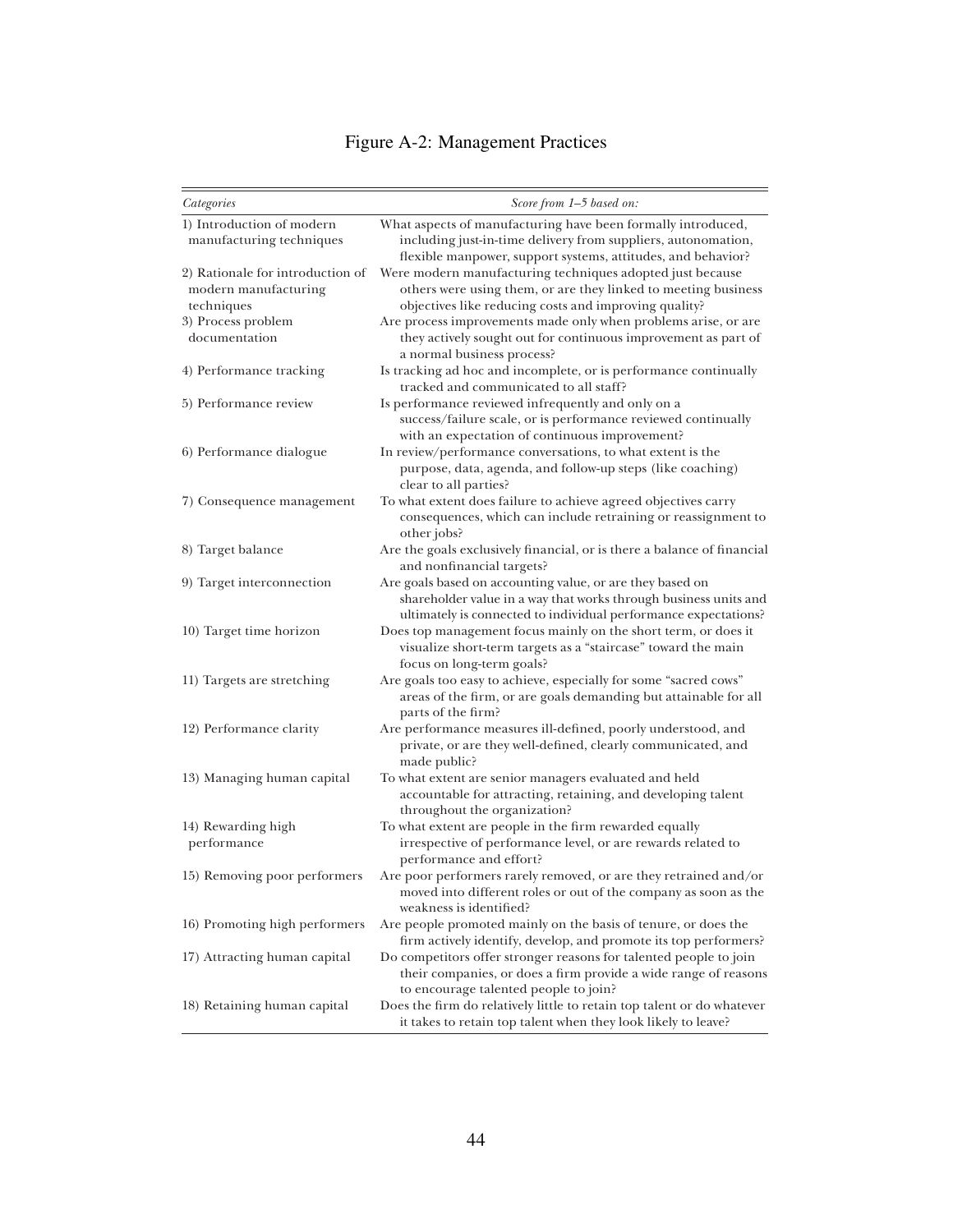# <span id="page-46-0"></span>A-3 Robustness Checks

| Table A-3                                             |            |           |            |                |            |            |  |  |
|-------------------------------------------------------|------------|-----------|------------|----------------|------------|------------|--|--|
| Delegation Choices (4-digits SIC Industry FE)         |            |           |            |                |            |            |  |  |
|                                                       | (1)        | (2)       | (3)        | (4)            | (5)        | (6)        |  |  |
| Vertical Integration $_f$                             | $0.725***$ | $0.792**$ | $0.665**$  | $0.768***$     | $0.821***$ | $0.689**$  |  |  |
|                                                       | (0.277)    | (0.314)   | (0.313)    | (0.275)        | (0.314)    | (0.313)    |  |  |
| $log(Employment_f)$                                   |            |           | $-0.105**$ |                |            | $-0.096*$  |  |  |
|                                                       |            |           | (0.053)    |                |            | (0.053)    |  |  |
| $log(Age_f)$                                          |            |           | 0.037      |                |            | 0.040      |  |  |
|                                                       |            |           | (0.026)    |                |            | (0.026)    |  |  |
| $log(Employment_p)$                                   |            |           | $0.116***$ |                |            | $0.123***$ |  |  |
|                                                       |            |           | (0.028)    |                |            | (0.028)    |  |  |
| $log(\%$ Workforce with College Degree <sub>p</sub> ) |            |           | $0.060***$ |                |            | $0.061***$ |  |  |
|                                                       |            |           | (0.020)    |                |            | (0.020)    |  |  |
| $IO_{ij}$                                             |            |           |            | 0.898**        | 1.185*     | 1.369**    |  |  |
|                                                       |            |           |            | (0.457)        | (0.696)    | (0.685)    |  |  |
| Country FE                                            | Yes        | Yes       | Yes        | Yes            | Yes        | Yes        |  |  |
| Output FE                                             | No         | Yes       | Yes        | N <sub>0</sub> | Yes        | Yes        |  |  |
| Input FE                                              | Yes        | Yes       | Yes        | Yes            | Yes        | Yes        |  |  |
| Noise controls                                        | Yes        | Yes       | Yes        | Yes            | Yes        | Yes        |  |  |
| N                                                     | 3,444      | 3,257     | 3,257      | 3,179          | 3,179      | 3,179      |  |  |

*Notes:* The dependent variable, *Delegation*<sub>f,p</sub>, is the overall autonomy index of plant p (belonging to firm f). *Vertical integration*<sub>f</sub> is the vertical integration index of firm  $f$ . *Employment*  $_f$  measures the firm's employment,  $Age$  is the number of years since its establishment, *Employment*<sub>p</sub> is the plant's employment, and *% Workforce with College Degree*p is the percentage of the plant's employees with a bachelor's degree or higher. *IO*<sub>i,j</sub> is the IO coefficient capturing the importance of input i in the production of good j. Output and input fixed effects are respectively the primary activities of the parent and of the plant (defined at 4-digits SIC). Standard errors clustered at the firm level in parentheses. \*\*\*, \*\* and \* indicate statistical significance at the 1%, 5% and 10% levels respectively.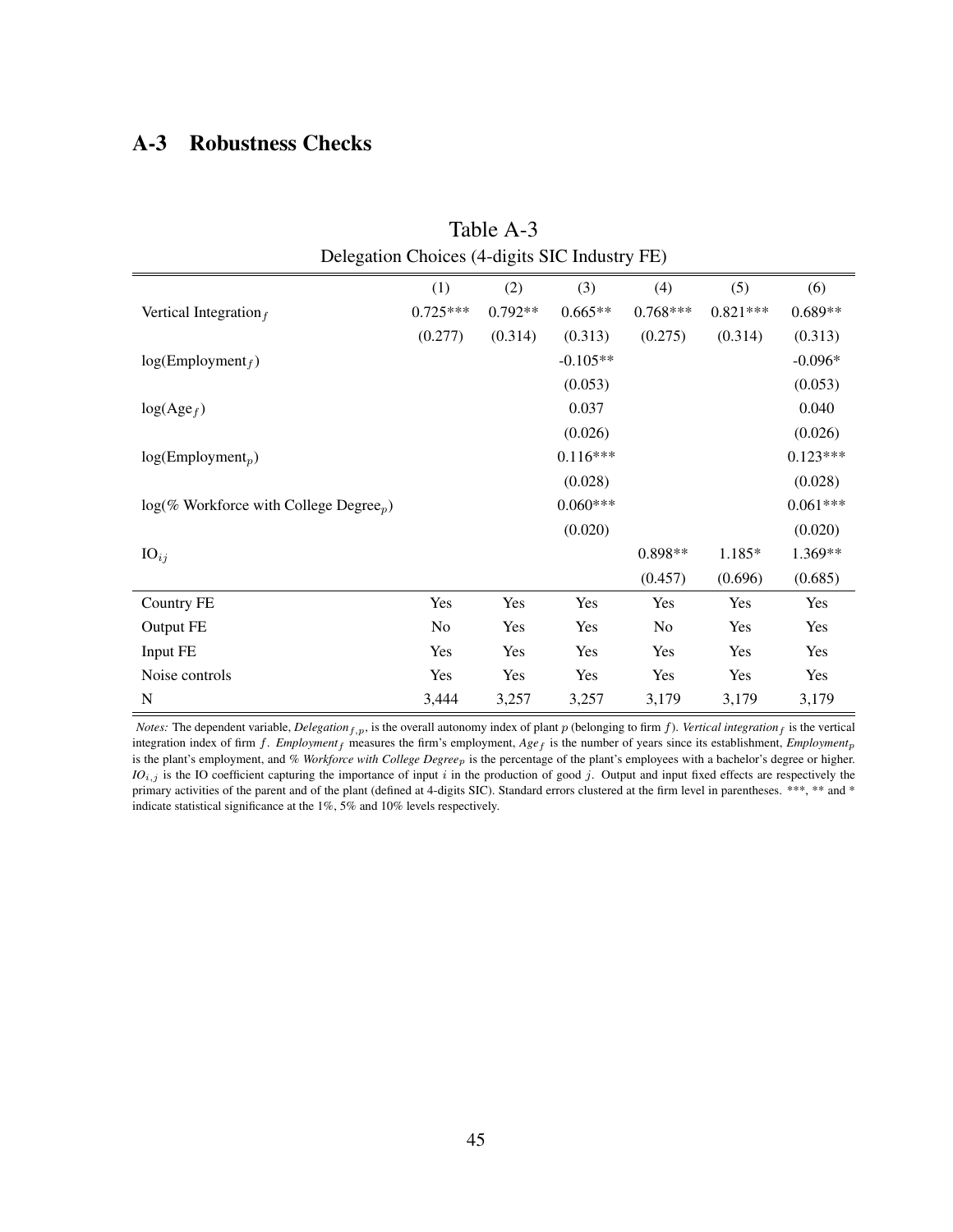<span id="page-47-0"></span>

| (1)        | (2)       | (3)        | (4)            | (5)      | (6)        |
|------------|-----------|------------|----------------|----------|------------|
| $0.867***$ | $0.653**$ | $0.527*$   | $0.776***$     | $0.514*$ | 0.363      |
| (0.287)    | (0.305)   | (0.305)    | (0.286)        | (0.306)  | (0.306)    |
|            |           | $-0.049$   |                |          | $-0.052$   |
|            |           | (0.056)    |                |          | (0.058)    |
|            |           | 0.028      |                |          | $0.047*$   |
|            |           | (0.024)    |                |          | (0.024)    |
|            |           | $0.115***$ |                |          | $0.115***$ |
|            |           | (0.028)    |                |          | (0.029)    |
|            |           | $0.054***$ |                |          | $0.055***$ |
|            |           | (0.018)    |                |          | (0.019)    |
|            |           |            | 1.358***       | 1.722*** | 1.778***   |
|            |           |            | (0.454)        | (0.560)  | (0.548)    |
| Yes        | Yes       | Yes        | Yes            | Yes      | Yes        |
| No         | Yes       | Yes        | N <sub>o</sub> | Yes      | Yes        |
| Yes        | Yes       | Yes        | Yes            | Yes      | Yes        |
| Yes        | Yes       | Yes        | Yes            | Yes      | Yes        |
| 2,512      | 2,512     | 2,512      | 2,369          | 2,369    | 2,369      |
|            |           |            |                |          |            |

Table A-4 Delegation Choices (Largest 10 Countries)

*Notes:* The dependent variable, *Delegation*<sub>f,p</sub>, is the overall autonomy index of plant p (belonging to firm f). *Vertical integration*<sub>f</sub> is the vertical integration index of firm f. *Employment*<sub>f</sub> measures the firm's employment,  $Age_f$  is the number of years since its establishment,  $Employment_p$ is the plant's employment, and *% Workforce with College Degree*p is the percentage of the plant's employees with a bachelor's degree or higher.  $IO_{i,j}$  is the IO coefficient capturing the importance of input i in the production of good j. Output and input fixed effects are respectively the primary activities of the parent and of the plant (defined at 4-digits SIC). Standard errors clustered at the firm level in parentheses. \*\*\*, \*\* and \* indicate statistical significance at the 1%, 5% and 10% levels respectively.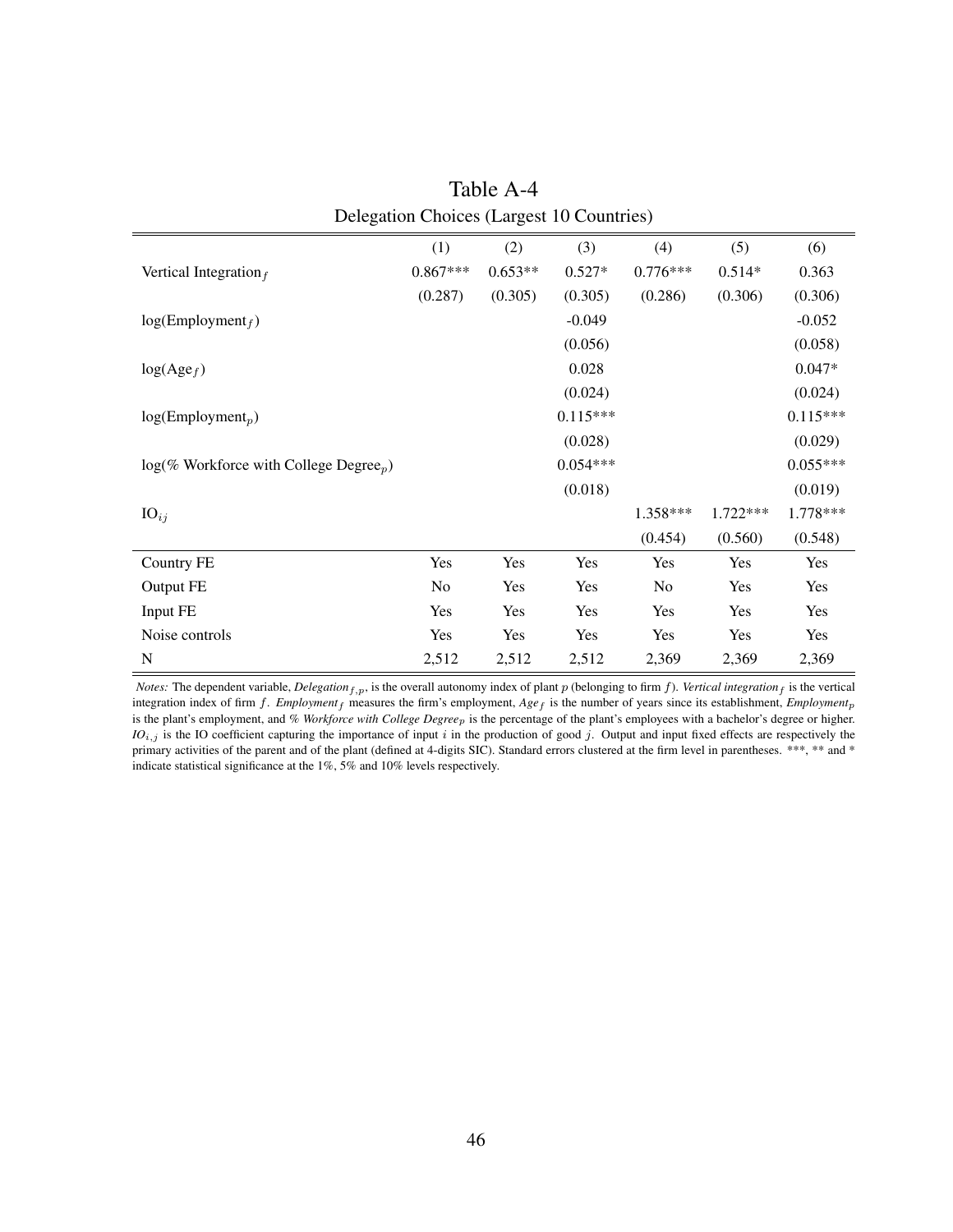<span id="page-48-0"></span>

| Delegation Choices (Controlling for Labor Productivity of the Parent Firm) |                |            |            |            |  |
|----------------------------------------------------------------------------|----------------|------------|------------|------------|--|
|                                                                            | (1)            | (2)        | (3)        | (4)        |  |
| Vertical Integration $_f$                                                  | $0.554**$      | $0.556**$  | $0.473*$   | $0.462*$   |  |
|                                                                            | (0.249)        | (0.251)    | (0.253)    | (0.256)    |  |
| $log(Employment_f)$                                                        | $-0.086**$     | $-0.086**$ | $-0.100**$ | $-0.100**$ |  |
|                                                                            | (0.042)        | (0.042)    | (0.044)    | (0.044)    |  |
| $log(Age_f)$                                                               | $0.035*$       | 0.034      | $0.048**$  | $0.047**$  |  |
|                                                                            | (0.021)        | (0.021)    | (0.022)    | (0.022)    |  |
| $log(Productivity_f)$                                                      |                | 0.004      |            | 0.008      |  |
|                                                                            |                | (0.014)    |            | (0.015)    |  |
| $log(Employment_p)$                                                        | $0.111***$     | $0.111***$ | $0.113***$ | $0.112***$ |  |
|                                                                            | (0.023)        | (0.023)    | (0.023)    | (0.023)    |  |
| $log(\%$ Workforce with College Degree <sub>p</sub> )                      | $0.055***$     | $0.054***$ | $0.056***$ | $0.055***$ |  |
|                                                                            | (0.016)        | (0.016)    | (0.017)    | (0.017)    |  |
| $IO_{ij}$                                                                  |                |            | 0.949**    | $0.949**$  |  |
|                                                                            |                |            | (0.444)    | (0.444)    |  |
| <b>Country FE</b>                                                          | Yes            | Yes        | Yes        | Yes        |  |
| Output FE                                                                  | N <sub>o</sub> | Yes        | Yes        | Yes        |  |
| Input FE                                                                   | Yes            | Yes        | Yes        | Yes        |  |
| Noise controls                                                             | Yes            | Yes        | Yes        | Yes        |  |
| N                                                                          | 3,444          | 3,444      | 3,179      | 3,179      |  |

Table A-5

*Notes:* The dependent variable, *Delegation*<sub>f,p</sub>, is the overall autonomy index of plant p (belonging to firm f). *Vertical integration*  $_f$  is the vertical integration index of firm  $f$ . *Employment*  $_f$  measures the firm's employment, *Age*<sup>f</sup> is the number of years since its establishment, *Employment*<sup>p</sup> is the plant's employment, and *% Workforce with College Degree*<sub>p</sub> is the percentage of the plant's employees with a bachelor's degree or higher. *Productivity*  $_f$  is equal to the firm's sales per employee.  $IO_{i,j}$  is the IO coefficient capturing the importance of input  $i$  in the production of good j. Output and input fixed effects are respectively the primary activities of the parent and of the plant (defined at 4-digits SIC). Standard errors clustered at the firm level in parentheses. \*\*\*, \*\* and \* indicate statistical significance at the 1%, 5% and 10% levels respectively.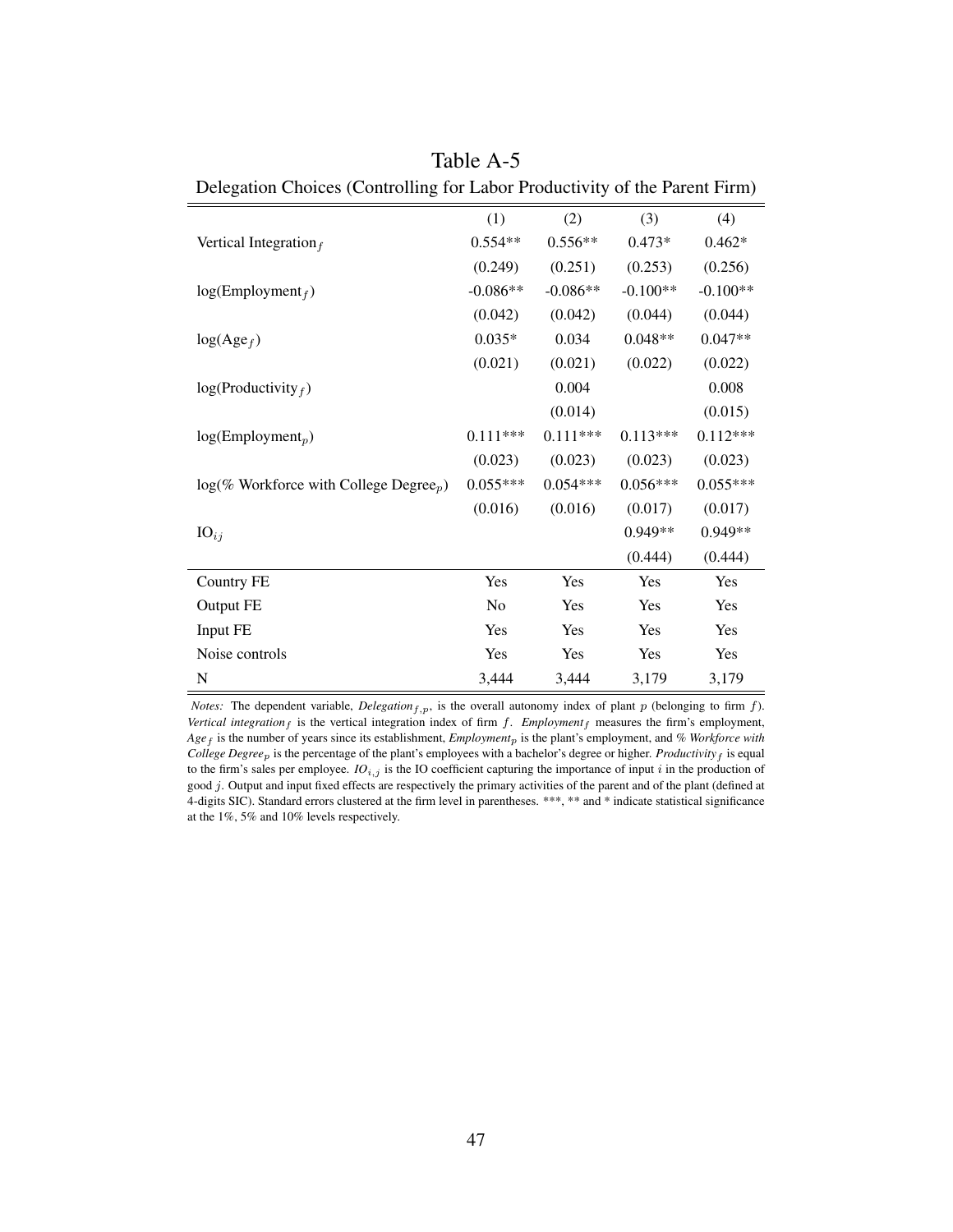| Delegation and vertical integration (Single-plant I films)   |           |            |  |  |  |  |
|--------------------------------------------------------------|-----------|------------|--|--|--|--|
|                                                              | (1)       | (2)        |  |  |  |  |
| Vertical Integration $_f$                                    | $1.010**$ | $1.016**$  |  |  |  |  |
|                                                              | (0.447)   | (0.445)    |  |  |  |  |
| log(Employment <sub>f</sub> )                                |           | $-0.099$   |  |  |  |  |
|                                                              |           | (0.066)    |  |  |  |  |
| $log(Age_f)$                                                 |           | 0.000      |  |  |  |  |
|                                                              |           | (0.036)    |  |  |  |  |
| $log(\%$ Workforce with College Degree <sub><i>p</i></sub> ) |           | $0.068***$ |  |  |  |  |
|                                                              |           | (0.025)    |  |  |  |  |
| Country FE                                                   | Yes       | Yes        |  |  |  |  |
| Output FE                                                    | Yes       | Yes        |  |  |  |  |
| Noise controls                                               | Yes       | Yes        |  |  |  |  |
| N                                                            | 1,480     | 1,480      |  |  |  |  |

<span id="page-49-0"></span>Table A-6 Delegation and Vertical Integration (Single-plant Firms)

*Notes:* The dependent variable,  $Delegation_{f,p}$ , is the overall autonomy index of plant  $p$  (belonging to firm  $f$ ). *Vertical integration* $f$  is the vertical integration index of firm  $f$ . *Employment* $_f$  measures the firm's employment,  $Age_f$  is the number of years since its establishment, and *% Workforce with College Degree*p is the percentage of the plan't employees with a bachelor's degree or higher. Output fixed effects are the primary activities of firm (defined at 3-digits SIC). Standard errors clustered at the firm level in parentheses. \*\*\*, \*\* and \* indicate statistical significance at the 1%, 5% and 10% levels respectively.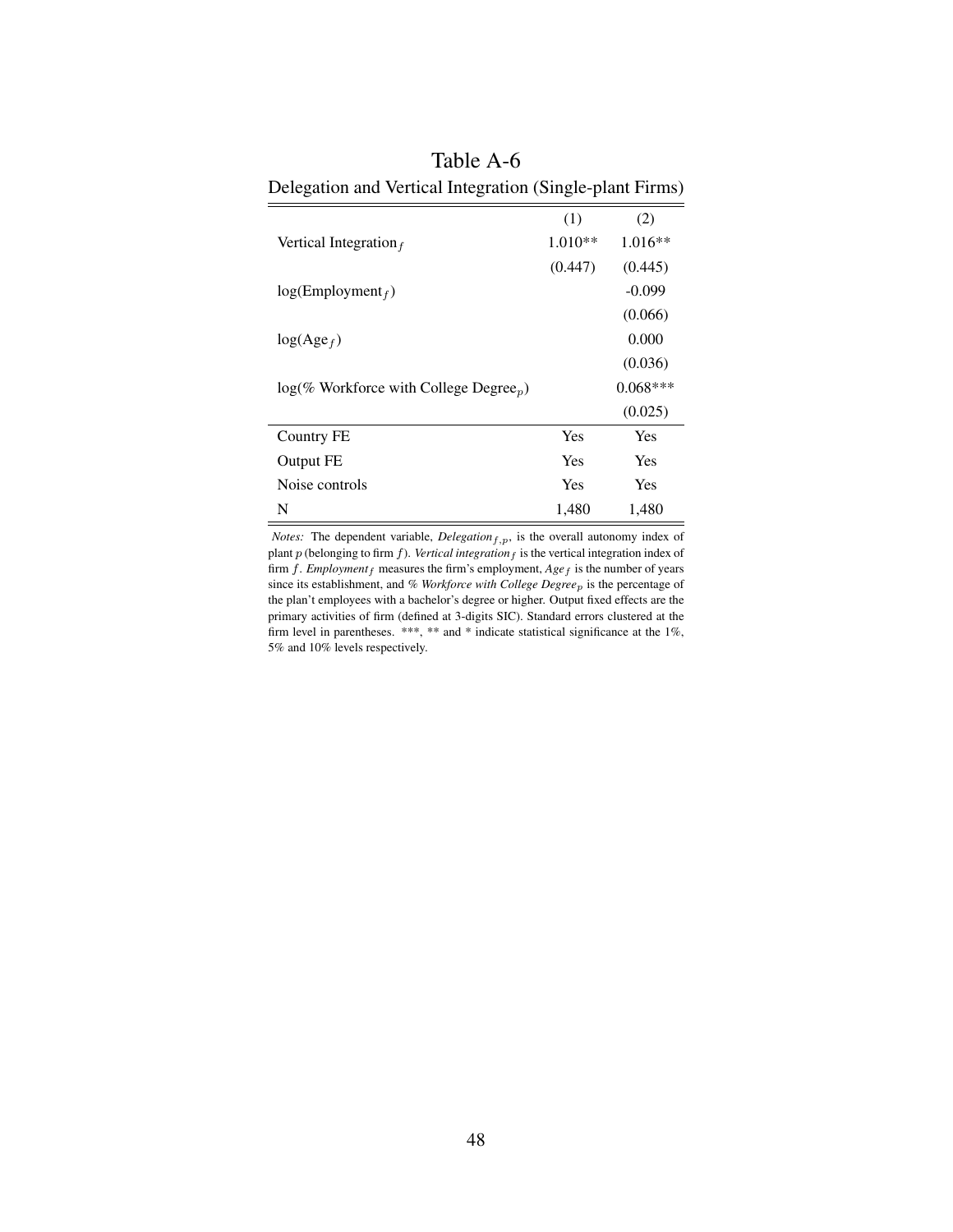| Integration Choices (Winsorizing Suppliers' Productivity) |             |             |              |             |                |              |                |               |  |
|-----------------------------------------------------------|-------------|-------------|--------------|-------------|----------------|--------------|----------------|---------------|--|
|                                                           | (1)         | (2)         | (3)          | (4)         | (5)            | (6)          | (7)            | (8)           |  |
| CV Productivity <sub>i.c</sub>                            | $0.00266**$ | $0.00283**$ | $0.00298**$  | $0.00293**$ | $0.00274**$    | $0.00289**$  | $0.00304***$   | $0.00297**$   |  |
|                                                           | (0.00118)   | (0.00116)   | (0.00116)    | (0.00115)   | (0.00118)      | (0.00116)    | (0.00116)      | (0.00115)     |  |
| log(Employment <sub>f</sub> )                             |             |             | $0.00682***$ |             |                |              | $0.00683***$   |               |  |
|                                                           |             |             | (0.00040)    |             |                |              | (0.00040)      |               |  |
| $log(1 + Age_f)$                                          |             |             | $-0.00009$   |             |                |              | $-0.00012$     |               |  |
|                                                           |             |             | (0.00029)    |             |                |              | (0.00029)      |               |  |
| $IO_{ij}$                                                 |             |             |              |             | $0.08019***$   | $0.13419***$ | $0.13679***$   | $0.14607$ *** |  |
|                                                           |             |             |              |             | (0.01222)      | (0.01554)    | (0.01542)      | (0.01657)     |  |
| Country FE                                                | Yes         | Yes         | Yes          |             | Yes            | Yes          | Yes            |               |  |
| Input FE                                                  | Yes         | Yes         | Yes          | Yes         | Yes            | Yes          | Yes            | Yes           |  |
| Output FE                                                 | No          | Yes         | Yes          |             | No             | Yes          | Yes            |               |  |
| Firm FE                                                   | No          | No          | No           | Yes         | N <sub>o</sub> | No           | N <sub>o</sub> | Yes           |  |
| ${\bf N}$                                                 | 242,923     | 242,923     | 242,923      | 242,923     | 242,923        | 242,923      | 242,923        | 242,923       |  |

Table A-7

<span id="page-50-0"></span>*Notes:* The dependent variable is *Integration*  $_{f,j,i,c}$ , a dummy equal to 1 if firm  $f$  (producing final product  $j$  and located in country  $c$ ) integrates input  $i$  within its boundaries. *CV Productivity*i,c is the coefficient of variation of labor productivity of the independent suppliers in input industry <sup>i</sup> located in country <sup>c</sup>. *Employment*<sup>f</sup> measures firmemployment, and  $Age_f$  is the number of years since the firm's establishment.  $Io_{i,j}$  is the IO coefficient capturing the importance of input i in the production of good j. All regressions include *Mean Productivity<sub>i,c</sub>* as a control. Standard errors clustered at the input level in parentheses. \*\*\*, \*\* and \* indicate statistical significance at the 1%, 5% and 10% levels.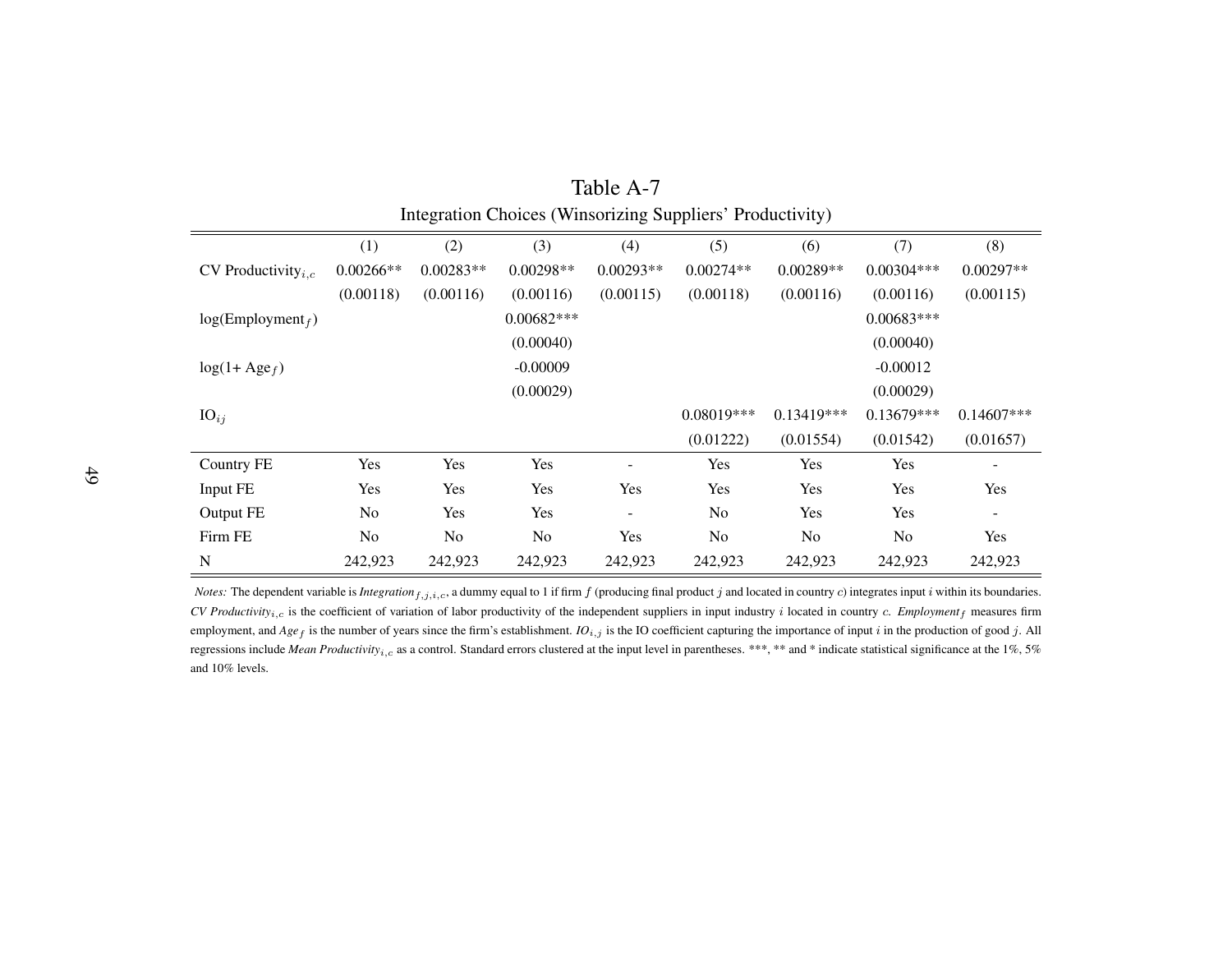| micgration Chorces (50+ Suppliers per input Sector) |                |              |                |              |                |              |              |              |  |
|-----------------------------------------------------|----------------|--------------|----------------|--------------|----------------|--------------|--------------|--------------|--|
|                                                     | (1)            | (2)          | (3)            | (4)          | (5)            | (6)          | (7)          | (8)          |  |
| CV Productivity <sub><i>i.c</i></sub>               | $0.00050***$   | $0.00046***$ | $0.00045***$   | $0.00044***$ | $0.00050***$   | $0.00046***$ | $0.00045***$ | $0.00044***$ |  |
|                                                     | (0.00013)      | (0.00012)    | (0.00012)      | (0.00013)    | (0.00013)      | (0.00012)    | (0.00012)    | (0.00013)    |  |
| log(Employment <sub>f</sub> )                       |                |              | $0.00812***$   |              |                |              | $0.00813***$ |              |  |
|                                                     |                |              | (0.00049)      |              |                |              | (0.00049)    |              |  |
| $log(1 + Age_f)$                                    |                |              | $-0.00016$     |              |                |              | $-0.00019$   |              |  |
|                                                     |                |              | (0.00036)      |              |                |              | (0.00036)    |              |  |
| $IO_{ij}$                                           |                |              |                |              | 0.09569***     | $0.19432***$ | $0.19715***$ | $0.21395***$ |  |
|                                                     |                |              |                |              | (0.01698)      | (0.02344)    | (0.02321)    | (0.02621)    |  |
| Country FE                                          | Yes            | Yes          | Yes            |              | Yes            | Yes          | Yes          |              |  |
| Input FE                                            | Yes            | Yes          | Yes            | Yes          | Yes            | Yes          | Yes          | Yes          |  |
| Output FE                                           | N <sub>o</sub> | Yes          | Yes            |              | N <sub>o</sub> | Yes          | Yes          |              |  |
| Firm FE                                             | No             | No           | N <sub>o</sub> | Yes          | N <sub>o</sub> | No           | No           | Yes          |  |
| N                                                   | 176,347        | 176,347      | 176,347        | 176,347      | 176,347        | 176,347      | 176,347      | 176,347      |  |

| Table A-8                                            |
|------------------------------------------------------|
| Integration Choices (50+ Suppliers per Input Sector) |

<span id="page-51-0"></span>*Notes:* The dependent variable is *Integration*  $f_{i,j,i,c}$ , a dummy equal to 1 if firm  $f$  (producing final product  $j$  and located in country  $c$ ) integrates input  $i$  within its boundaries. *CV Productivity<sub>i,c</sub>* is the coefficient of variation of labor productivity of the independent suppliers in input industry i located in country c. *Employment<sub>f</sub>* measures firm employment, and  $Age_f$  is the number of years since the firm's establishment.  $IO_{i,j}$  is the IO coefficient capturing the importance of input i in the production of good j. All regressions include *Mean Productivity<sub>i,c</sub>* as a control. Standard errors clustered at the input level in parentheses. \*\*\*, \*\* and \* indicate statistical significance at the 1%, 5% and 10% levels.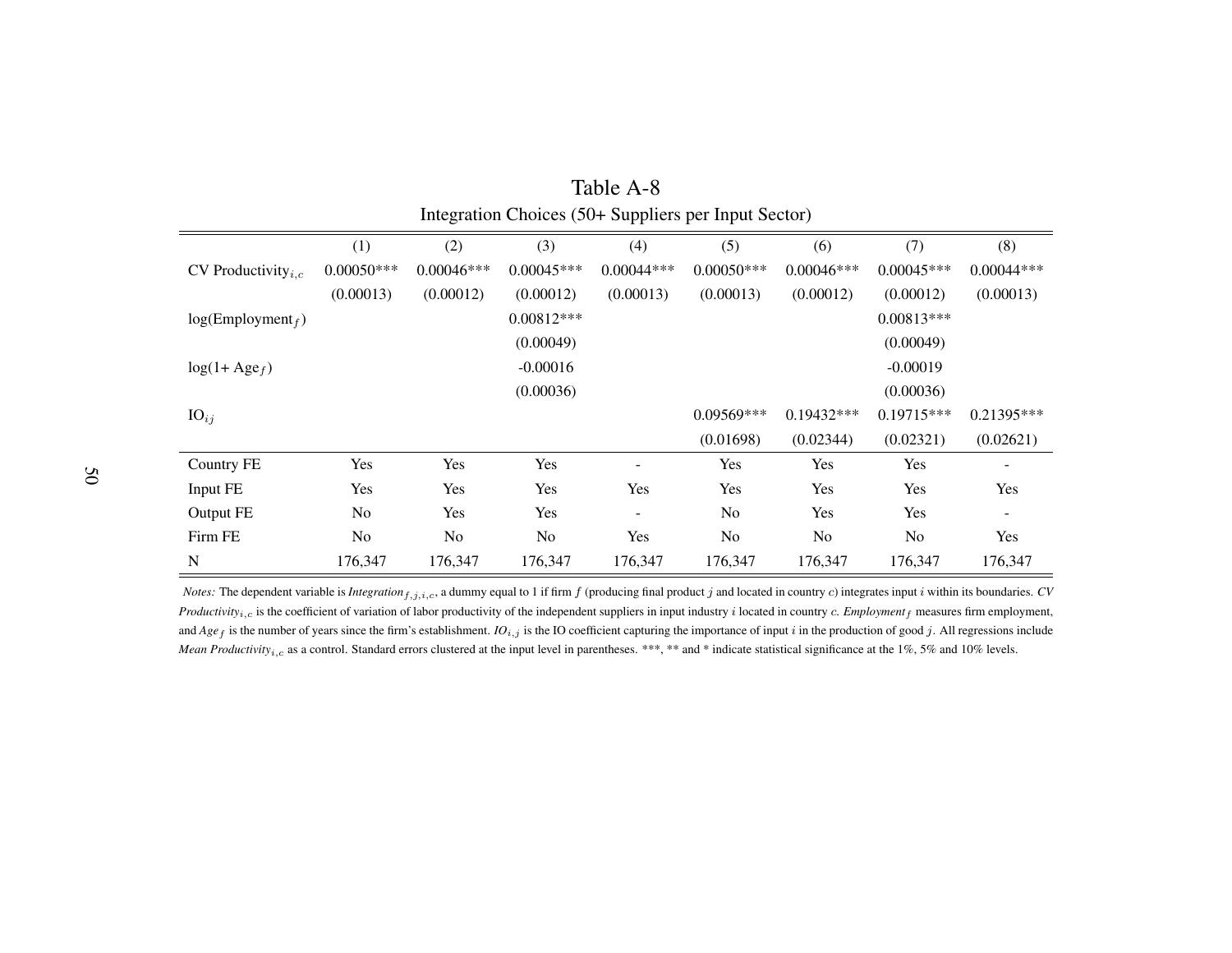|                                                       | (1)            | (2)          | (3)          | (4)          | (5)          | (6)          | (7)           | (8)          |
|-------------------------------------------------------|----------------|--------------|--------------|--------------|--------------|--------------|---------------|--------------|
| CV Productivity <sub>i.c</sub>                        | $0.00053***$   | $0.00050***$ | $0.00049***$ | $0.00049***$ | $0.00053***$ | $0.00049***$ | $0.00049***$  | $0.00049***$ |
|                                                       | (0.00013)      | (0.00013)    | (0.00013)    | (0.00013)    | (0.00013)    | (0.00013)    | (0.00013)     | (0.00013)    |
| log(Employment <sub>f</sub> )                         |                |              | $0.00524***$ |              |              |              | $0.00524***$  |              |
|                                                       |                |              | (0.00036)    |              |              |              | (0.00036)     |              |
| $log(1 + Age_f)$                                      |                |              | $0.00053*$   |              |              |              | $0.00053*$    |              |
|                                                       |                |              | (0.00031)    |              |              |              | (0.00031)     |              |
| $log(\%$ Workforce with College Degree <sub>p</sub> ) |                |              | 0.00026      |              |              |              | 0.00024       |              |
|                                                       |                |              | (0.00020)    |              |              |              | (0.00020)     |              |
| $IO_{ij}$                                             |                |              |              |              | $0.06011***$ | $0.14177***$ | $0.14198$ *** | $0.15384***$ |
|                                                       |                |              |              |              | (0.01472)    | (0.01987)    | (0.01976)     | (0.02135)    |
| Country FE                                            | Yes            | Yes          | Yes          |              | Yes          | Yes          | Yes           | $\sim$       |
| Input FE                                              | Yes            | Yes          | Yes          | Yes          | Yes          | Yes          | Yes           | Yes          |
| Output FE                                             | N <sub>o</sub> | Yes          | Yes          | -            | No           | Yes          | Yes           | ٠            |
| Firm FE                                               | No             | No           | No           | Yes          | No           | No           | No            | Yes          |
| N                                                     | 171,729        | 171,729      | 171,729      | 171,729      | 171,729      | 171,729      | 171,729       | 171,729      |

Table A-9Integration Choices (Largest 10 Countries)

<span id="page-52-0"></span>*Notes*: The dependent variable is *Integration*  $f_{i,j,i,c}$ , a dummy equal to 1 if firm f (producing final product j and located in country c) integrates input i within its boundaries. CV Productivity<sub>i,c</sub> is the coefficient of variation of labor productivity of the independent suppliers in input industry <sup>i</sup> located in country <sup>c</sup>. *Employment*<sup>f</sup> measures firm employment, *Age*<sup>f</sup> is the number of years since the firm's establishment, and % Workforce with College Degree<sub>p</sub> is the fraction of workers with a Bachelor's degree or higher (at the plant-level). IO<sub>i,j</sub> is the IO coefficient capturing the importance of input i in the production of good j. All regressions include Mean Productivity<sub>i,c</sub> as a control. Standard errors clustered at the input level in parentheses. \*\*\*, \*\* and \* indicate statistical significance at the 1%, 5% and 10% levels.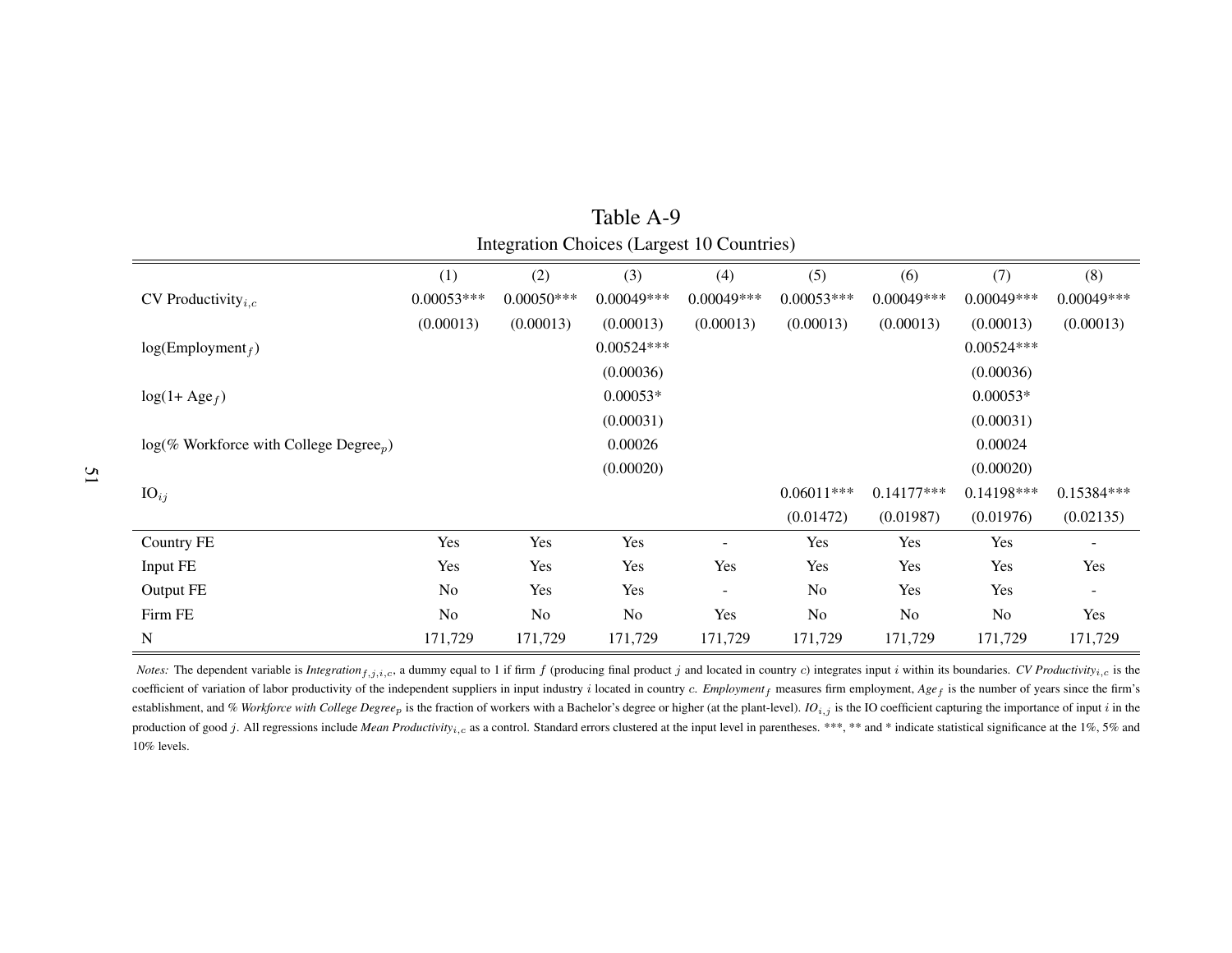|                               | Integration Choices (Worldbase Sample) |                |                |                   |                |                |                |                          |  |  |
|-------------------------------|----------------------------------------|----------------|----------------|-------------------|----------------|----------------|----------------|--------------------------|--|--|
|                               | (1)                                    | (2)            | (3)            | (4)               | (5)            | (6)            | (7)            | (8)                      |  |  |
| CV Productivity $_{i,c}$      | $0.00075***$                           | $0.00075***$   | $0.00075***$   | $0.00075***$      | $0.00075***$   | $0.00074***$   | $0.00074***$   | $0.00074***$             |  |  |
|                               | (0.0001)                               | (0.0001)       | (0.0001)       | (0.0001)          | (0.0001)       | (0.0001)       | (0.0001)       | (0.0001)                 |  |  |
| log(Employment <sub>f</sub> ) |                                        |                | $0.00145***$   |                   |                |                | $0.00144***$   |                          |  |  |
|                               |                                        |                | (0.00013)      |                   |                |                | (0.00013)      |                          |  |  |
| $log(1 + Age_f)$              |                                        |                | 0.00018        |                   |                |                | 0.00017        |                          |  |  |
|                               |                                        |                | (0.00011)      |                   |                |                | (0.00011)      |                          |  |  |
| $IO_{ij}$                     |                                        |                |                |                   | $0.14985***$   | $0.17906***$   | $0.17888***$   | 0.20304***               |  |  |
|                               |                                        |                |                |                   | (0.01342)      | (0.01447)      | (0.01446)      | (0.01611)                |  |  |
| <b>Country FE</b>             | Yes                                    | Yes            | Yes            |                   | Yes            | Yes            | Yes            |                          |  |  |
| Input FE                      | Yes                                    | Yes            | Yes            | Yes               | Yes            | Yes            | Yes            | Yes                      |  |  |
| Output FE                     | N <sub>o</sub>                         | Yes            | Yes            | $\qquad \qquad -$ | No             | Yes            | Yes            | $\overline{\phantom{a}}$ |  |  |
| Firm FE                       | N <sub>o</sub>                         | N <sub>o</sub> | N <sub>o</sub> | Yes               | N <sub>o</sub> | N <sub>o</sub> | N <sub>o</sub> | Yes                      |  |  |
| N                             | 6,644,884                              | 6,644,884      | 6,644,884      | 6,644,884         | 6,644,884      | 6,644,884      | 6,644,884      | 6,644,884                |  |  |

| Table A-10                                    |
|-----------------------------------------------|
| <b>Integration Choices (WorldBase Sample)</b> |

<span id="page-53-0"></span>*Notes:* The dependent variable is *Integration*  $f_{i,j,i,c}$ , a dummy equal to 1 if firm  $f$  (producing final product  $j$  and located in country  $c$ ) integrates input  $i$  within its boundaries. *CV Productivity<sub>i,c</sub>* is the coefficient of variation of labor productivity of the independent suppliers in input industry i located in country c. *Employment<sub>f</sub>* measures firm employment, and  $Age_f$  is the number of years since the firm's establishment.  $IO_{i,j}$  is the IO coefficient capturing the importance of input i in the production of good j. All regressions include *Mean Productivity<sub>i,c</sub>* as a control. Standard errors clustered at the input level in parentheses. \*\*\*, \*\* and \* indicate statistical significance at the 1%, 5% and 10% levels.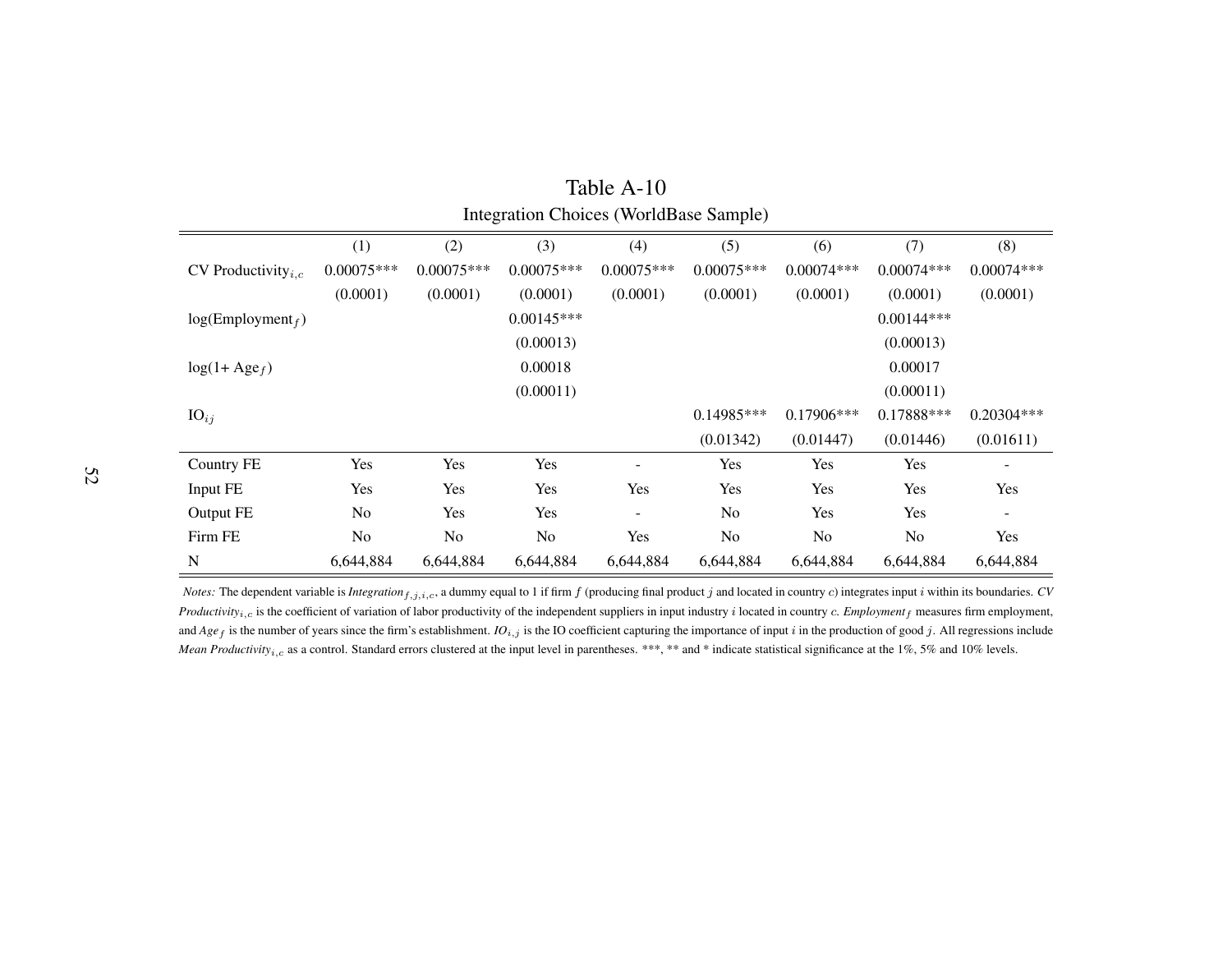| $\cdots$ = = = = $\cdots$ = $\cdots$ = $\cdots$ = $\cdots$ = $\cdots$ = $\cdots$ = $\cdots$ = $\cdots$ = $\cdots$ = $\cdots$ = $\cdots$ = $\cdots$ = $\cdots$ = $\cdots$ = $\cdots$ = $\cdots$ = $\cdots$ = $\cdots$ = $\cdots$ = $\cdots$ = $\cdots$ = $\cdots$ = $\cdots$ = $\cdots$ = $\cdots$ = $\cdots$ = |               |                |                |              |                |                |              |              |  |
|----------------------------------------------------------------------------------------------------------------------------------------------------------------------------------------------------------------------------------------------------------------------------------------------------------------|---------------|----------------|----------------|--------------|----------------|----------------|--------------|--------------|--|
|                                                                                                                                                                                                                                                                                                                | (1)           | (2)            | (3)            | (4)          | (5)            | (6)            | (7)          | (8)          |  |
| CV Productivity <sub><i>i.c</i></sub>                                                                                                                                                                                                                                                                          | $0.00070$ *** | $0.00070$ ***  | $0.00070***$   | $0.00070***$ | $0.00070$ ***  | $0.00069***$   | $0.00069***$ | $0.00069***$ |  |
|                                                                                                                                                                                                                                                                                                                | (0.00010)     | (0.00010)      | (0.00010)      | (0.00010)    | (0.00009)      | (0.00009)      | (0.00009)    | (0.00009)    |  |
| log(Employment <sub>f</sub> )                                                                                                                                                                                                                                                                                  |               |                | 0.00011        |              |                |                | 0.00010      |              |  |
|                                                                                                                                                                                                                                                                                                                |               |                | (0.00010)      |              |                |                | (0.00010)    |              |  |
| $log(1 + Age_f)$                                                                                                                                                                                                                                                                                               |               |                | 0.00015        |              |                |                | 0.00014      |              |  |
|                                                                                                                                                                                                                                                                                                                |               |                | (0.00012)      |              |                |                | (0.00012)    |              |  |
| $\mathrm{IO}_{ij}$                                                                                                                                                                                                                                                                                             |               |                |                |              | $0.14390***$   | $0.17148***$   | $0.17147***$ | $0.19426***$ |  |
|                                                                                                                                                                                                                                                                                                                |               |                |                |              | (0.01365)      | (0.01475)      | (0.01475)    | (0.01646)    |  |
| <b>Country FE</b>                                                                                                                                                                                                                                                                                              | Yes           | Yes            | Yes            |              | Yes            | Yes            | Yes          |              |  |
| Input FE                                                                                                                                                                                                                                                                                                       | Yes           | Yes            | Yes            | Yes          | Yes            | Yes            | Yes          | Yes          |  |
| Output FE                                                                                                                                                                                                                                                                                                      | No            | Yes            | Yes            |              | N <sub>o</sub> | Yes            | Yes          |              |  |
| Firm FE                                                                                                                                                                                                                                                                                                        | No            | N <sub>o</sub> | N <sub>o</sub> | Yes          | N <sub>o</sub> | N <sub>o</sub> | No           | Yes          |  |
| N                                                                                                                                                                                                                                                                                                              | 6,027,632     | 6,027,632      | 6,027,632      | 6,027,632    | 6,027,632      | 6,027,632      | 6,027,632    | 6,027,632    |  |

| Table A-11                                                 |  |
|------------------------------------------------------------|--|
| Integration Choices (WorldBase Sample, Single-Plant Firms) |  |

<span id="page-54-0"></span>*Notes:* The dependent variable is *Integration*  $f_{i,j,i,c}$ , a dummy equal to 1 if firm  $f$  (producing final product  $j$  and located in country  $c$ ) integrates input  $i$  within its boundaries. *CV Productivity<sub>i,c</sub>* is the coefficient of variation of labor productivity of the independent suppliers in input industry i located in country c. *Employment<sub>f</sub>* measures firm employment, and  $Age_f$  is the number of years since the firm's establishment.  $IO_{i,j}$  is the IO coefficient capturing the importance of input i in the production of good j. All regressions include *Mean Productivity<sub>i,c</sub>* as a control. Standard errors clustered at the input level in parentheses. \*\*\*, \*\* and \* indicate statistical significance at the 1%, 5% and 10% levels.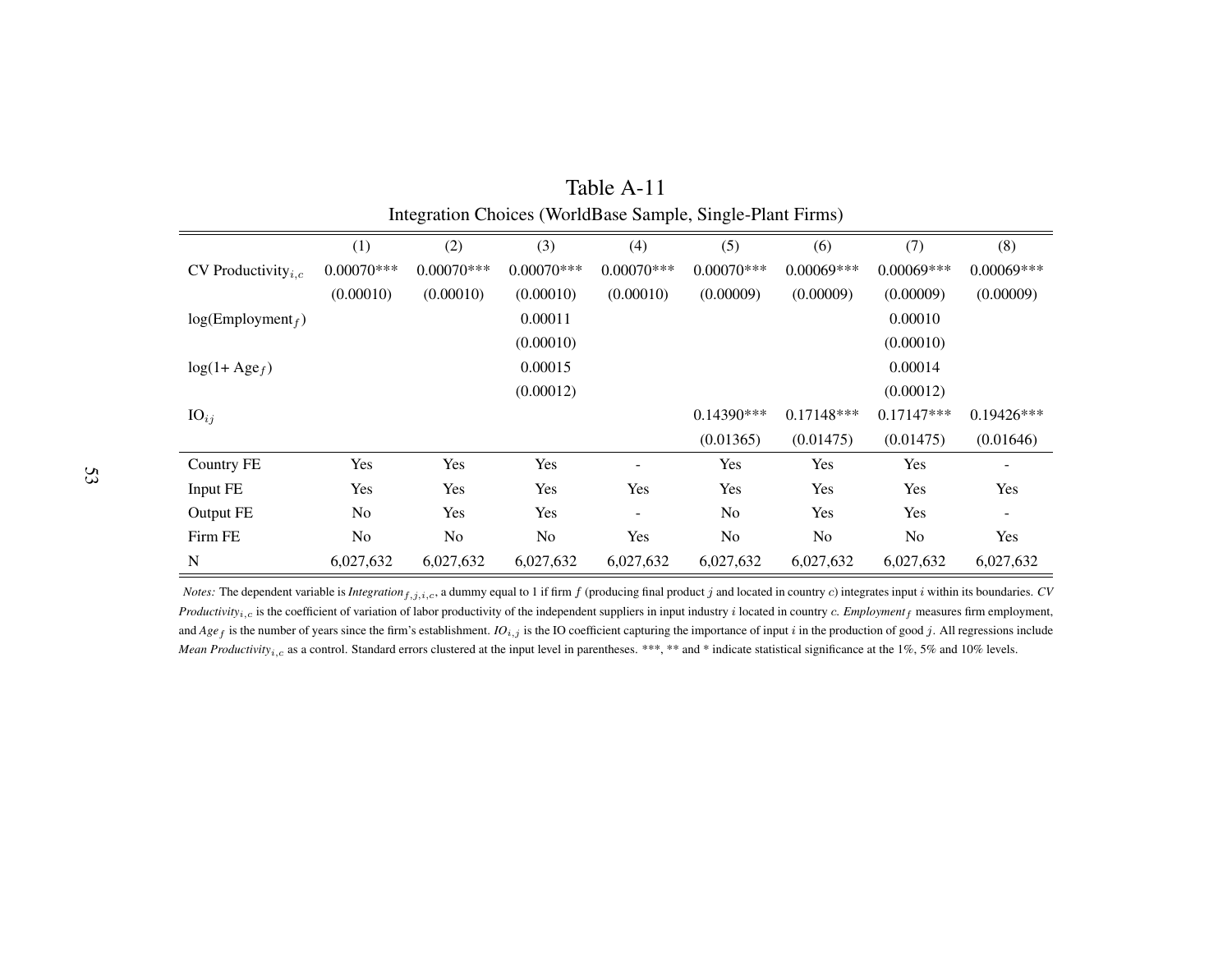|                                       |                |              |                | michanon Cholcos (Themismum Commons) |                |              |                |              |
|---------------------------------------|----------------|--------------|----------------|--------------------------------------|----------------|--------------|----------------|--------------|
|                                       | (1)            | (2)          | (3)            | (4)                                  | (5)            | (6)          | (7)            | (8)          |
| CV Productivity <sub><i>i.c</i></sub> | $0.00062***$   | $0.00057***$ | $0.00056***$   | $0.00056***$                         | $0.00062***$   | $0.00057***$ | $0.00056***$   | $0.00056***$ |
|                                       | (0.00015)      | (0.00014)    | (0.00014)      | (0.00015)                            | (0.00015)      | (0.00014)    | (0.00014)      | (0.00015)    |
| Mean Firm Employment <sub>i.c</sub>   | $-0.00010$     | $-0.00008$   | $-0.00016$     | 0.00010                              | $-0.00009$     | $-0.00006$   | $-0.00014$     | 0.00014      |
|                                       | (0.00035)      | (0.00034)    | (0.00032)      | (0.00033)                            | (0.00035)      | (0.00034)    | (0.00033)      | (0.00034)    |
| Mean Firm Sales $_{i,c}$              | 0.00028        | 0.00050      | 0.00028        | 0.00020                              | 0.00024        | 0.00048      | 0.00026        | 0.00016      |
|                                       | (0.00099)      | (0.00092)    | (0.00087)      | (0.00090)                            | (0.00100)      | (0.00094)    | (0.00088)      | (0.00091)    |
| log(Employment <sub>f</sub> )         |                |              | $0.00671***$   |                                      |                |              | $0.00672***$   |              |
|                                       |                |              | (0.00040)      |                                      |                |              | (0.00040)      |              |
| $log(1 + Age_f)$                      |                |              | $-0.00007$     |                                      |                |              | $-0.00009$     |              |
|                                       |                |              | (0.00028)      |                                      |                |              | (0.00028)      |              |
| $\mathrm{IO}_{ij}$                    |                |              |                |                                      | $0.07701***$   | $0.12625***$ | $0.12828***$   | $0.13752***$ |
|                                       |                |              |                |                                      | (0.01188)      | (0.01495)    | (0.01485)      | (0.01592)    |
| <b>Country FE</b>                     | Yes            | Yes          | Yes            |                                      | Yes            | Yes          | Yes            |              |
| Input FE                              | Yes            | Yes          | Yes            | Yes                                  | Yes            | Yes          | Yes            | Yes          |
| Output FE                             | N <sub>o</sub> | Yes          | Yes            | $\overline{\phantom{a}}$             | N <sub>o</sub> | Yes          | Yes            |              |
| Firm FE                               | N <sub>o</sub> | No           | N <sub>o</sub> | Yes                                  | N <sub>o</sub> | No           | N <sub>o</sub> | Yes          |
| N                                     | 249,471        | 249,471      | 249471         | 249,471                              | 249,471        | 249,471      | 249,471        | 249,471      |

<span id="page-55-0"></span>Table A-12Integration Choices (Additional Controls)

*Notes*: The dependent variable is *Integration*<sub>f,j,i,c</sub>, a dummy equal to 1 if firm f (producing final product j and located in country c) integrates input i within its boundaries. *CV Productivity<sub>i,c</sub>* is the coefficient of variation of labor productivity of the independent suppliers in input industry i located in country c. Mean Firm Employment<sub>i,c</sub> and Mean Firm Sales<sub>i,c</sub> are average employment and sales for firms producing good *i*and in country *c. Employment<sub>f</sub>* measures firm employment, and Age<sub>f</sub> is the number of years since the firm's establishment. *IO*i,j is the IO coefficient capturing the importance of input <sup>i</sup> in the production of goo<sup>d</sup> j. All regressions include *Mean Productivity*i,c as <sup>a</sup> control. Standard errors clustered at the input level in parentheses. \*\*\*, \*\* and \* indicate statistical significance at the 1%, 5% and 10% levels.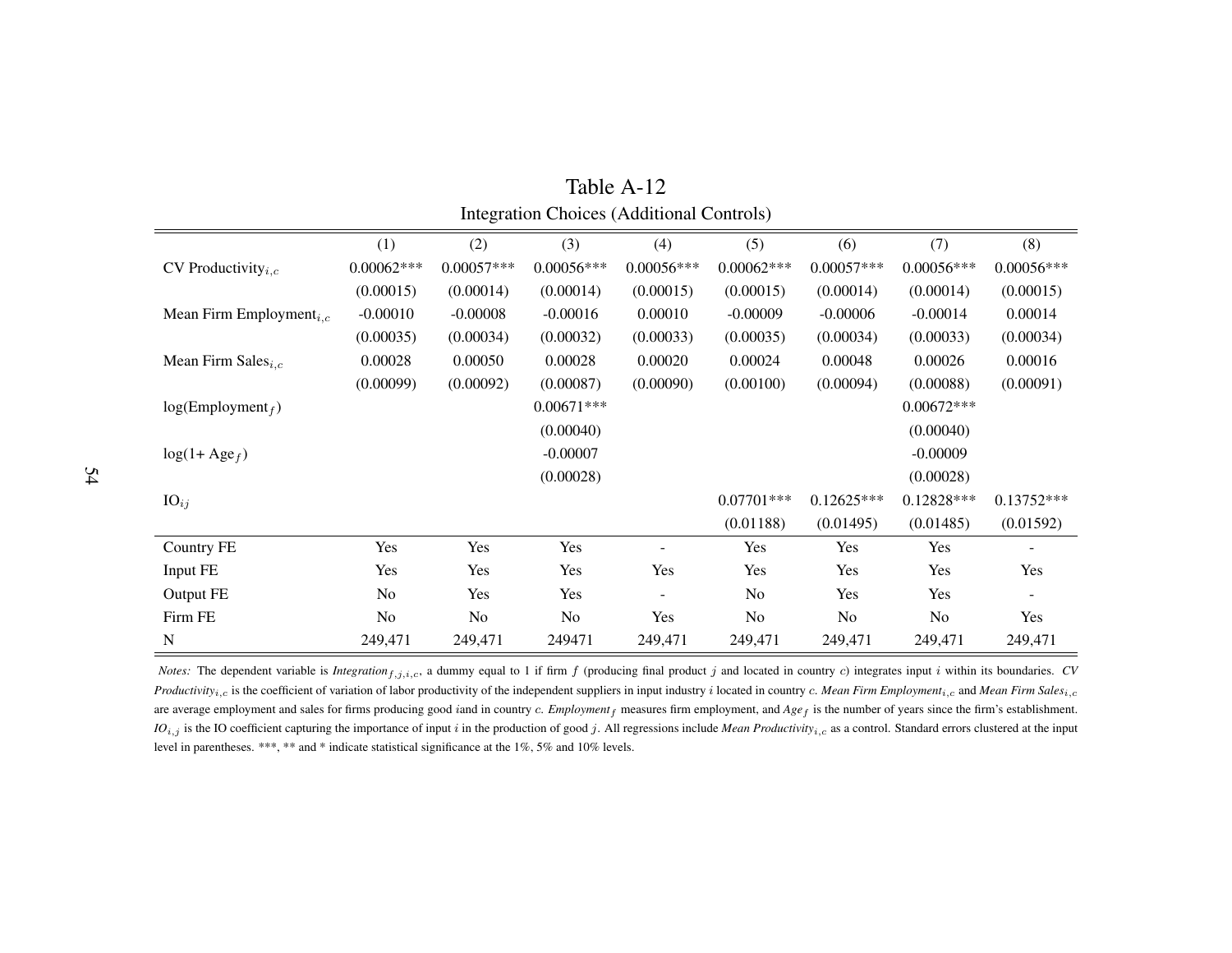|                                                         | (1)           | (2)           | (3)           | (4)          | (5)          | (6)           | (7)            | (8)           | (9)                      | (10)         |
|---------------------------------------------------------|---------------|---------------|---------------|--------------|--------------|---------------|----------------|---------------|--------------------------|--------------|
| CV Productivity <sub>i.c</sub>                          | $0.00034***$  | $0.00026**$   | $0.00034***$  | $0.00028**$  |              | $0.00033***$  | $0.00026**$    | $0.00034***$  | $0.00028**$              |              |
|                                                         | (0.00013)     | (0.00011)     | (0.00012)     | (0.00011)    |              | (0.00013)     | (0.00011)      | (0.00012)     | (0.00011)                |              |
| CV Productivity <sub>i.c</sub> $\times$ Management $_f$ | $0.00042***$  | $0.00034***$  | $0.00021***$  | $0.00024***$ | $0.00029***$ | $0.00042***$  | $0.00035***$   | $0.00021***$  | $0.00024***$             | $0.00029***$ |
|                                                         | (0.00006)     | (0.00006)     | (0.00006)     | (0.00007)    | (0.00008)    | (0.00006)     | (0.00006)      | (0.00006)     | (0.00007)                | (0.00008)    |
| Management $_f$                                         | $-0.00010***$ | $-0.00009***$ | $-0.00004***$ |              |              | $-0.00010***$ | $-0.00009$ *** | $-0.00004***$ |                          |              |
|                                                         | (0.00001)     | (0.00001)     | (0.00001)     |              |              | (0.00001)     | (0.00001)      | (0.00001)     |                          |              |
| log(Employment <sub>f</sub> )                           |               |               | $0.00640***$  |              |              |               |                | $0.00641***$  |                          |              |
|                                                         |               |               | (0.00037)     |              |              |               |                | (0.00037)     |                          |              |
| $log(1 + Age_f)$                                        |               |               | 0.00003       |              |              |               |                | 0.00001       |                          |              |
|                                                         |               |               | (0.00028)     |              |              |               |                | (0.00028)     |                          |              |
| $IO_{ij}$                                               |               |               |               |              |              | 0.07437***    | $0.12550***$   | $0.12781***$  | $0.13765***$             | $0.14862***$ |
|                                                         |               |               |               |              |              | (0.01177)     | (0.01492)      | (0.01483)     | (0.01592)                | (0.01671)    |
| Country FE                                              | Yes           | Yes           | Yes           |              | $\sim$       | Yes           | Yes            | Yes           |                          | ٠            |
| Input FE                                                | Yes           | Yes           | Yes           | Yes          | No           | Yes           | Yes            | Yes           | Yes                      | No           |
| Output FE                                               | No            | Yes           | Yes           | $\sim$       | $\sim$       | No            | Yes            | Yes           | $\overline{\phantom{a}}$ | ٠            |
| Firm FE                                                 | No            | No            | No            | Yes          | Yes          | No            | No             | No            | Yes                      | Yes          |
| <b>Input-Country FE</b>                                 | No            | No            | No            | No           | Yes          | No            | No             | No            | No                       | Yes          |
| N                                                       | 249,471       | 249,471       | 249,471       | 249,471      | 247,922      | 249,471       | 249,471        | 249,471       | 249,471                  | 247,922      |

<span id="page-56-0"></span>Table A-13Integration Choices (Interactions with Management)

*Notes*: The dependent variable is *Integration*  $f_{i,j,i,c}$ , a dummy equal to 1 if firm f (producing final product j and located in country c) integrates input i within its boundaries. CV Productivity<sub>i,c</sub> is the coefficient of variation of labor productivity of the independent suppliers in input industry i located in country  $c$ . Mean Firm Employment<sub>i,c</sub> and Mean Firm Sales<sub>i,c</sub> are average employment and sales for firms producing good *iand in country c. Employment<sub>f</sub>* measures firm employment, and  $Agef$  is the number of years since the firm's establishment. *IO*<sub>i,j</sub> is the IO coefficient capturing the importance of input i in the production of good j. All regressions include Mean Productivity<sub>i,c</sub> as a control. Standard errors clustered at the input level in parentheses. \*\*\*, \*\* and \* indicate statistical significance at the 1%, 5% and 10% levels.